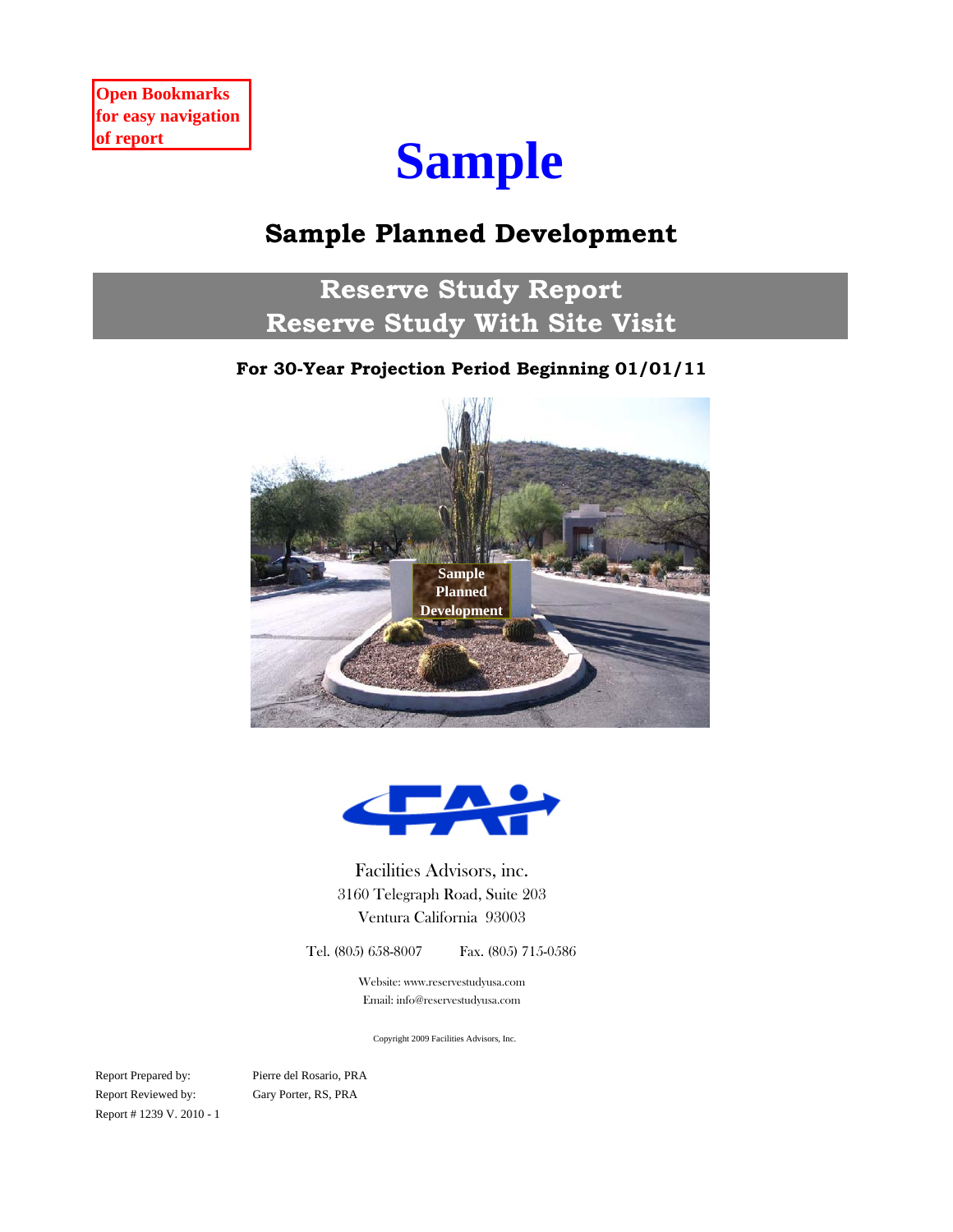January 1, 2011 Report # 1239 V. 2010 - 1 Sample Planned Development



### **Sample Planned Development**

### **Reserve Study**

### **Table of Contents**

| <b>Section 1 - Narrative Report</b>                   | Page     |
|-------------------------------------------------------|----------|
| Preparer's Report                                     | $1 - 1$  |
| <b>Report Snapshot</b>                                | $1 - 2$  |
| <b>Report Introduction</b>                            | $1 - 3$  |
| Physical Analysis                                     | $1 - 5$  |
| <b>Financial Analysis</b>                             | $1 - 7$  |
| Summary of significant assumptions                    | $1 - 10$ |
| <b>Disclosures</b>                                    | $1 - 12$ |
| <b>Limitations of Reserve Study Report</b>            | $1 - 13$ |
| Terminology                                           | $1 - 14$ |
|                                                       |          |
| <b>Section 2 - Financial Exhibits</b>                 |          |
| Exhibit 1 - Executive Summary                         | $2 - 1$  |
| Exhibit 2 - Annual Cash Flow Analysis - 30 Years      | $2 - 2$  |
| Exhibit 3 - Annual Revenue Analysis                   | $2 - 3$  |
| Exhibit 4 - Expenditure Summary                       | $2 - 4$  |
| Exhibit 5 - Percent Funded Summary                    | $2 - 5$  |
| Exhibit 6 - Component List Summary by Category        | $2 - 6$  |
| Exhibit 7 - Component List Summary by Component       | $2 - 7$  |
| Exhibit 8 - AICPA Supplemental Disclosures            | $2 - 8$  |
| Exhibit 9 - Comparison to Prior Reserve Study Summary | $2 - 9$  |
| Exhibit 10 - Maintenance Suggestions                  | $2 - 10$ |

The financial exhibits listed above provide a summary of the Association's reserves at the Category level. In addition, the Component list is also presented at the component level as required by National Reserve Study Standards.

Component level Schedules are presented separately, as those schedules support, but are not part of, the reserve study report.

Presenting the report in this manner facilitates understanding of the data. Category level reports allow the reader to grasp the high level picture because category level reports are always presented on a single page. Component level reports, depending upon the number of components, may consist of many pages. The purpose of component level reports is not to allow the reader to immediately grasp an overall understanding, but to confirm the accuracy of the summary, category level reports.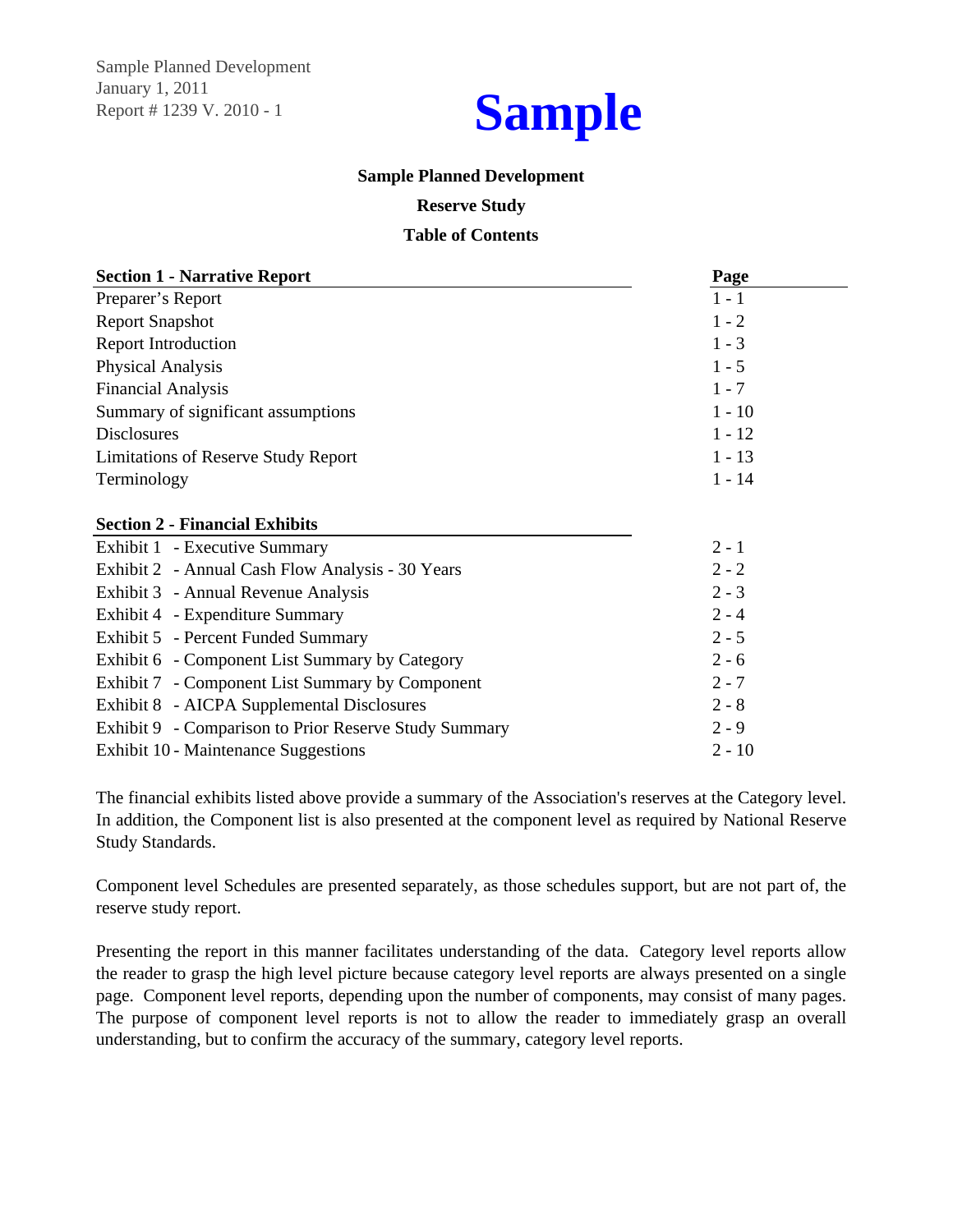Report # 1239 V. 2010 - 1 January 1, 2011<br>Page 1 - 1<br>Report # 1239 V 2010 - 1 Sample Planned Development

### **Preparer's Report**

Sample Planned Development Board of Directors Phoenix, Arizona

### **Reserve Study With Site Visit**

I have prepared the accompanying projected Replacement Program Funding Analysis of Sample Planned Development as of and for the thirty-year period beginning January 1, 2011.

This report presents, in the form of a projection, information that is the representation of management, and does not include evaluation of the support for the assumptions underlying the forecast. I do not express an opinion or any other form of assurance on the accompanying report or assumptions. Furthermore, there will usually be differences between the projected and actual results because events and circumstances frequently do not occur as expected, and those differences may be material. I have no responsibility to update this report for events and circumstances occurring after the date of this report.

*Pierre del Rosario, PRA*

Pierre del Rosario, PRA

July 5, 2010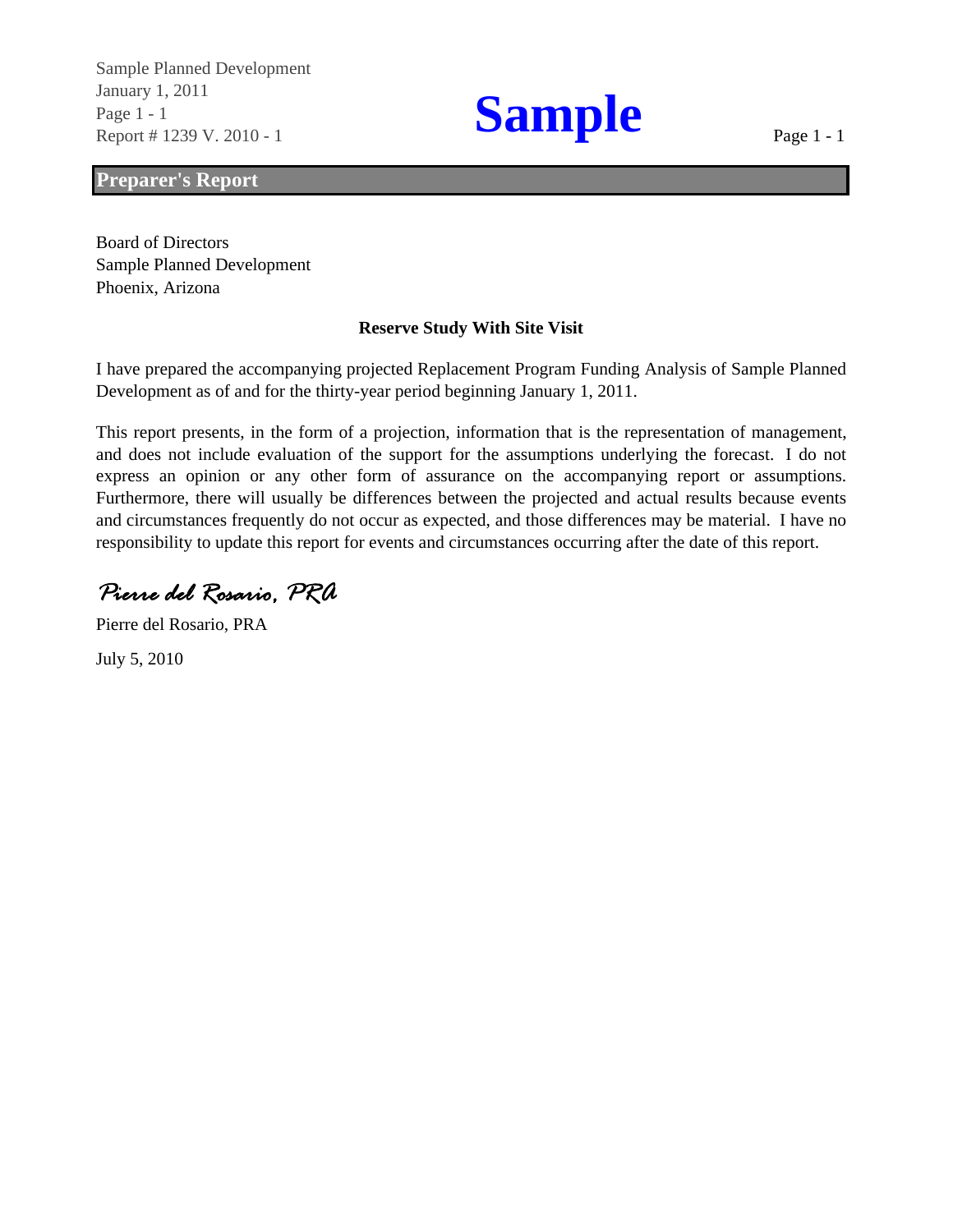Report # 1239 V. 2010 - 1 January 1, 2011<br>Page 1 - 2<br>Report # 1239 V 2010 - 1 Sample Planned Development

Page 1 - 2

### **Report Snapshot**

| <b>Association Name:</b>                         | Sample Planned Development                |               |
|--------------------------------------------------|-------------------------------------------|---------------|
| Location:                                        | Phoenix, Arizona                          |               |
| # of Units:                                      | 72                                        |               |
| Initial Year Report Period:                      | January 1, 2011 through December 31, 2011 |               |
| 30-Year Projection Period:                       | Years 2011 to 2040                        |               |
| Projected Reserve Balance at 12/31/10            |                                           | \$<br>24,894  |
| Ideal Reserve Balance at 12/31/10                |                                           | \$<br>103,602 |
| Percent Funded at 12/31/10                       |                                           | 24.0%         |
| Recommended Annual Contribution to Reserves 2011 |                                           | \$<br>11,869  |
| Recommended Special Assessment 2011              |                                           | \$            |
| <b>Estimated Interest Rate:</b>                  |                                           | 2.00%         |
| <b>Estimated Inflation Rate:</b>                 |                                           | 1.25%         |
| <b>Estimated Contingency Rate:</b>               |                                           | 0.25%         |
| <b>Estimated Tax Rate:</b>                       |                                           | 15.00%        |

The Association is a 72 lot planned development located on Easy Street in Phoenix, Arizona. The project was developed in 1986. It is located on the lower side of Country Club Drive, and the terrain consists of a gentle slope towards the creek. The properties surrounding the Association are not developed at this time.

The Association's percent funded is 024.0%, which is considered poor. Generally, any funding level at less than 30% is considered weak, which means that insufficient funds have been set aside for reserves in the past. This means that an aggressive funding plan must usually be adopted to build the fund up to an appropriate level.

The status of the Association's Reserve Fund is evaluated primarily by attempting to measure its strength. While there are subjective considerations that can be applied, the percent funded calculation represents the most universally accepted objective measure of the strength of the reserve fund. The discussion in the paragraph above evaluates the strength of the Association's reserve fund.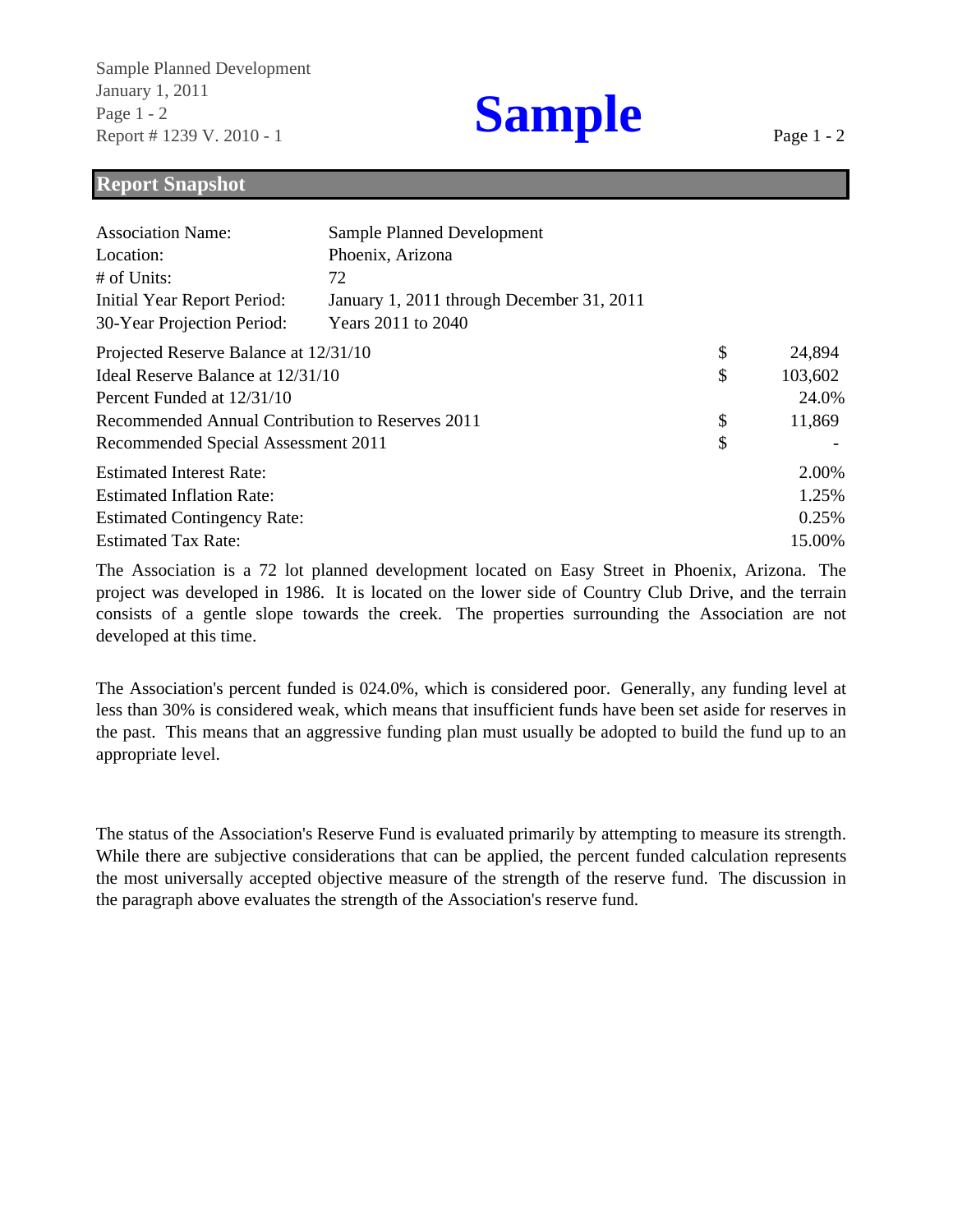Report # 1239 V. 2010 - 1 January 1, 2011<br>Page 1 - 3<br>Penort # 1230 V 2010 1 Sample Planned Development Page 1 - 3

### **Report Introduction**

The property described in this report is a common interest development. As such, it contains common areas and facilities that are owned "in common" by the members. As the elected governing body of the Association, the Board of Directors is responsible for maintenance of the common areas and the sound financial management and operation of the Association.

One of the primary duties of the Board of Directors is the preparation and/or review of the annual budget. The annual budget process must, at a minimum, address two areas; Operating Funds and Reserve Funds. The net result is a determination of the annual assessment to be charged to members, which will consist of an operating assessment and a reserve assessment.

The operating budget is intended to provide for all annually recurring expenses of the Association, including routine maintenance of common areas. Such routine maintenance is the basis of the facilities maintenance plan, and to a large degree, will dictate the timing and amount of future expenditures of the reserve fund. The normal budget process is to estimate the required expenditures for the Association's governance, business, member services, and maintenance activities, then determine the assessment required to provide for those costs. By its nature, this is geared to an annual cycle.

That portion of the annual budget related to reserves generally consists simply of the assessment. Because of the multi-year approach of the reserve budget, the reserve study itself is the budget tool used to determine the assessment amount. The current year reserve assessment amount is simply extracted from the 30-year reserve funding plan and inserted into the annual budget. The reserve study funding plan is an integral part of the annual budget process and overall financial plan for the Association.

Reserve funds are a part of the monthly or annual assessments paid by owners of an individual unit or lot. These funds are intended to be set aside specifically for major repairs and replacements and not be used for any other purpose. These funds are accumulated by the Association, earn interest, and should be expended as approved by management only for major repairs and replacements of the common area components.

This Reserve Study assists the Board of Directors by providing the information to determine the appropriate amount of money to assess owners. Specifically, the reserve study report provides a 30-year funding plan to assure an equitable assessment structure to provide for the non annual major repairs and replacements of common area components. The report is a financial projection that is based upon an evaluation and Visit of the common area components.

Because the reserve study is a projection of future events, it necessarily is based upon a number of assumptions. The reserve study process is an exercise in refining those assumptions to those most likely to occur. Future events occurring near term are inherently more predictable than those occurring long term. That is why it is necessary to perform periodic updates to the reserve study; to update and refine the assumptions based on the passage of time and actual maintenance activities that have occurred.

The reserve study consists of two parts; the physical analysis, and the financial analysis. The findings of the physical evaluation, including identification of components, condition, useful and remaining life, and replacement cost, are summarized in this report. The financial analysis consists of the evaluation of the current reserve funding status, and a 30-year projection of cash inflows and outflows.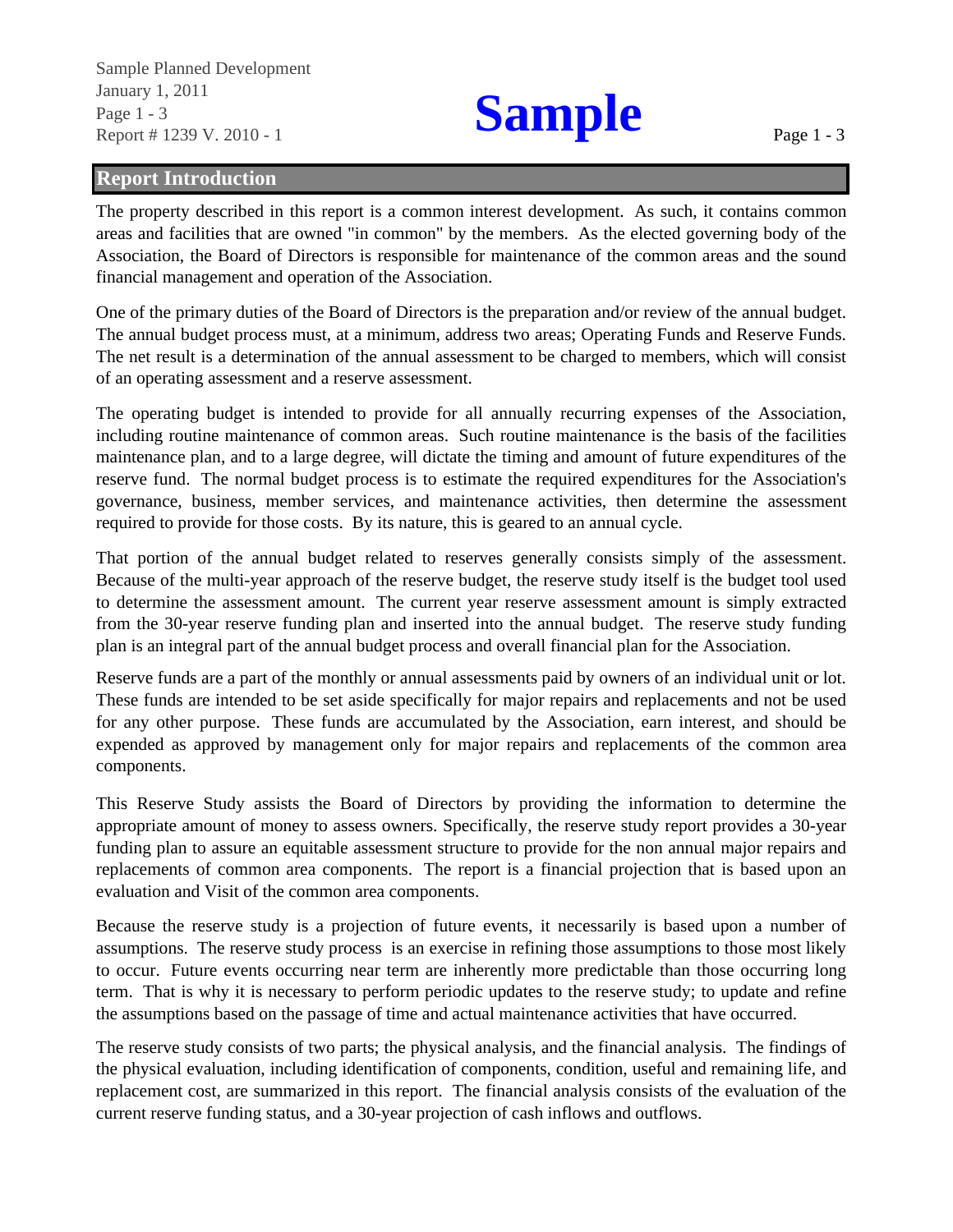Page 1 - 4<br>**Page 1 - 4**<br>**Report # 1239 V 2010 - 1** Sample Planned Development January 1, 2011 Report # 1239 V. 2010 - 1

### **Physical Analysis**

The physical analysis itself consists of two parts; a site visit wherein:

- All common area components are identified
- Measurements or counts are made or verified
- Condition of components is assessed.

and an analysis, usually performed after we complete the site Visit, consisting of determining what components are to be included in the reserve funding study, and the useful (normal) life and remaining life, and repair or replacement cost of each component to be included in the funding study.

The identification of all common area components is not necessarily a completely transparent process. We rely upon components identified in prior reserve studies, inquiries of management, depreciation schedules, asset listings, plot maps, building plans, vendor or contractor representations, and insurance records, in addition to our own observations to attempt to correctly identify all common area components. We rely upon management representations and governing documents to determine maintenance responsibility, as it is not always clearly identified. An example is "exclusive use common property," such as a balcony deck. In some associations, it is the association's maintenance responsibility. In others, it is the unit owner's responsibility. We also provide a list of observed, major, common area components that are excluded from the reserve study.

Measurements or counts of common area components are included, except for certain items where an "allowance" factor is included. We attempt to quantify counts and measurements in accordance industry standards and the Association's maintenance plan. As an example, we may not measure roofing or painting if we have firm bids or contracts that specify a cost, as the measurement then becomes irrelevant, except for cost verification purposes. Components are included in the study at the level where costs are anticipated to be incurred, not grouped so that detail data becomes meaningless.

Condition is assessed on a subjective basis considering a number of factors: original useful life, age, quality, rate of wear and tear, management representations, and maintenance plan. The maintenance plan is the most important factor, as often components will be replaced long before their useful life has ended, strictly for aesthetic purposes. For many associations, the appearance is of paramount importance.

The components to be included in the reserve study is based upon a number of factors. CAI National Reserve Study Standards established a four part test:

- 1) The component must be a common area maintenance responsibility
- 2) The component must have a limited life
- 3) The limited life must be predictable
- 4) The component must be above a minimum threshold cost.

Based on the above standards, most small equipment and tool items are excluded from the study. Most building infrastructure components are also excluded from the study. Again, however, the Association's maintenance plan may override these considerations. For instance, if smaller, low cost items such as pool equipment, which may otherwise be excluded based on individual cost to replace, are considered to be part of the swimming pool "system," then it would be appropriate to include such items in the reserve study. Likewise, small tools may be grouped for this purpose to provide a funding vehicle for non annual expenses that simply do not fit into the operating budget.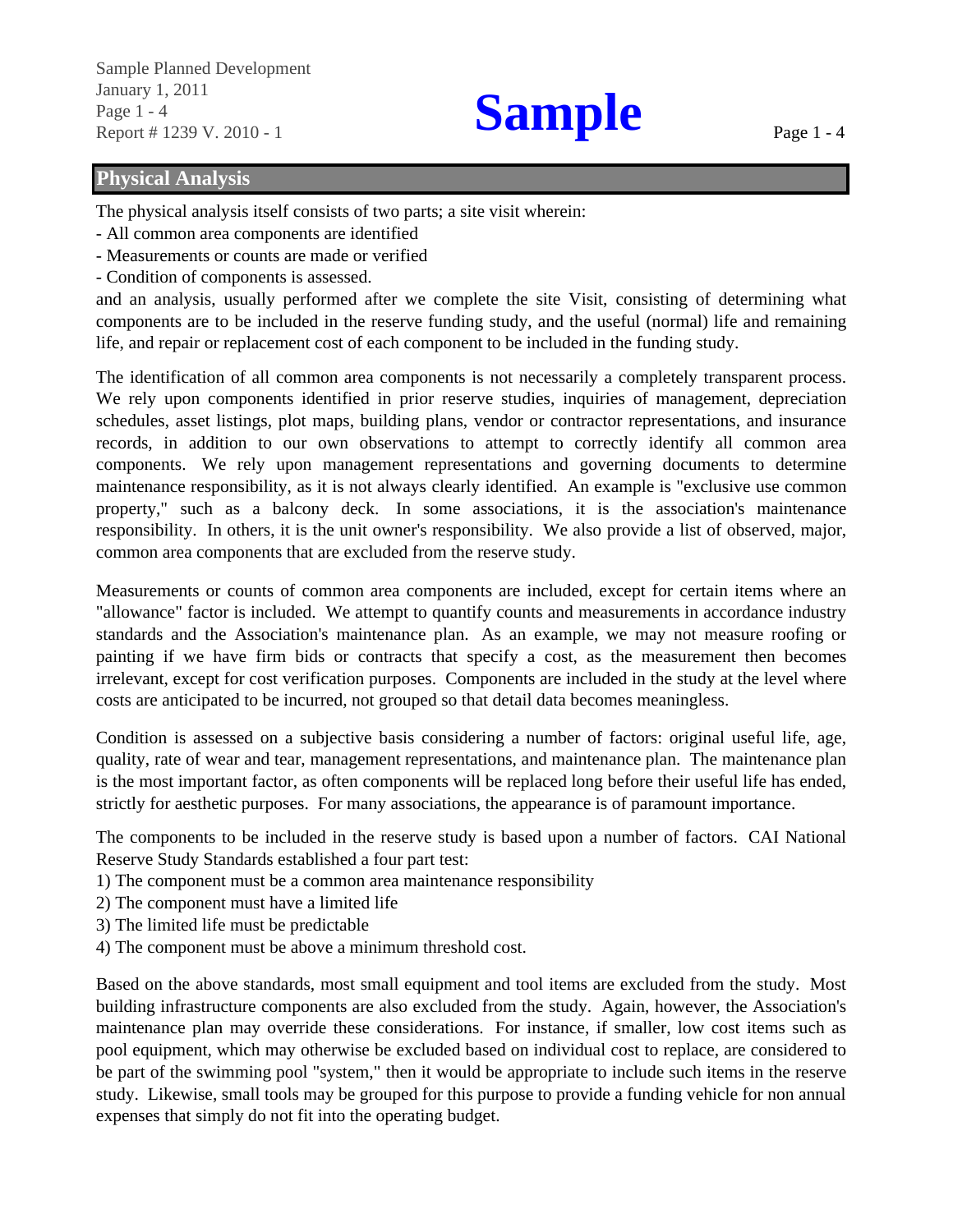Sample Planned Development January 1, 2011 Page 1 - 5 Report # 1239 V. 2010 - 1

# **Sample**

## **Physical Analysis (Continued)**

We normally will also prepare a list of all known components that are excluded from the reserve study, along with an explanation of why certain common area components, or items that might normally be considered common area components, are excluded from the study. This list is normally presented in general terms rather than as a detail list of individual components. Most associations find this useful in understanding why certain items are excluded.

Useful life is usually based on our experience with similar components. However, other factors that may factor into this decision are the Association's maintenance plan, warranty periods, assumptions regarding quality, wear and tear, maintenance procedures, and climate conditions. The useful life is also used as the normal replacement cycle for calculation of future major repairs and replacements.

Remaining life will normally be the difference between a component's age and its useful life. However, we will often modify remaining life based on observed condition, maintenance history, and the Association's maintenance plan. Also, because maintenace records are often sketchy, and staff and board members have changed, it is often very difficult to determine when a component was actually placed into service. The date placed in service may end up being an estimated date, calculated from the estimated remaining useful life. The following categories help us establish guidelines for determining useful life and remaining life.

> Cyclic Regular - Items like road slurry or wood painting fall into this category. Such components have a very predictable life cycle. That life cycle may vary based upon local climate, usage, exposure to weather, or similar issues, but will generally stabilize for the components of a given property and have a reasonably high degree of predictability concerning both useful and remaining life.

> Cyclic Irregular - Items like deck surfaces and roofing fall into this category. These items have a normal life span great enough that climate, level of preventive maintenance, owner care, and other issues can materially affect the actual life.

> Predictable but Irregular Non-Catastrophic Failure - This category includes pool pumps, spa heaters, and other items which can be expected to wear out with some predictability (regular or irregular), but do not need to be replaced until failure. With these items the Association may well have accumulated the money for repair or replacement and then actually wait for failure to spend this money. This does not affect the reserve contribution prior to the expected replacement date, but once that date is reached assessments can be reduced until failure because adequate reserves are on hand.

> Catastrophic Failure - With these items waiting until failure is not appropriate. A hydraulic elevator falls into this category. In these cases, a fund is built for a general replacement time frame, then a decision is made to repair or replace before failure.

> Outdated Design/Aesthetics - This category refers to items where aesthetics are a major concern. Examples include light fixtures, window coverings, and other items that may be quite functional past the time they are desirable. They should be recognized and reserved for in order to keep the common area from appearing dated and unappealing.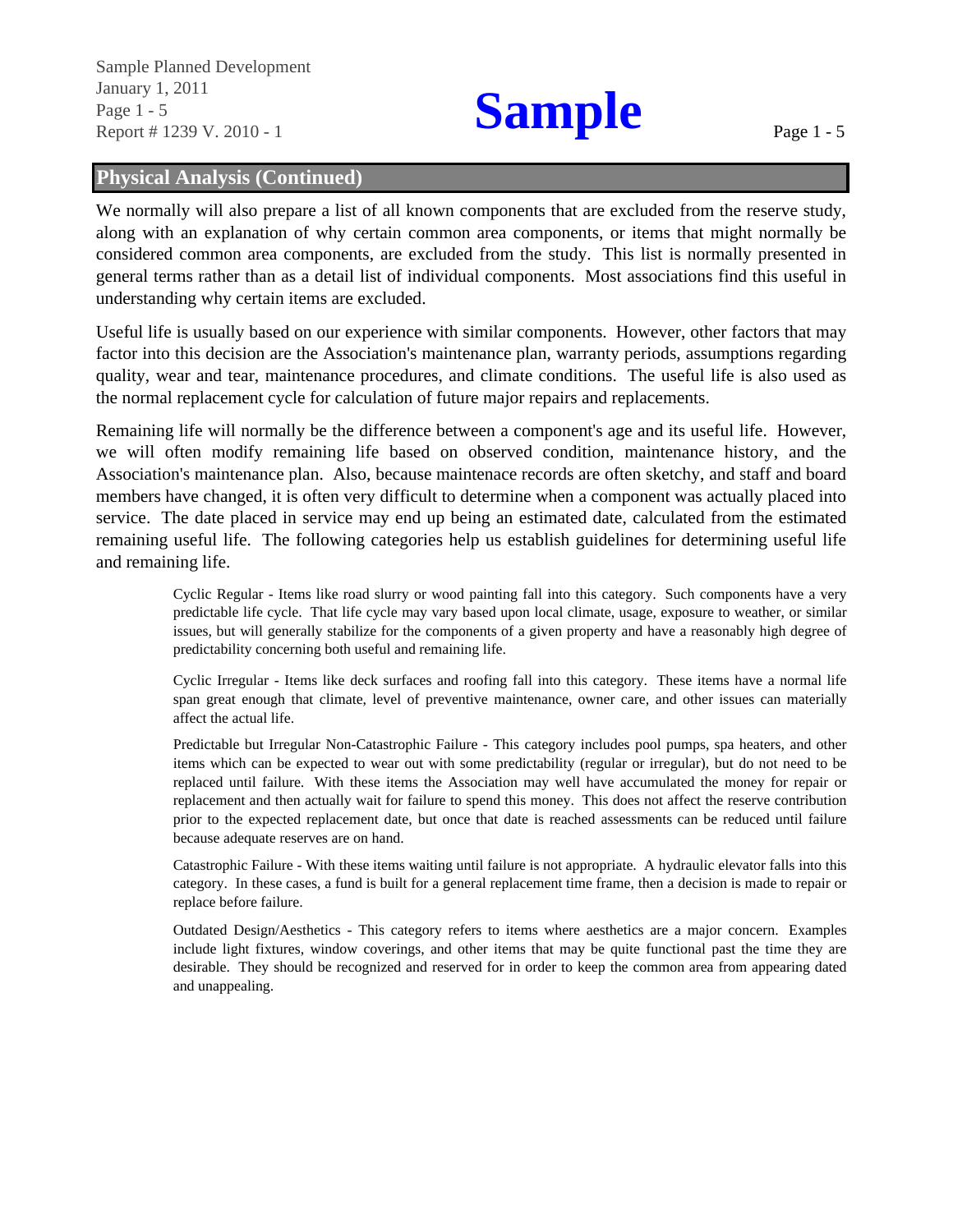Page 1 - 6<br>**Page 1 - 6**<br>**Report # 1239 V 2010 - 1** Report # 1239 V. 2010 - 1 Sample Planned Development January 1, 2011

## **Physical Analysis (Continued)**

Cost estimates can be derived from a number of different sources. Since the preparation of a reserve study is an attempt to refine estimates as much as possible, the use of "real costs" is our goal. That means we try to use the most reliable costs available, and if they're not available, go to the next most reliable source. In order of reliability, costs were obtained from:

- Actual cost of most recent repair
- Bid for repair not yet undertaken
- Contractor or vendor estimate
- Facilities Advisors inc. cost database (continually updated)
- Construction cost estimating guides

### **Site Visit Observations**

Streets are observed to be in poor condition, exhibiting significant lateral and longitudinal cracking, some as wide as two inches. The streets are understood to have been constructed in 1986, and appear to have had a one inch overlay and subsequent seal coat at some time since then. The streets are not crowned; rather, drainage is directed to the center of the streets exiting at the lower end of the development into a creekbed. Due to the significant deterioration of the street surfaces, recommended treatment is saw cut

### $d$  d is defined as a definition of  $\alpha$  is defined as  $\alpha$  in  $\alpha$  in  $\alpha$  is defined as  $\alpha$ **Other Comments**

See maintenance observations page for additional comments on site inspection.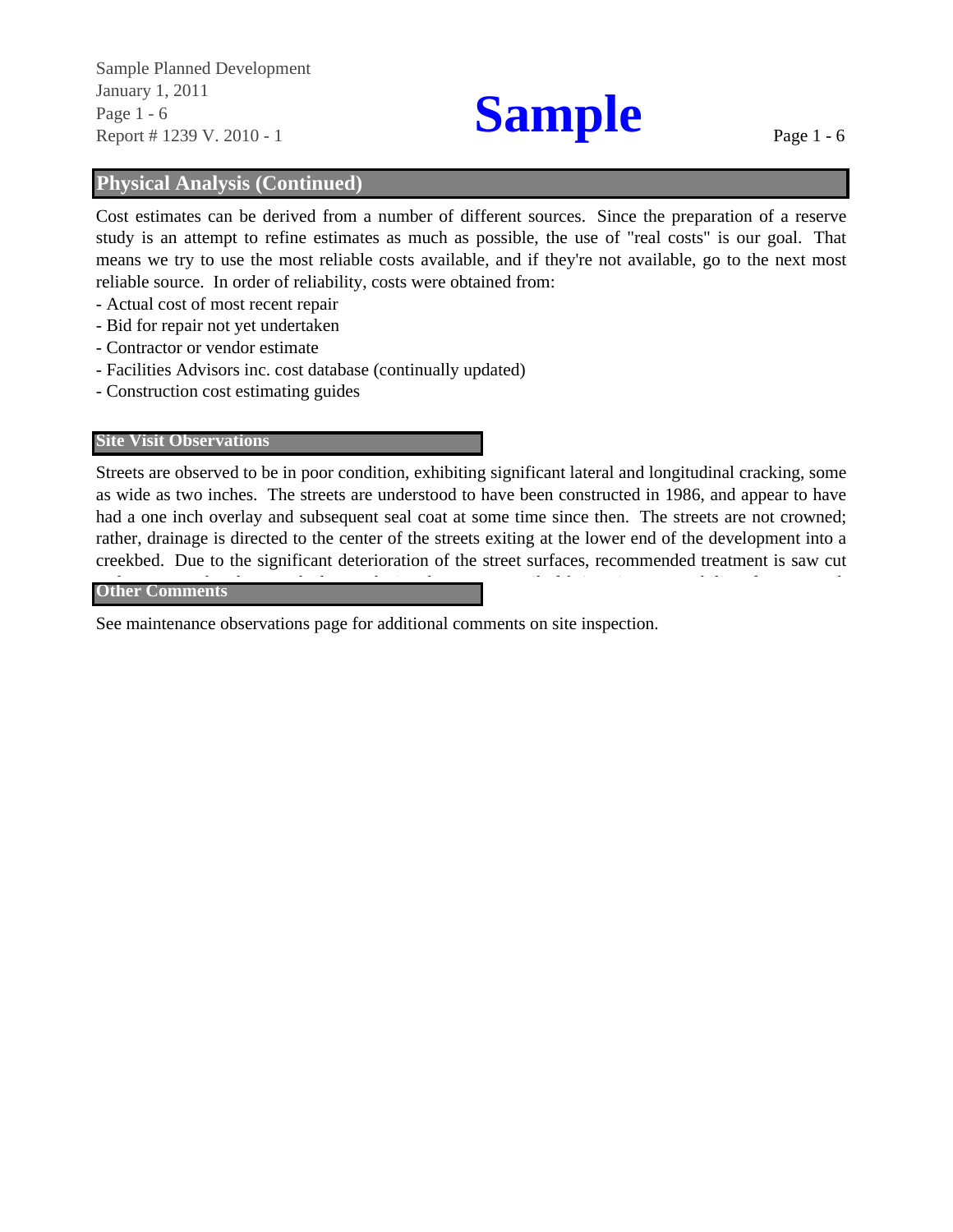Page 1 - 7<br>**Page 1 - 7**<br>**Sample** Report # 1239 V. 2010 - 1 January 1, 2011 Sample Planned Development

Page 1 - 7

### **Financial Analysis**

The financial analysis of a reserve study consists of two steps. The first step is to calculate future expenditures based upon the information obtained from the physical analysis; the estimated replacement cost and estimated remaining life for each component. This is a transparent, straight-line calculation. However, to be realistic, inflation must be added into the claculation or your funding goal will fall short of the future amount needed. In addition, we generally recommend adding a minor contingency factor into the projected future cost of each component, simply as a precaution against estimating mistakes in replacement costs or replacement dates.

The second step is to build a stream of estimated future cash infows to adequately provide for the projected future expenditures. Agin, this is a relatively straightforward calculation, until you begin to factor in adjustments. The projection of cash inflows starts with the first year reserve assessments. While many associations reques that we calculate the "ideal" assessment amount, for most associations that is impractical. The fact is that the Association generally already knows the maximum "politically acceptable" assessment for the first year. We honor that, because with a 30-year budget, we can make up any deficiency in future (the remaining 29) years. The projection of cash inflows should also consider interest income, related income tax expense, annual assessment adjustments, and the possibility of loans or special assessments.

The decision to consider interest income as part of reserve fund cash inflows is not necessarily a given. Some associations establish a policy to transfer any interest income earned to the operating fund, and have a higher fixed reserve assessment to compensate. The advantage of this is that you will not have to "estimate" interest income. This also eliminates the need to estimate income tax expense related to the interest income.

We generally recommend that annual reserve assessments be increased yearly as an offset to the effects of inflation. Failure to do so will likely leave the Association in an underfunded situation, unless the entire reserve assessment structure is rechallenged and revised yearly.

We will frequently recommend using commercial bank loans as part of a funding plan when an association finds itself in an underfunded situation and needs cash sooner than will be provided based on annual assessments. This has two benefits; (1) it avoids special assessments, (2) it smooths out cash flow. There is, obviously, a cost to this; the interest expense that will be incurred over the life of the loan. While we don't actively advocate loans, we recognize that loans are being used far more frequently in reserve study funding plans.

We always try to construct a funding plan to avoid a special assessment. However, occasionally it is unavoidable, and results from prior years underfunding of reserves.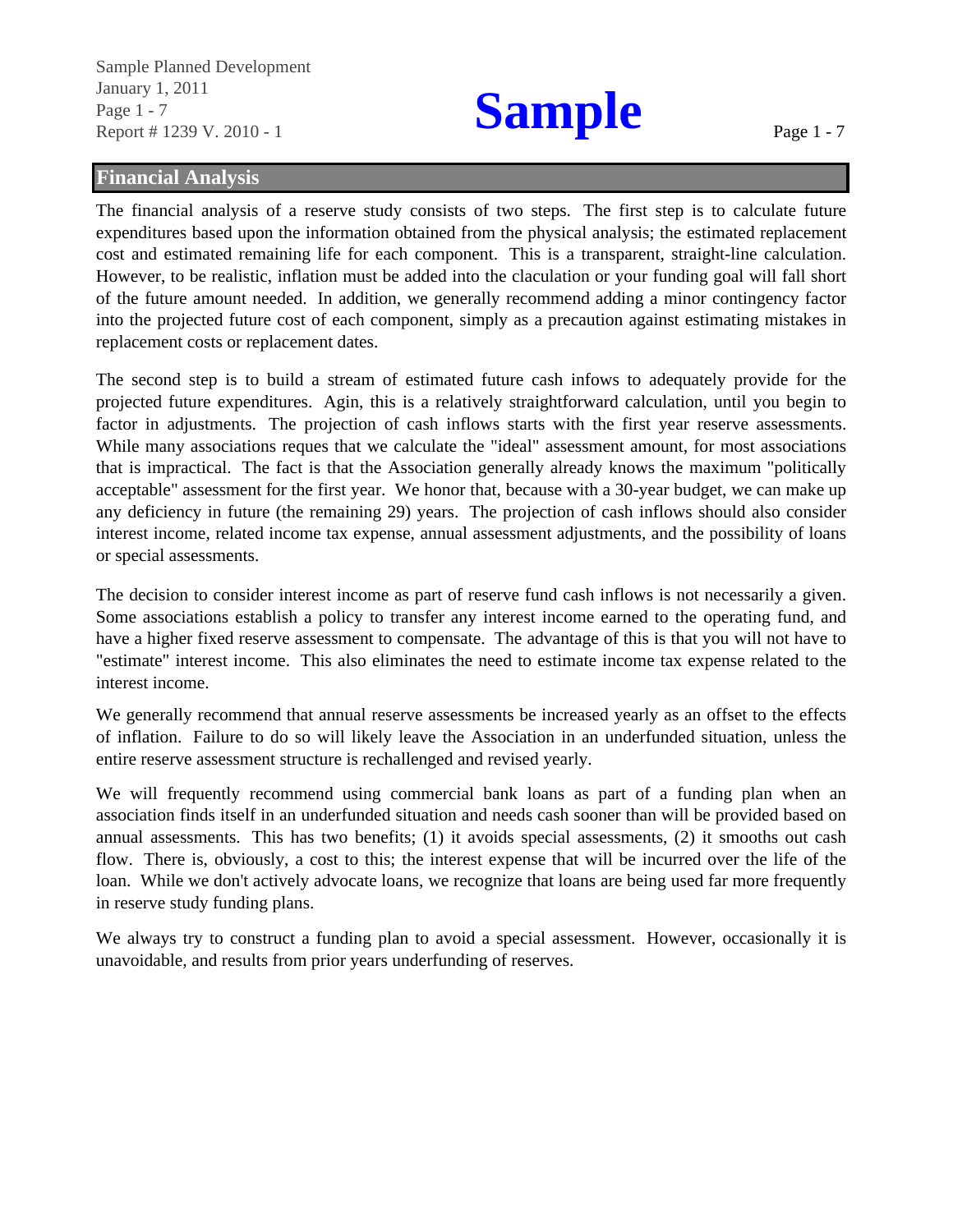January 1, 2011<br>Page 1 - 8<br>Report # 1239 V 2010 - 1 Report # 1239 V. 2010 - 1 Sample Planned Development

### **Financial Analysis (Continued)**

The Association's funding plan can be built using one of three recognized goals; Baseline funding, Threshold funding, or Full funding. The goal of Baseline funding is simply to make sure your cash balance does not drop below zero. Threshold funding establishes a funding goal greater than Baseline funding, but less than 100% funded. Full funding establishes a goal of 100% funding. This is interpreted as having 100% of the funds needed at a given point in time (the ideal balance), not as having 100% of the replacement cost of all components.

We generally recommend a goal of 100% funded by the end of the 30-year funding projections, and earlier if possible.

This gets directly to the heart of the funding issue; "fairness." The general consensus is that if an association starts out with a 100% funding plan, that means that the individuals who enjoyed the benefit of the "wearing out" of the common area components paid for that benefit. Unfortunately, very few associations are 100% funded. That means that assumptions must be made as to how to "catch up" the funding to reach the goal of 100% funded. A special assessment for that purpose is generally considered impractical, so the deficit is made up over some period of time.

The percent funded calculation is generally regarded as the best objective measure of the strength, or status, of an association's reserve fund. Percent funded measures the ideal balance against the funds actually set aside for reserves. There is general consensus amongst industry professionals that a percent funded ratio of less than 30% represents a poorly funded reserve fund. 30% to 70% is considered weak, but acceptable, 70% is considered adequate. Our position is that 90% is considered "strong." Again, our goal is generally to achive 100% at the end of the 30-year projection period.

**\$8,000 \$10,000 \$12,000 \$14,000 \$16,000 \$18,000 Annual Reserve Contributions**

The Association's projected reserve assessments for the 30-year funding period are shown in the chart below. The detail of this is shown in Exhibits 2 - 1 and 3 - 1.

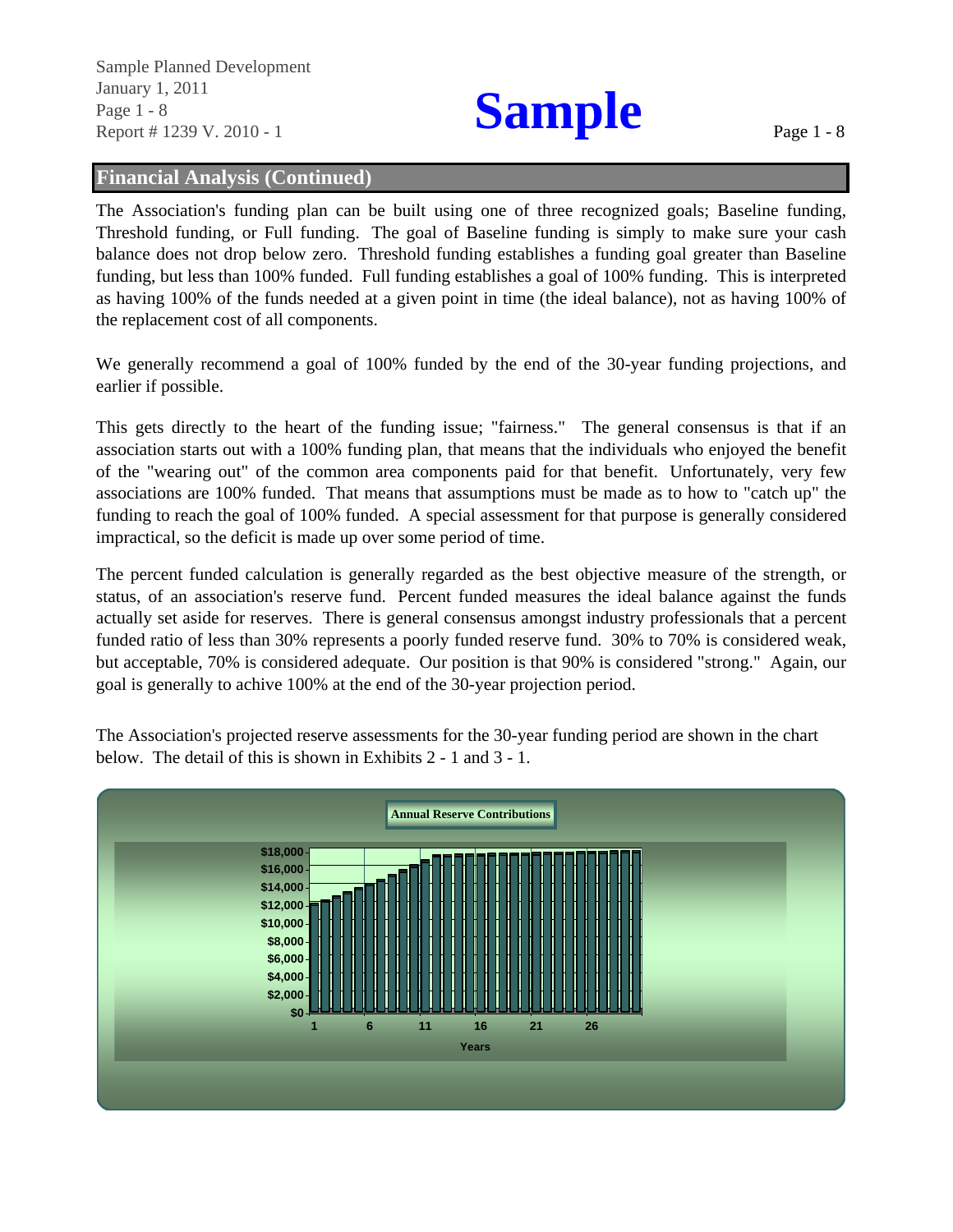Report # 1239 V. 2010 - 1  $\bullet$  Page 1 - 9 Sample Planned Development January 1, 2011<br>
Page 1 - 9<br>
Report # 1239 V. 2010 - 1

## **Financial Analysis (Continued)**

The Association's estimated reserve expenditures for the 30-year financial projection period are shown in the chart below. The detail of this is shown in Exhibits 2 - 2 and 3 - 2.



The Association's projected per cent funded for the 30-year financial projection period are shown in the chart below. The detail of this is shown in Exhibits 2 - 3 and 3 - 3.

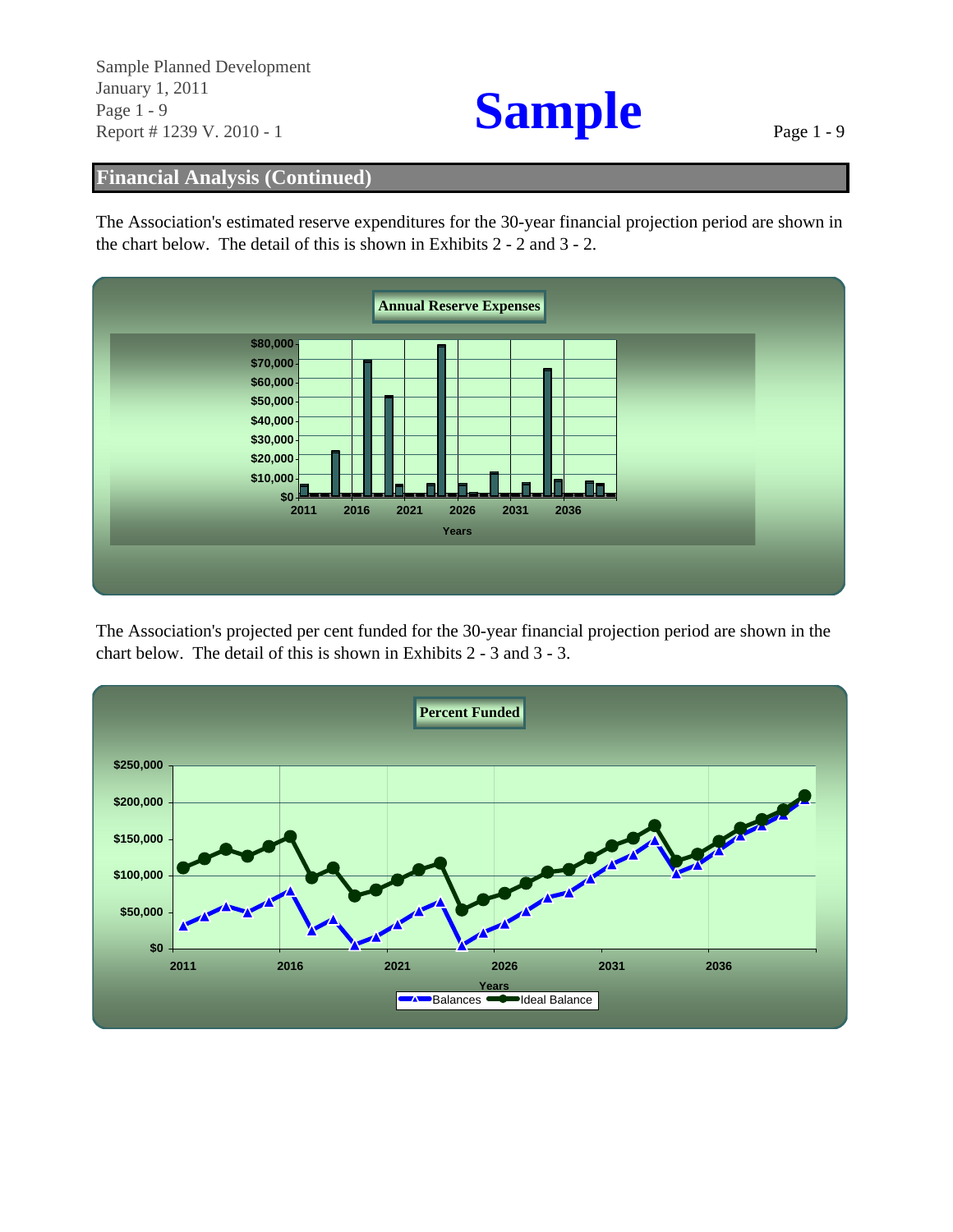Sample Planned Development Page 1 - 10<br>**Page 1 - 10**<br>**Report # 1239 V 2010 - 1** Report # 1239 V. 2010 - 1 January 1, 2011

## **Summary of Significant Assumptions**

The following significant assumptions were used in the preparation of this reserve study report. If the actual replacement costs or remaining lives vary from the assumptions used in this analysis, the impact could be significant on future assessments. Accordingly, an annual review of the analysis is necessary to see if the Board, within its authority, should increase the regular assessments, pass special assessments or reschedule future replacement dates.

Generally, only long-term major repair and replacement activities for components with a life of 2 years or longer and a cost of \$1,000 or more have been considered in this analysis.

The Association will not have to replace the components that have a remaining life of more than 30 years. Those components are assumed to be permanent, lifetime components. A projection of events 30 years in the future can only be made in general terms. However, as the Association matures, certain components may deteriorate and the remaining physical life will be reduced such that those components may need to be reevaluated to determine if they should be included in future studies.

The Board of Directors will implement and/or continue preventive maintenance and repair programs to prevent abnormal deterioration of the common areas.

The analysis assumes that no unusual conditions will occur, such as weather, vandalism, unusual use, or unforeseen obsolescence.

Measurements and quantities were obtained by count, measurement, or estimation from plans provided by the Board of Directors unless otherwise noted, and are assumed to be a close approximation to actual.

Proper construction and installation of all improvements is assumed, unless otherwise noted.

This analysis assumes that the Association membership wishes to continue the use and maintenance of all amenities currently in place.

The Association carries comprehensive property insurance to cover most insurable risks, such as all-risk property liability, and theft.

Current financial information was supplied by the Board of Directors and is assumed to be reasonably accurate as of the date of this analysis. Funded cash balances were not audited nor confirmed directly with financial institutions as a part of this analysis.

The Association will collect and set aside reserve assessments on an annual basis, in order that sufficient funds will be available when expenditures are scheduled or necessary.

The Board of Directors does not anticipate any special assessments other than those that may be scheduled as part of the attached 30-year funding projection.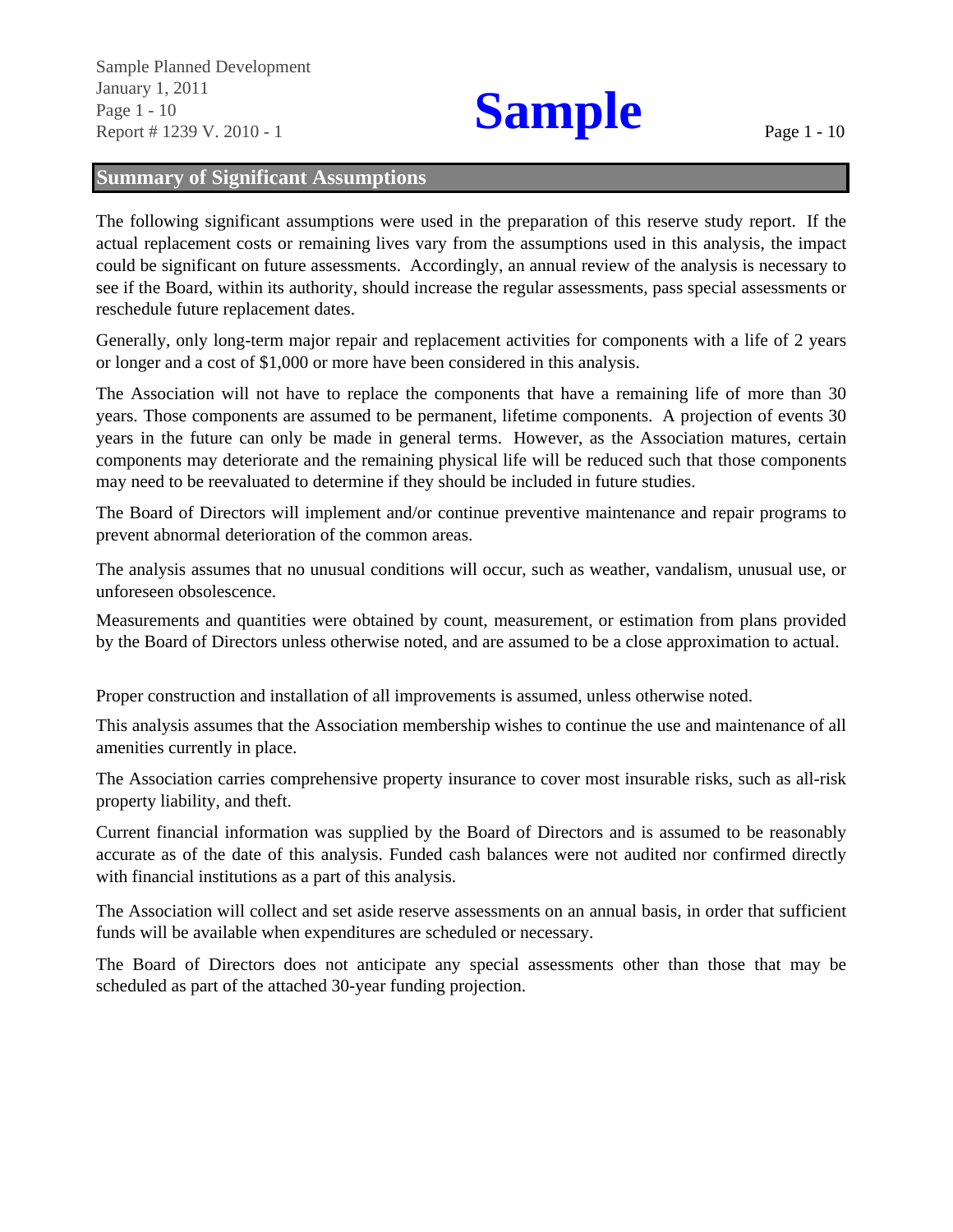### \$ 180,774 \$ 205,962 2.00% \$ 24,894 \$ 11,869 1.25% 0.25% The following assumptions were used in preparing this report: Current Replacement Cost Future Replacement Cost Annual Contribution for 2011 Estimated Rate of Inflation per the Board of Directors Contingency Rate Estimated Reserve Cash Balance at December 31, 2010 **Summary of Significant Assumptions (continued)** Investment Accounts Average Interest Rate

### **Components Excluded from this report**

| <b>Major Component</b>                 | <b>Reason Not Included</b> |  |
|----------------------------------------|----------------------------|--|
| <b>Building Structures</b>             | Lifetime Component         |  |
| Utilities - Underground / In Structure | Lifetime Component         |  |
| Street Base - Hardscape                | Lifetime Component         |  |
|                                        |                            |  |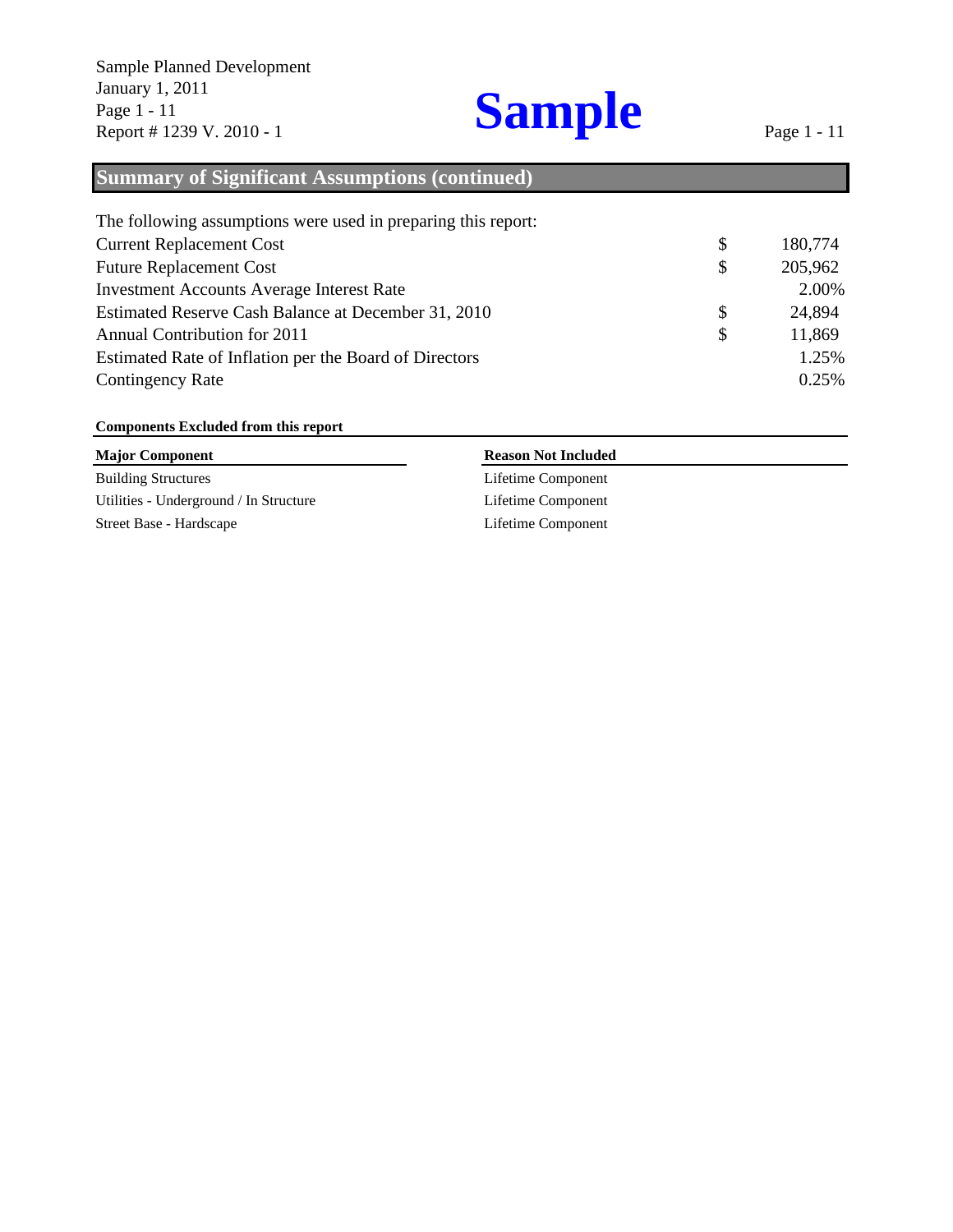Sample Planned Development January 1, 2011<br>Page 1 - 12<br>Report # 1239 V 2010 - 1 Page 1 - 12 Report # 1239 V. 2010 - 1

### **Disclosures**

Neither Facilities Advisors, inc. nor its owners individually have other relationships with the Association that would represent a conflict of interest.

Your Facilities Advisors, inc. Reserve Specialist is Pierre Del Rosario. Mr. Del Rosario has been preparing reserve studies since 1999, and has performed hundreds of reserve studies. His reserve study experience encompasses all types of reserve studies, including condominium, homeowners, and timeshare associations.

Mr. Del Rosario holds the Professional Reserve Analyst (PRA) designation issued by APRA, the Association of Professional Reserve Analysts, and is a member of APRA.

Mr. Del Rosario has worked in a CPA frim for more than ten years and possesses the skills directly applicable to preparation of a financial forecast for future major repairs and replacements.

Mr. Del Rosario has applied for registration as a Reserve Study Specialist (RSS) with the Nevada Division of Real Estate.

The skill-set involved in the above described experience and designations represent the skills most directly applicable to evaluation of existing facilities for purposes of a reserve study.

The site visit included observations of all visible common area components, unless otherwise indicated on the detail component listing. No destructive testing was performed.

We are not aware of any material issues which, if not disclosed, would cause a significant distortion of the Association's reserve status or funding plan.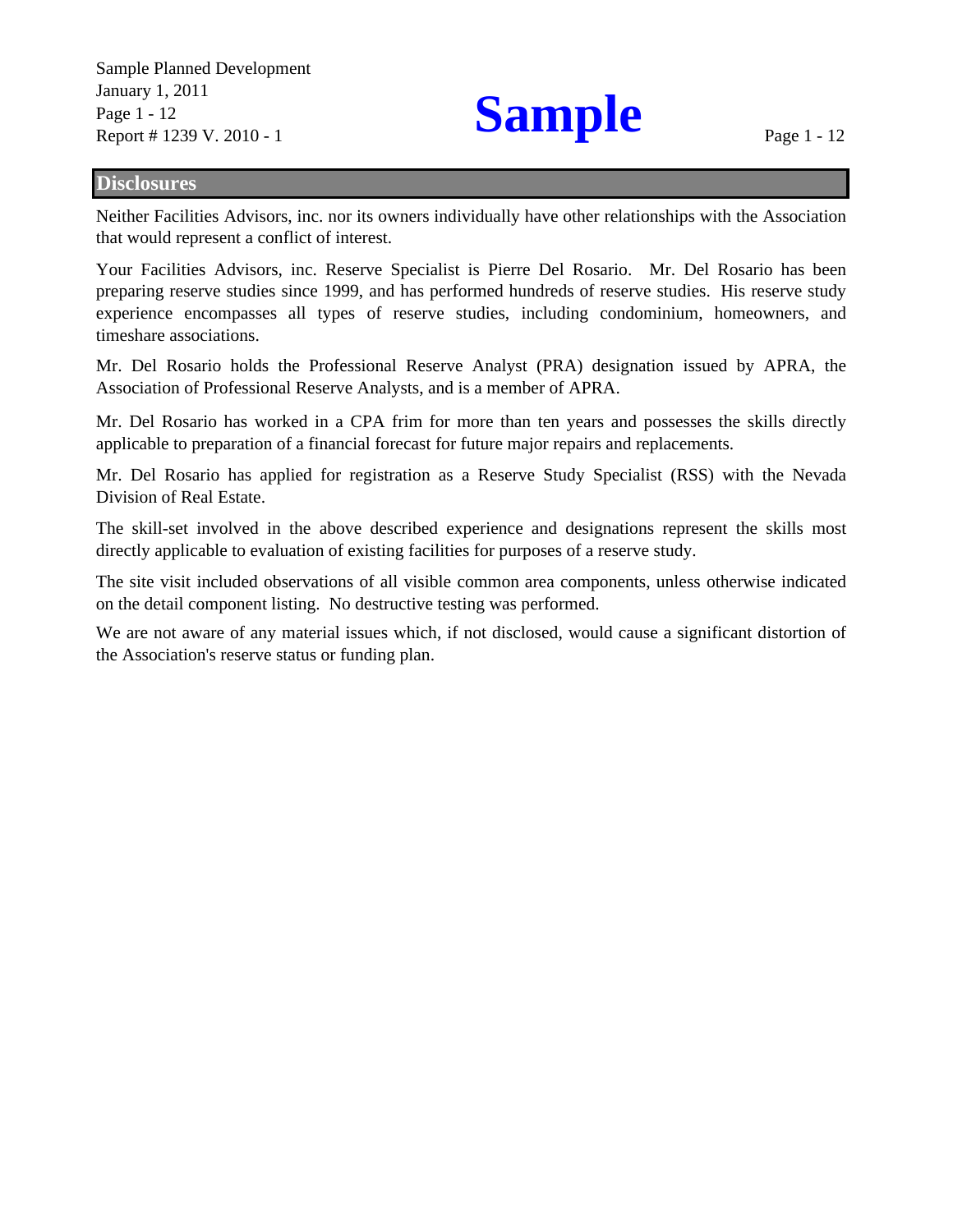Sample Planned Development January 1, 2011<br>Page 1 - 13<br>Penort # 1239 V 2010 - 1 Report # 1239 V. 2010 - 1

### **Limitations**

Facilities Advisors, inc. has relied upon certain information provided by Association representatives in the performance of this reserve study. Such information includes, but is not necessarily limited to, financial data, identification or quantification of common area components, and historical maintenance information. Such information is deemed reliable by Facilities Advisors, inc..

The reserve study is a reflection of information provided to Facilities Advisors, inc. and this report has been assembled for use by the Association. This report has not been audited, nor subjected to a forensic or quality analysis, or background checks of historical records.

The reserve balance projected in this report is based upon information provided by the Association to Facilities Advisors, inc. and was not audited.

Information provided to Facilities Advisors, inc. by the Association about reserve projects is considered reliable. The onsite visit cannot be considered a project audit or a quality visit.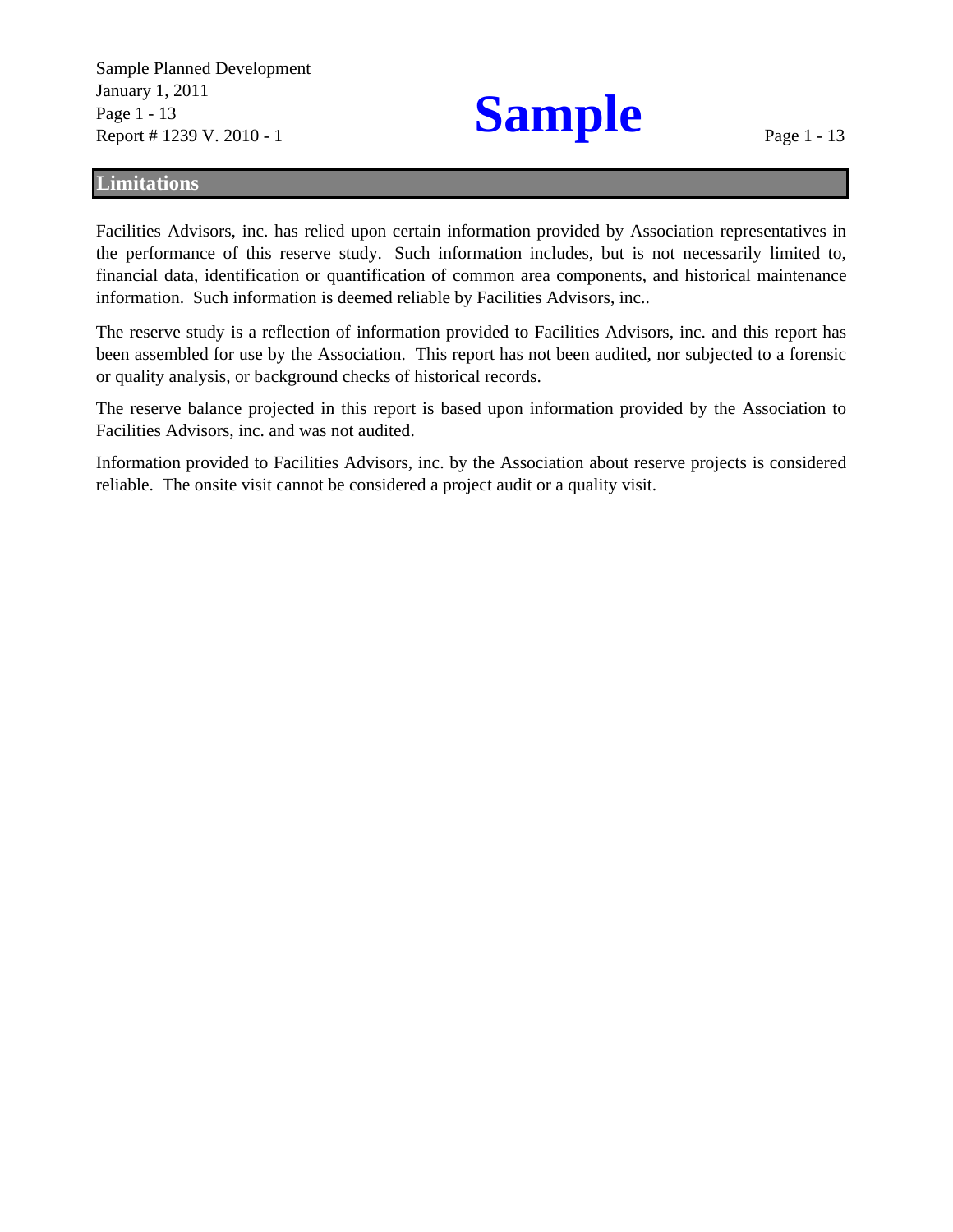Sample Planned Development January 1, 2011 Page 1 - 14 Report # 1239 V. 2010 - 1

# **Sample**

### **Terminology**

**Report Effective Date** – Effective date of report based on the Association fiscal year end.

**Current Replacement Cost** - Calculation based upon unit cost, measurement basis, and quantity.

**Common Area** - The areas of a project whose ownership is under an undivided interest basis. These areas are shared equally between all owners, in use and maintenance.

**Component** - A specific item of the common areas that requires major repair or replacement (pool pump, tennis court net, couch, roof, etc.).

**Compound Interest** - A financial calculation that takes into account that interest, added to the principal at specified compounding periods, also earns interest.

**Funds** - Actual monies that are on deposit or to be collected.

**Future Cost** - Estimated cost to replace at a specific future date based upon estimated current replacement cost and the rate of inflation applied on a compounded basis for a specified period.

**Measurement Basis** - The basis in which costs are measured for reserve items (sq. yd., linear feet, etc.).

**Project Date** - Date that the first unit was delivered for occupancy.

**Estimated Life** - Estimated total life of a reserve component, for recurring replacement cycles.

**Remaining Life** - An estimate of the service life of a particular component made after the first year in which a reserve item has been in place.

**Adjusted Life** - Changed life for the first replacement cycle only of a component.

**Date Placed in Service** - The initial date that a component is placed in service.

**Special Assessment** - Supplemental contributions by owners (in addition to the normal contributions) usually assessed when long-term maintenance or replacements of reserve items are of immediate nature and sufficient funds are not available to pay for these items.

**Unit** - This is an actual residence or condominium.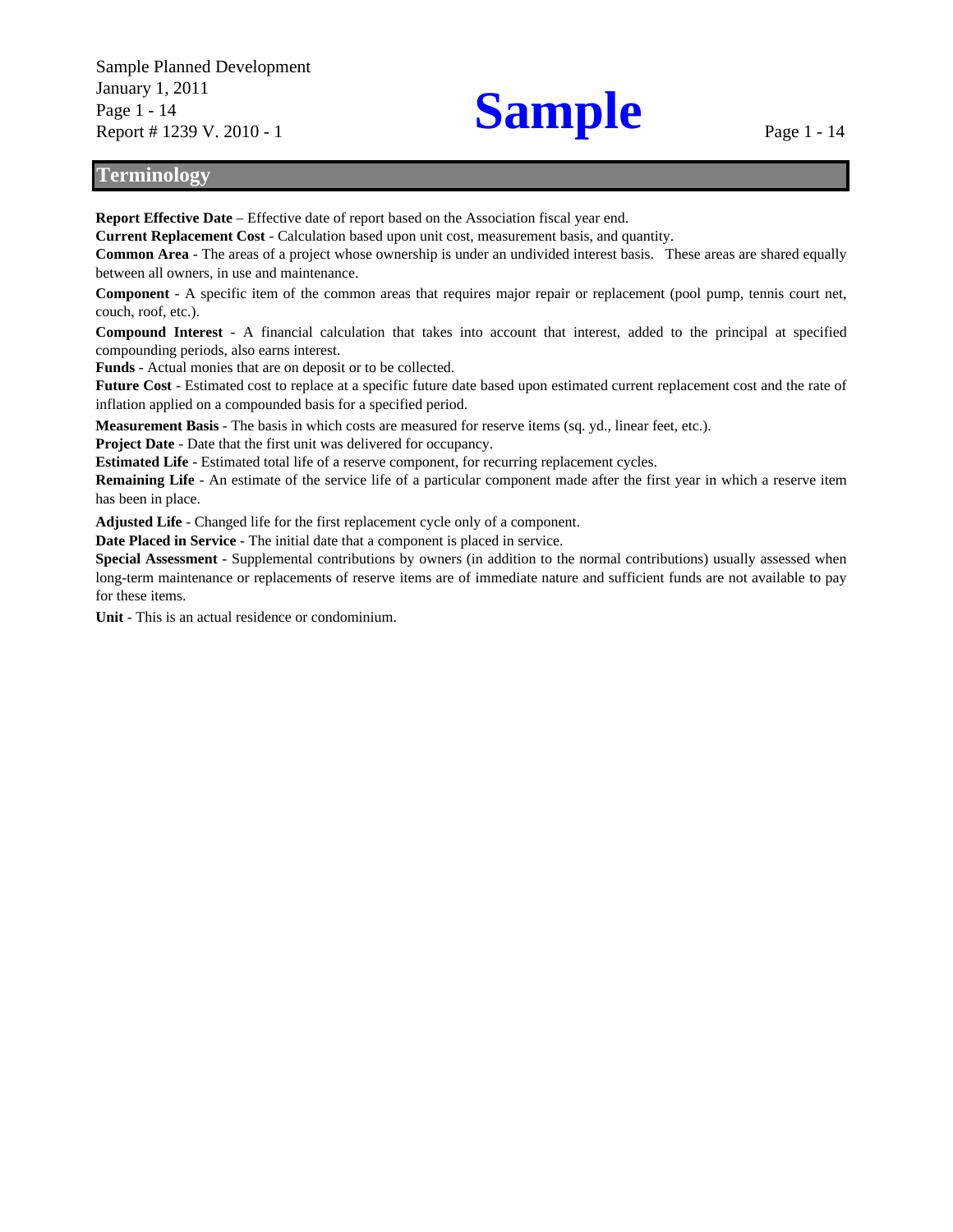## **Sample**

### **Section 2 - Financial Exhibits**

| Exhibit 1 - Executive Summary                         | $2 - 1$  |
|-------------------------------------------------------|----------|
| Exhibit 2 - Annual Cash Flow Analysis - 30 Years      | $2 - 2$  |
| Exhibit 3 - Annual Revenue Analysis                   | $2 - 3$  |
| Exhibit 4 - Expenditure Summary                       | $2 - 4$  |
| Exhibit 5 - Percent Funded Summary                    | $2 - 5$  |
| Exhibit 6 - Component List - Summary by Category      | $2 - 6$  |
| Exhibit 7 - Component List - Detail by Component      | $2 - 7$  |
| Exhibit 8 - AICPA Supplemental Disclosures            | $2 - 8$  |
| Exhibit 9 - Comparison to Prior Reserve Study Summary | $2 - 9$  |
| Exhibit 10 - Maintenance Suggestions                  | $2 - 10$ |

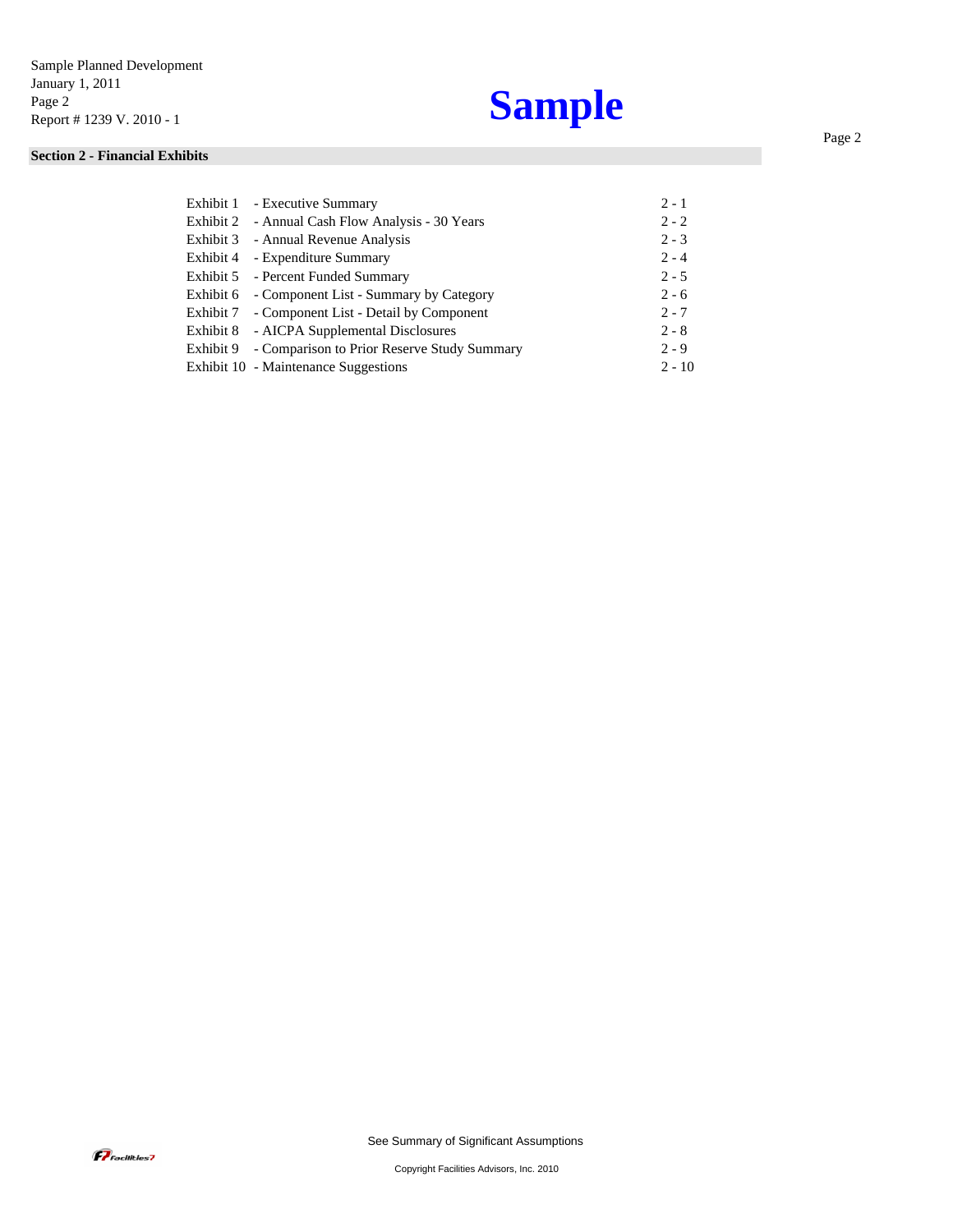### **Exhibit 1 - Executive Summary**

This two page summary identifies the major characteristics of the project and may normally be copied and provided to members to meet your disclosure requirements. If you prefer to receive a copy of these pages in Excel format so that you may format it to meet your needs, please contact us and we will provide a copy for your use.

| <b>Contact Name:</b>                                     | Joe Manager                                |                                                                                                                  |        |    |        |  |  |
|----------------------------------------------------------|--------------------------------------------|------------------------------------------------------------------------------------------------------------------|--------|----|--------|--|--|
| Address:                                                 | 4200 Easy Street<br>Phoenix, Arizona 85444 | This executive summary provides a concise summary of<br>the project and the most important information regarding |        |    |        |  |  |
| <b>Business Phone:</b>                                   | 800-400-3000                               | the reserve study.                                                                                               |        |    |        |  |  |
| Project Completion Date:                                 | 7/1/1986                                   |                                                                                                                  |        |    |        |  |  |
| Site Visit Date:                                         | 6/25/2010                                  | Many associations provide this summary to members in<br>lieu of a complete report.                               |        |    |        |  |  |
| <b>Report Effective Date:</b>                            | 1/1/2011                                   |                                                                                                                  |        |    |        |  |  |
| Type of Project:<br>Number of Units                      | Condominium Association<br>72              |                                                                                                                  |        |    |        |  |  |
| Projected Reserve Balance at                             | 12/31/2010                                 |                                                                                                                  |        |    | 24,894 |  |  |
|                                                          |                                            |                                                                                                                  | 2010   |    | 2011   |  |  |
| <b>Annual Contribution to Reserves</b>                   |                                            | \$                                                                                                               | 10,500 | \$ | 11,869 |  |  |
| Monthly Contribution to Reserves                         |                                            | \$                                                                                                               | 875.00 | £. | 989.08 |  |  |
| Monthly Contribution to Reserves Per Homeowner           |                                            | \$                                                                                                               | 12.15  | \$ | 13.74  |  |  |
| Percentage Increase to Contribution to Reserves for 2011 |                                            |                                                                                                                  |        |    | 13%    |  |  |
| Minimum Funding Level                                    |                                            |                                                                                                                  |        | \$ | 1,000  |  |  |
| <b>Estimated Interest Rate</b>                           |                                            |                                                                                                                  |        |    | 2.00%  |  |  |
| <b>Estimated Inflation Rate</b>                          |                                            |                                                                                                                  |        |    | 1.25%  |  |  |
| <b>Estimated Contingency Rate</b>                        |                                            |                                                                                                                  |        |    | 0.25%  |  |  |
| <b>Estimated Tax Rate</b>                                |                                            |                                                                                                                  |        |    | 15.00% |  |  |
|                                                          |                                            |                                                                                                                  |        |    |        |  |  |

This financial projection was prepared for the Association by Facilities Advisors, Inc., and is based upon certain assumptions regarding condition, replacement costs, and estimated useful lives of the components contained in this study. Estimated replacement costs are based upon bids received, prior costs paid, construction costs manuals and other sources. This study is limited to those components contained herein. Certain components have been omitted as they have useful lives in excess of the scope of this study (30 years), or major repair and replacement costs are included in the operating budget. Funding has been calculated using a pooled, cash flow calculation. Assumptions for interest earnings on invested funds, the inflation rates estimated for future replacement costs, and the applicable net income tax rate are shown above.

The Board of Directors has determined that, based upon the reserve study, **no special assessments are presently anticipated** for any year covered by this study. However, actual expenditures may vary from the estimated amounts, and the variations may be material. Therefore, amounts accumulated in the reserve fund may not be adequate to meet future needs. The Board regularly updates assumptions and estimates used in the reserve study in order to have accurate financial projections of future cash needs.

Page 2 - 1 1 of 2

## **Sample**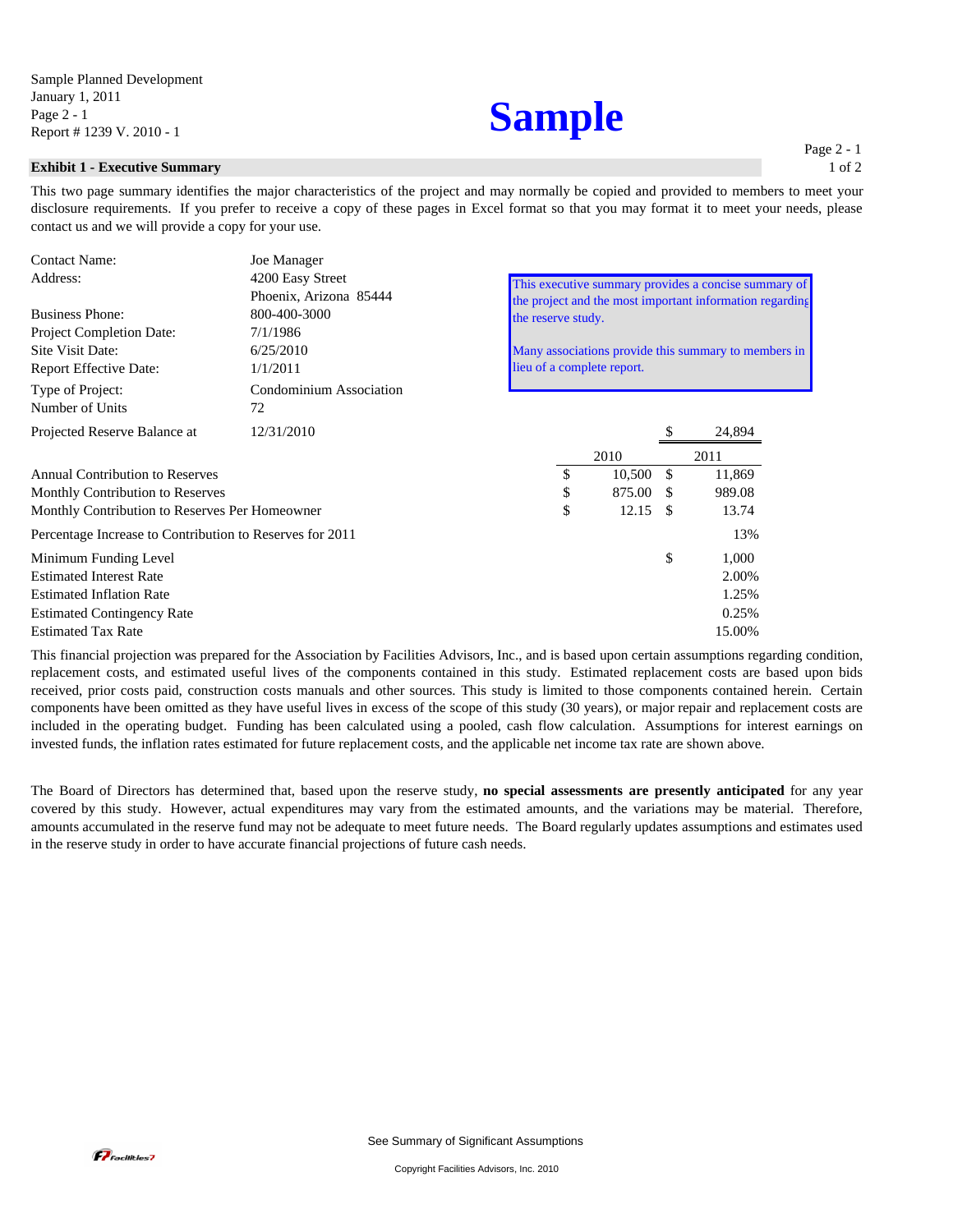## **Sample**

### **Exhibit 1 - Executive Summary**

|                         |                         | <b>Summary of Major Components</b> |    |                    |                      |                          |          |
|-------------------------|-------------------------|------------------------------------|----|--------------------|----------------------|--------------------------|----------|
|                         | As of December 31, 2010 |                                    |    |                    |                      |                          |          |
|                         |                         |                                    |    | <b>Current</b>     | <b>Allocation of</b> |                          |          |
|                         | <b>Estimated</b>        | <b>Estimated</b>                   |    | <b>Replacement</b> | <b>Cash Actually</b> |                          |          |
| <b>Major Components</b> | <b>Useful Life</b>      | <b>Remaining Life</b>              |    | Cost               | <b>Set Aside</b>     | <b>Ideal Funding</b>     | % Funded |
| Pool                    | 15 to 15                | 8.3 to 8.3                         | \$ | 37,380 \$          | 1,388 \$             | 16,821                   | 8.3%     |
| Lighting                | 30 to 30                | 3.5 to 3.5                         |    | 1,895              | 1,674                | 1,674                    | 100.0%   |
| Fencing                 | 8 to 40                 | 0.5 to 13.5                        |    | 8,004              | 1,147                | 5,524                    | 20.8%    |
| Lights                  | 20 to 20                | 3.2 to 3.2                         |    | 170                | 142                  | 142                      | 100.0%   |
| Signs                   | to $30$<br>20           | 3.5 to 3.5                         |    | 2,750              | 2,415                | 2,415                    | 100.0%   |
| <b>Streets</b>          | 25 to 25                | 6.7 to 6.7                         |    | 58,880             | 3,563                | 43,179                   | 8.3%     |
| Roofing                 | 20 to 40                | 13.5 to 13.5                       |    | 2,395              | 106                  | 1,285                    | 8.3%     |
| Irrigation              | 35 to 35                | 8.5 to 8.5                         |    | 2,400              | 150                  | 1,817                    | 8.3%     |
| Mailbox                 | 35 to 35                | 8.5 to 8.5                         |    | 1,200              | 75                   | 909                      | 8.3%     |
| <b>Building</b>         | 10 to 50                | 3.2 to 23.5                        |    | 11,560             | 5,654                | 7,929                    | 71.3%    |
| Spa                     | 10 to 10                | 3.2 to 3.2                         |    | 2,650              | 1,789                | 1,789                    | 100.0%   |
| Pool & Spa              | 5 to 20                 | 3.2 to 13.3                        |    | 46,960             | 2,638                | 15,967                   | 16.5%    |
| Pool Furniture          | $3$ to $3$              | $0.2$ to $0.2$                     |    | 4,530              | 4,153                | 4,153                    | 100.0%   |
| Totals                  |                         |                                    |    | 180,774            | 24,894<br>\$         | <sup>\$</sup><br>103,602 | 24.0%    |

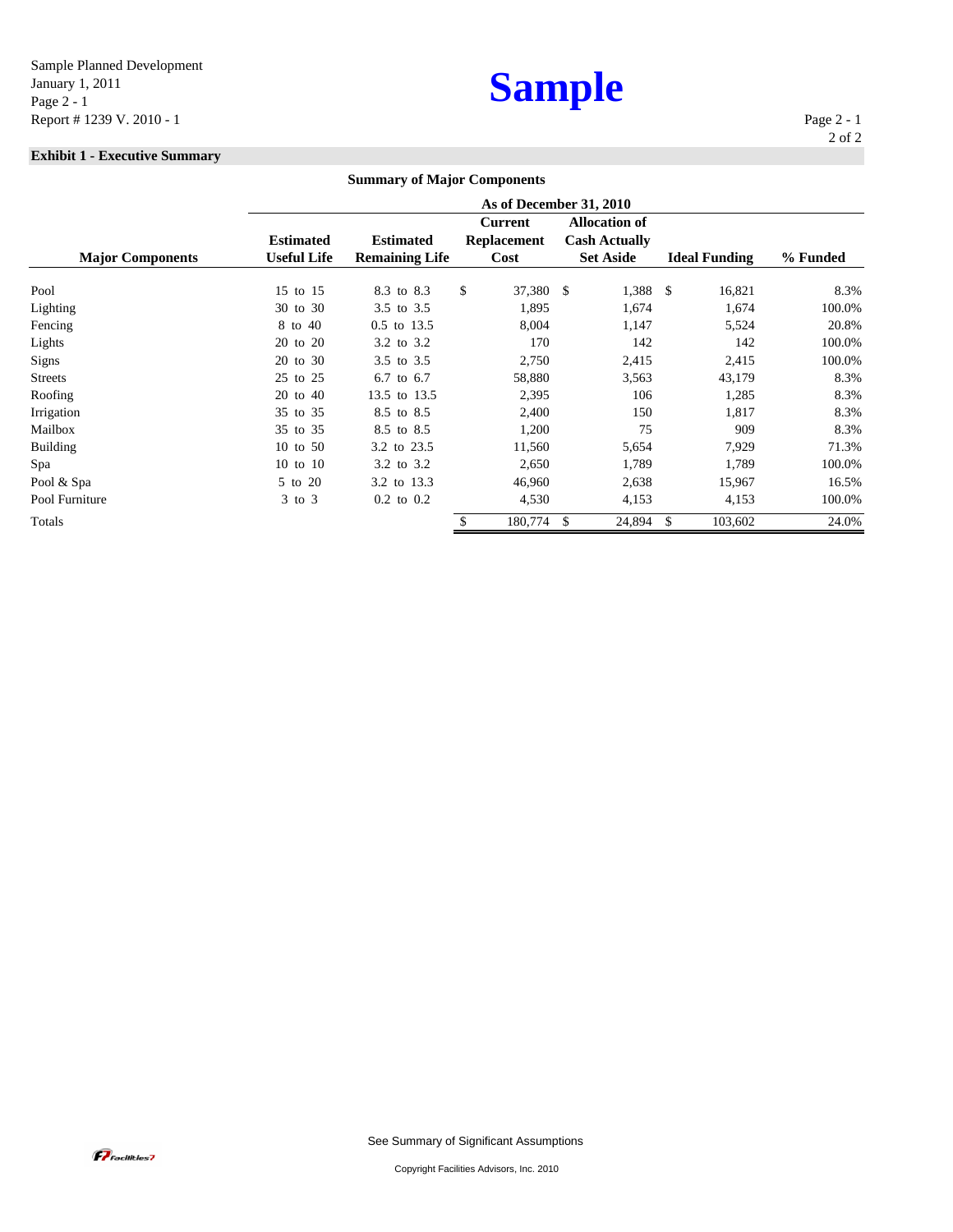### **Exhibit 2 - Annual Cash Flow Analysis - 30 Years**

### **Introduction**

The following Cash Flow Projection summarizes the cash inflows and outflows of the reserve fund for the thirty-year projection period. This analysis incorporates the assumptions set forth in the Summary of Significant Assumptions disclosed in the narrative section of this report, section 1-5. The projected assessments should reflect the amounts set forth in the Association's annual budget.

### **Starting Reserve Cash Balance**

The starting point for the Cash Flow Projection is the estimated combined cash and investment balance at the first day of the fiscal year of the 30 year projection period. Since this report is prepared prior to that actual date, the amount must be estimated. Several factors must be considered; the current cash balance, the estimated reserve fund transfers from the interim report date until year end, estimated expenditures from the interim report date until year end, and estimated interest earnings from the interim report date until year end. For purposes of this analysis, estimated interest income is ignored as being an immaterial amount. The balance is thus calculated as:

| Balance per financial statements as of                    | 21.894 |
|-----------------------------------------------------------|--------|
| Deposits from financial statement date to end of year     | 3.000  |
| Expenditures from financial statement date to end of year |        |
| <b>Starting Cash Balance for Financial Projection</b>     | 24.894 |

### **Funding Methods and Goals**

The following Cash Flow Projection is calculated using what is generally referred to as the "Cash Flow" method. In this method, the cash inflows are calculated to provide funding for the estimated cash outflows, aggregated for all components, of the reserve fund for the thirty-year projection period. An alternate method, generally referred to as the "Straight Line" or "Component" funding method exists, but is not used in this reserve study report.

The funding goals recognized in CAI's National Reserve Study Standards are:

**Baseline Funding** is a funding plan wherein cash inflows are generated just to have sufficient cash for future year; in other words, just making sure your cash balance does not go below zero. This is generally considered a risky goal as it leaves no margin for error, thereby exposing members to the risk of special assessments.

**Threshold Funding** is a funding plan that sets an arbitrary objective at a level above baseling funding, but below 100% funding.

**Full Funding** essentially sets the objective of being 100% funded.

The funding goal established in this reserve study report is to reach **Full Funding** by the end of the 30-year projection period.



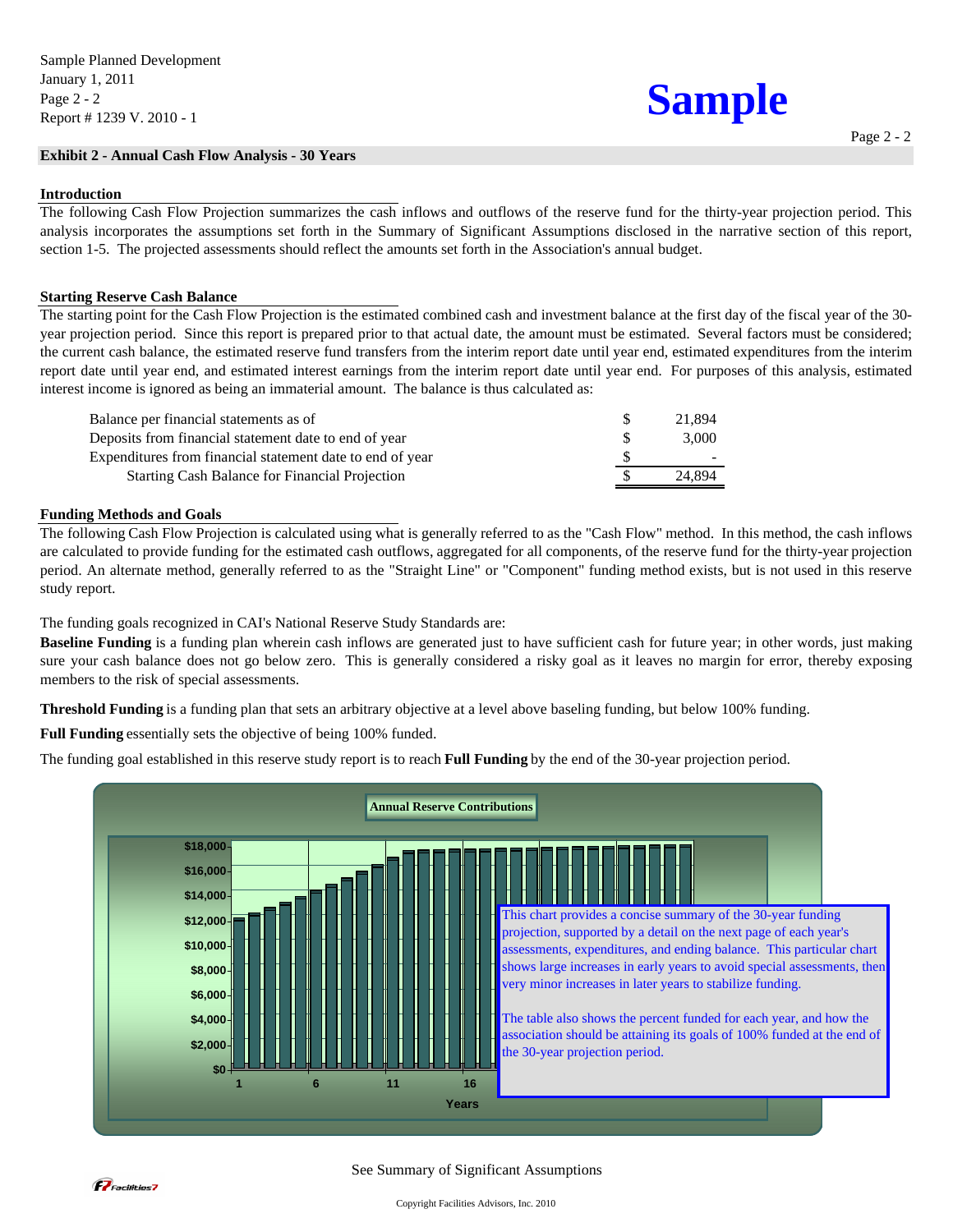## **Exhibit 2 - Annual Cash Flow Analysis - 30 Years**

|                          |                    |                                       |               | <b>Investment</b>       |               |                 |                        |               |                      |
|--------------------------|--------------------|---------------------------------------|---------------|-------------------------|---------------|-----------------|------------------------|---------------|----------------------|
|                          | <b>Fiscal Year</b> | <b>Beginning</b>                      |               | <b>Earnings Net of</b>  |               |                 |                        | Percent       |                      |
| Year                     | End                | <b>Balance</b>                        | <b>Income</b> | <b>Taxes</b>            |               | <b>Expenses</b> | <b>Ending Balance</b>  | <b>Funded</b> | <b>Ideal Balance</b> |
| 1                        | 12/31/11           | $\mathcal{S}$<br>24,894 \$            | 11,869        | 479<br>$\mathcal{S}$    | $\mathbb{S}$  | (5,357)         | 31,885<br>$\mathbb{S}$ | 28.9% \$      | 110,482              |
| $\sqrt{2}$               | 12/31/12           | 31,885                                | 12,284        | 646                     |               |                 | 44,816                 | 36.4%         | 123,042              |
| 3                        | 12/31/13           | 44,816                                | 12,714        | 870                     |               |                 | 58,400                 | 43.0%         | 135,956              |
| $\overline{\mathcal{L}}$ | 12/31/14           | 58,400                                | 13,159        | 913                     |               | (22, 566)       | 49,906                 | 39.5%         | 126,441              |
| 5                        | 12/31/15           | 49,906                                | 13,620        | 964                     |               |                 | 64,490                 | 46.1%         | 139,743              |
| 6                        | 12/31/16           | 64,490                                | 14,097        | 1,216                   |               |                 | 79,803                 | 52.0%         | 153,419              |
| 7                        | 12/31/17           | 79,803                                | 14,590        | 885                     |               | (70,036)        | 25,242                 | 26.0%         | 97,049               |
| $8\,$                    | 12/31/18           | 25,242                                | 15,101        | 557                     |               |                 | 40,901                 | 37.0%         | 110,432              |
| 9                        | 12/31/19           | 40,901                                | 15,629        | 391                     |               | (51, 481)       | 5,439                  | 7.5%          | 72,143               |
| 10                       | 12/31/20           | 5,439                                 | 16,176        | 186                     |               | (5,203)         | 16,599                 | 20.7%         | 80,249               |
| 11                       | 12/31/21           | 16,599                                | 16,742        | 424                     |               |                 | 33,765                 | 35.9%         | 93,926               |
| 12                       | 12/31/22           | 33,765                                | 17,328        | 721                     |               |                 | 51,815                 | 48.0%         | 107,997              |
| 13                       | 12/31/23           | 51,815                                | 17,354        | 982                     |               | (5, 442)        | 64,710                 | 55.3%         | 116,968              |
| 14                       | 12/31/24           | 64,710                                | 17,380        | 585                     |               | (77, 970)       | 4,705                  | 8.9%          | 52,969               |
| 15                       | 12/31/25           | 4,705                                 | 17,406        | 228                     |               |                 | 22,340                 | 33.3%         | 67,004               |
| 16                       | 12/31/26           | 22,340                                | 17,433        | 480                     |               | (5,692)         | 34,560                 | 45.7%         | 75,693               |
| 17                       | 12/31/27           | 34,560                                | 17,459        | 727                     |               | (1,029)         | 51,717                 | 57.8%         | 89,437               |
| 18                       | 12/31/28           | 51,717                                | 17,485        | 1,028                   |               | $\blacksquare$  | 70,229                 | 67.1%         | 104,631              |
| 19                       | 12/31/29           | 70,229                                | 17,511        | 1,243                   |               | (11,762)        | 77,221                 | 71.3%         | 108,365              |
| 20                       | 12/31/30           | 77,221                                | 17,537        | 1,462                   |               |                 | 96,220                 | 77.4%         | 124,267              |
| 21                       | 12/31/31           | 96,220                                | 17,564        | 1,785                   |               |                 | 115,569                | 82.2%         | 140,625              |
| 22                       | 12/31/32           | 115,569                               | 17,590        | 2,061                   |               | (6,227)         | 128,993                | 85.3%         | 151,148              |
| 23                       | 12/31/33           | 128,993                               | 17,616        | 2,343                   |               |                 | 148,952                | 88.5%         | 168,352              |
| 24                       | 12/31/34           | 148,952                               | 17,643        | 2,125                   |               | (65, 527)       | 103,193                | 86.2%         | 119,751              |
| 25                       | 12/31/35           | 103,193                               | 17,669        | 1,839                   |               | (7,673)         | 115,029                | 89.0%         | 129,176              |
| 26                       | 12/31/36           | 115,029                               | 17,696        | 2,106                   |               |                 | 134,830                | 91.9%         | 146,734              |
| 27                       | 12/31/37           | 134,830                               | 17,722        | 2,443                   |               |                 | 154,996                | 94.1%         | 164,794              |
| 28                       | 12/31/38           | 154,996                               | 17,749        | 2,728                   |               | (6, 812)        | 168,660                | 95.6%         | 176,473              |
| 29                       | 12/31/39           | 168,660                               | 17,776        | 2,970                   |               | (5,648)         | 183,758                | 96.8%         | 189,749              |
| 30                       | 12/31/40           | 183,758                               | 17,802        | 3,275                   |               |                 | 204,835                | 97.9%         | 209,187              |
|                          | Totals             | $\mathcal{S}$<br>24,894<br>$\sqrt{3}$ | 489,704       | $\mathcal{S}$<br>38,663 | $\mathcal{S}$ | $(348, 426)$ \$ | 204,835                |               |                      |

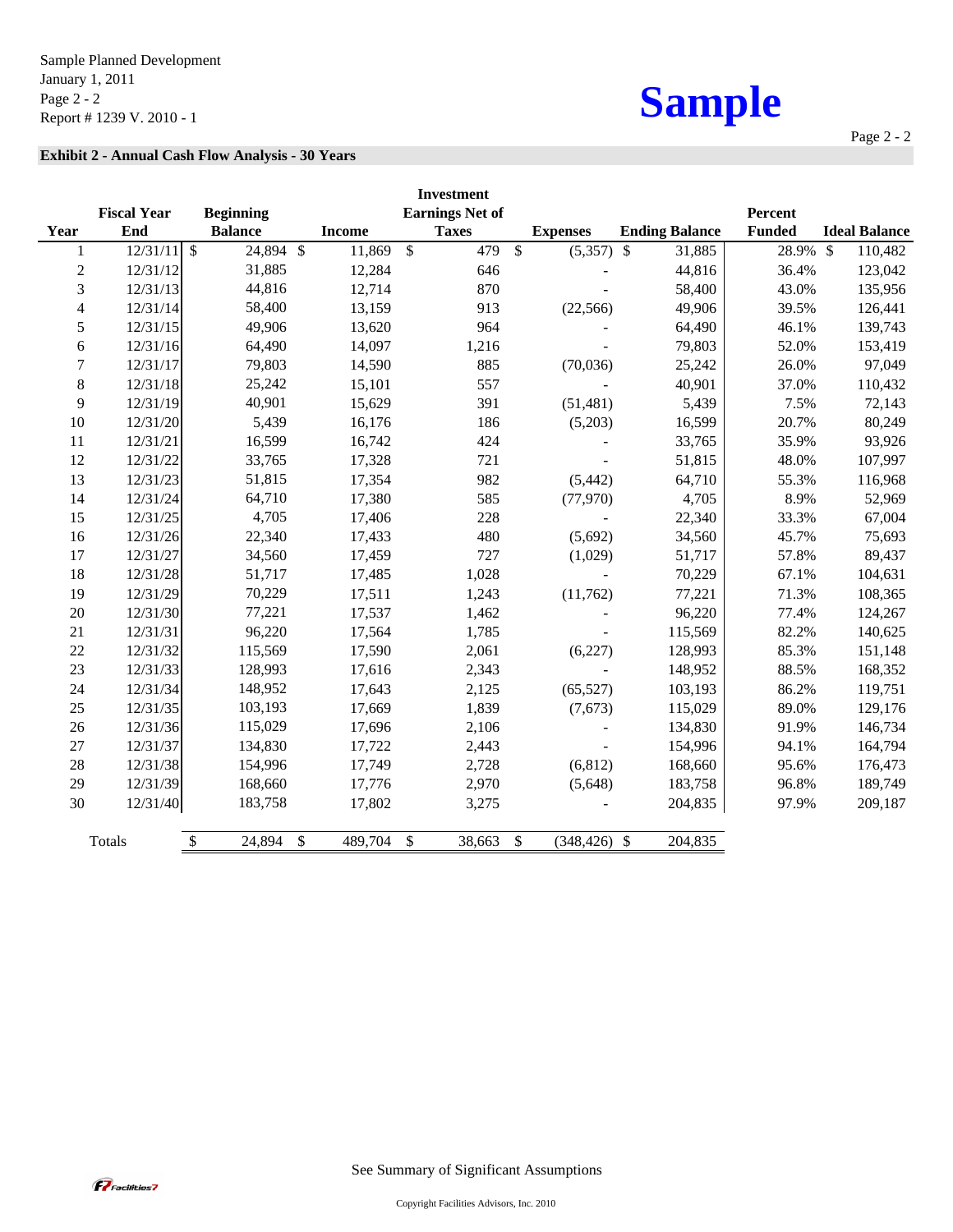

## **Exhibit 3 - Annual Revenue Analysis**

| <b>Year Ended</b> | <b>Description</b>                |                                                                                                                                            | <b>Annual</b><br><b>Amount</b> |    | <b>Total by Year</b> |
|-------------------|-----------------------------------|--------------------------------------------------------------------------------------------------------------------------------------------|--------------------------------|----|----------------------|
| 12/31/11          | <b>Annual Assessments</b>         |                                                                                                                                            | \$<br>11,869                   |    |                      |
| 12/31/11          | Interest Income, Net of Taxes     |                                                                                                                                            | \$<br>479                      |    |                      |
|                   | <b>Total for Fiscal Year 2011</b> |                                                                                                                                            |                                |    | 12,348               |
| 12/31/12          | <b>Annual Assessments</b>         |                                                                                                                                            | \$<br>12,284                   |    |                      |
| 12/31/12          | Interest Income, Net of Taxes     |                                                                                                                                            | \$<br>646                      |    |                      |
|                   | <b>Total for Fiscal Year 2012</b> |                                                                                                                                            |                                |    | 12,931               |
| 12/31/13          | <b>Annual Assessments</b>         | This exhibit provides annual details of the                                                                                                | \$<br>12,714                   |    |                      |
| 12/31/13          | Interest Income, Net of Ta        | reserve fund revenues.                                                                                                                     | \$<br>870                      |    |                      |
|                   | <b>Total for Fiscal Year</b>      | This particular example contains only                                                                                                      |                                | \$ | 13,584               |
|                   |                                   | normal annual assessments and interest                                                                                                     |                                |    |                      |
| 12/31/14          | <b>Annual Assessments</b>         | income. Other items often included in                                                                                                      | \$<br>13,159                   |    |                      |
| 12/31/14          |                                   | Interest Income, Net of Ta reserve fund revenues (meaning cash<br><b>Total for Fiscal Year 1</b> received) are special assessments, loans, | \$<br>913                      | S  | 14,072               |
|                   |                                   | and other sources of income.                                                                                                               |                                |    |                      |
| 12/31/15          | <b>Annual Assessments</b>         |                                                                                                                                            | \$<br>13,620                   |    |                      |
| 12/31/15          | Interest Income, Net of Ta        | When more different income items exist,                                                                                                    | \$<br>964                      |    |                      |
|                   | <b>Total for Fiscal Year</b>      | the importance of this exhibit increases in<br>understanding reserves cash flow.                                                           |                                |    | 14,584               |
| 12/31/16          | <b>Annual Assessments</b>         |                                                                                                                                            | \$<br>14,097                   |    |                      |
| 12/31/16          | Interest Income, Net of Taxes     |                                                                                                                                            | \$<br>1,216                    |    |                      |
|                   | <b>Total for Fiscal Year 2016</b> |                                                                                                                                            |                                |    | 15,313               |
| 12/31/17          | <b>Annual Assessments</b>         |                                                                                                                                            | \$<br>14,590                   |    |                      |
| 12/31/17          | Interest Income, Net of Taxes     |                                                                                                                                            | \$<br>885                      |    |                      |
|                   | <b>Total for Fiscal Year 2017</b> |                                                                                                                                            |                                |    | 15,475               |
| 12/31/18          | <b>Annual Assessments</b>         |                                                                                                                                            | \$<br>15,101                   |    |                      |
| 12/31/18          | Interest Income, Net of Taxes     |                                                                                                                                            | \$<br>557                      |    |                      |
|                   | <b>Total for Fiscal Year 2018</b> |                                                                                                                                            |                                | \$ | 15,658               |
| 12/31/19          | <b>Annual Assessments</b>         |                                                                                                                                            | \$<br>15,629                   |    |                      |
| 12/31/19          | Interest Income, Net of Taxes     |                                                                                                                                            | \$<br>391                      |    |                      |
|                   | <b>Total for Fiscal Year 2019</b> |                                                                                                                                            |                                |    | 16,020               |
| 12/31/20          | <b>Annual Assessments</b>         |                                                                                                                                            | \$<br>16,176                   |    |                      |
| 12/31/20          | Interest Income, Net of Taxes     |                                                                                                                                            | \$<br>186                      |    |                      |
|                   | <b>Total for Fiscal Year 2020</b> |                                                                                                                                            |                                | S  | 16,362               |
| 12/31/21          | <b>Annual Assessments</b>         |                                                                                                                                            | \$<br>16,742                   |    |                      |

## See Summary of Significant Assumptions



Page 2 - 3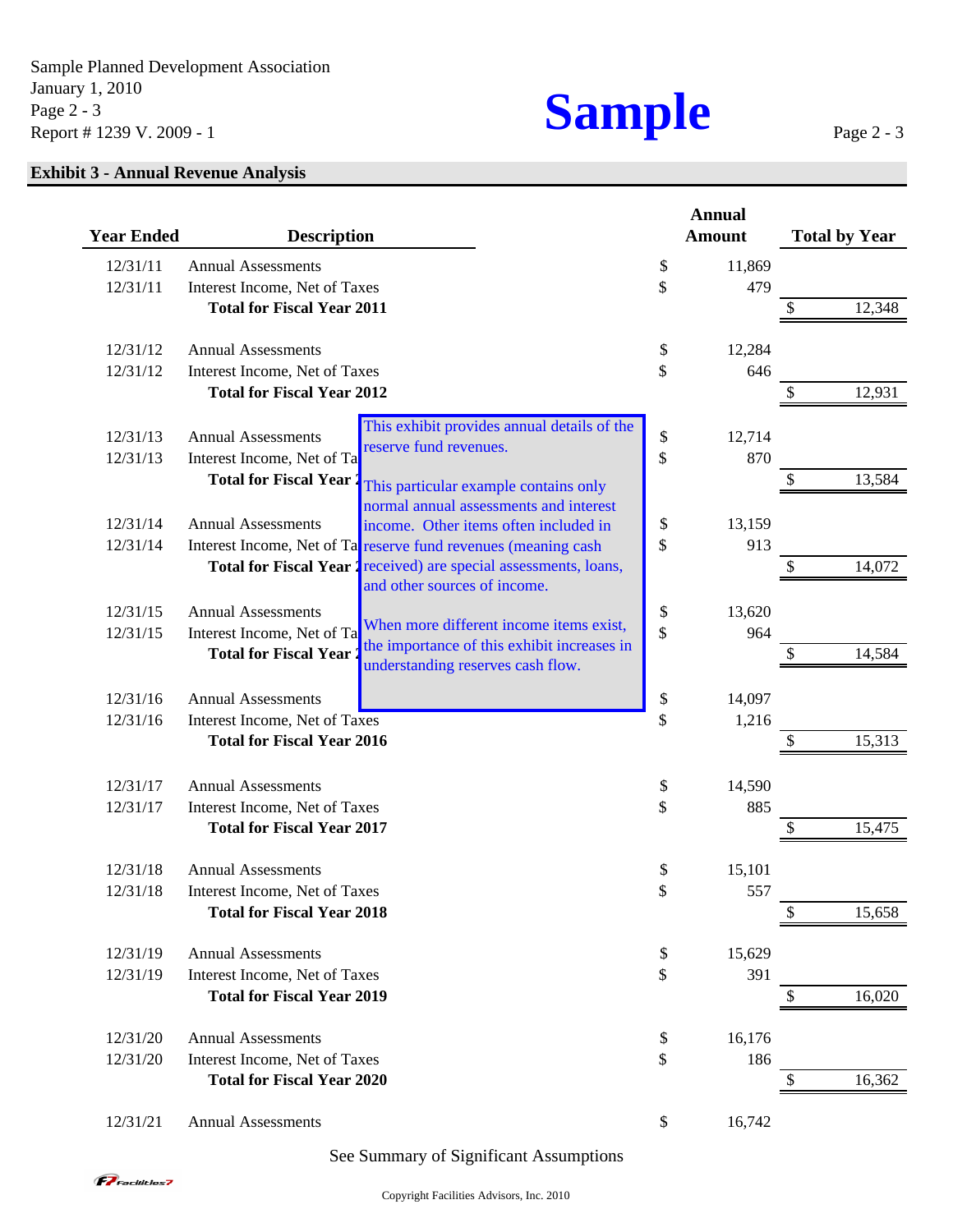## **Exhibit 3 - Annual Revenue Analysis**

|                   |                                   | <b>Annual</b> |    |                      |
|-------------------|-----------------------------------|---------------|----|----------------------|
| <b>Year Ended</b> | <b>Description</b>                | <b>Amount</b> |    | <b>Total by Year</b> |
| 12/31/21          | Interest Income, Net of Taxes     | \$<br>424     |    |                      |
|                   | <b>Total for Fiscal Year 2021</b> |               | \$ | 17,167               |
| 12/31/22          | <b>Annual Assessments</b>         | \$<br>17,328  |    |                      |
| 12/31/22          | Interest Income, Net of Taxes     | \$<br>721     |    |                      |
|                   | <b>Total for Fiscal Year 2022</b> |               | \$ | 18,050               |
| 12/31/23          | <b>Annual Assessments</b>         | \$<br>17,354  |    |                      |
| 12/31/23          | Interest Income, Net of Taxes     | \$<br>982     |    |                      |
|                   | <b>Total for Fiscal Year 2023</b> |               | \$ | 18,336               |
| 12/31/24          | <b>Annual Assessments</b>         | \$<br>17,380  |    |                      |
| 12/31/24          | Interest Income, Net of Taxes     | \$<br>585     |    |                      |
|                   | <b>Total for Fiscal Year 2024</b> |               |    | 17,965               |
| 12/31/25          | <b>Annual Assessments</b>         | \$<br>17,406  |    |                      |
| 12/31/25          | Interest Income, Net of Taxes     | \$<br>228     |    |                      |
|                   | <b>Total for Fiscal Year 2025</b> |               | \$ | 17,634               |
| 12/31/26          | <b>Annual Assessments</b>         | \$<br>17,433  |    |                      |
| 12/31/26          | Interest Income, Net of Taxes     | \$<br>480     |    |                      |
|                   | <b>Total for Fiscal Year 2026</b> |               |    | 17,912               |
| 12/31/27          | <b>Annual Assessments</b>         | \$<br>17,459  |    |                      |
| 12/31/27          | Interest Income, Net of Taxes     | \$<br>727     |    |                      |
|                   | <b>Total for Fiscal Year 2027</b> |               | S  | 18,186               |
| 12/31/28          | <b>Annual Assessments</b>         | \$<br>17,485  |    |                      |
| 12/31/28          | Interest Income, Net of Taxes     | \$<br>1,028   |    |                      |
|                   | <b>Total for Fiscal Year 2028</b> |               |    | 18,513               |
| 12/31/29          | <b>Annual Assessments</b>         | \$<br>17,511  |    |                      |
| 12/31/29          | Interest Income, Net of Taxes     | \$<br>1,243   |    |                      |
|                   | <b>Total for Fiscal Year 2029</b> |               |    | 18,754               |
| 12/31/30          | <b>Annual Assessments</b>         | \$<br>17,537  |    |                      |
| 12/31/30          | Interest Income, Net of Taxes     | \$<br>1,462   |    |                      |
|                   | <b>Total for Fiscal Year 2030</b> |               |    | 18,999               |
| 12/31/31          | <b>Annual Assessments</b>         | \$<br>17,564  |    |                      |
| 12/31/31          | Interest Income, Net of Taxes     | \$<br>1,785   |    |                      |

## See Summary of Significant Assumptions

Page 2 - 3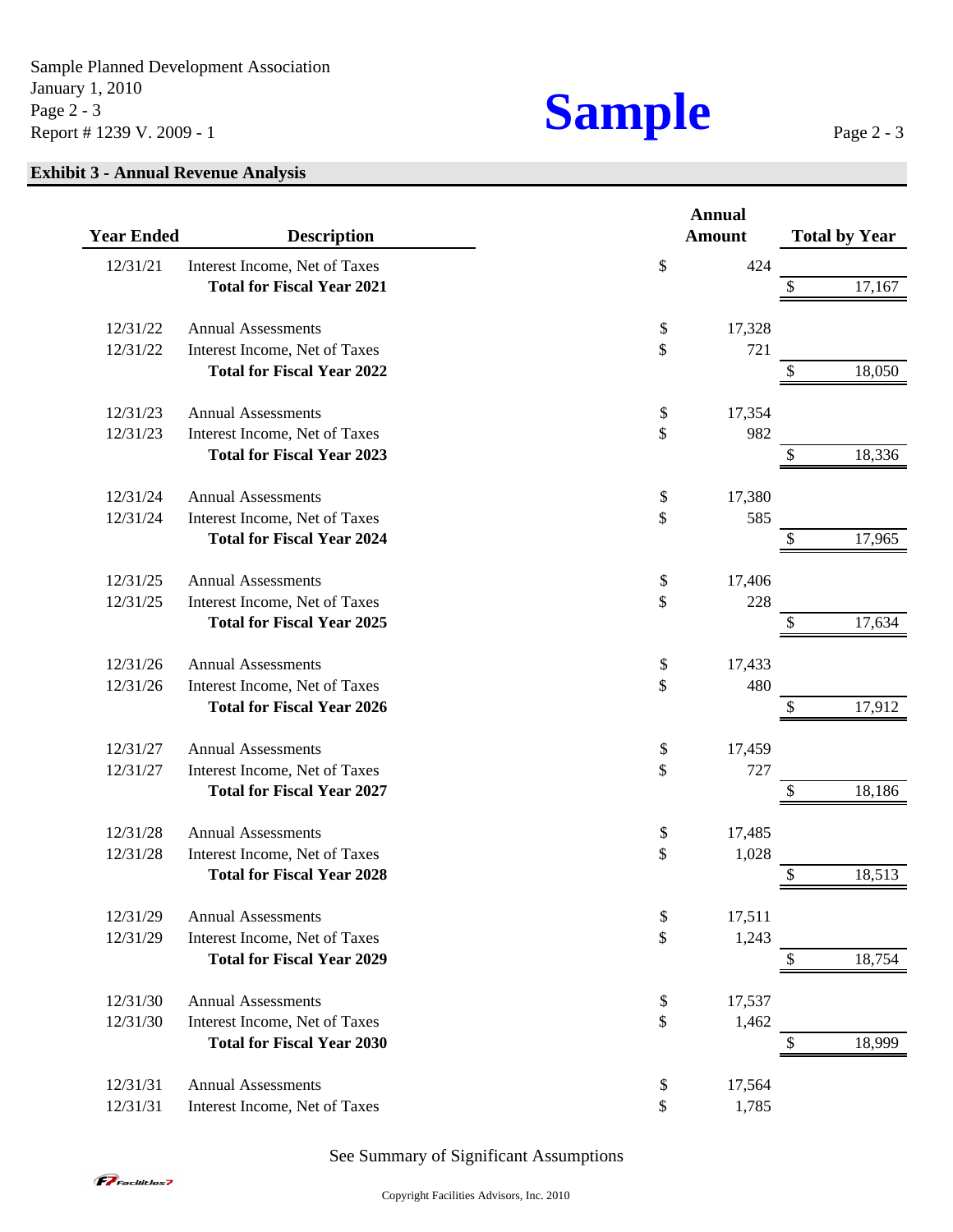Sample Planned Development Association January 1, 2010<br>
Page 2 - 3<br>
Report # 1239 V. 2009 - 1 Report # 1239 V. 2009 - 1

## **Exhibit 3 - Annual Revenue Analysis**

| <b>Year Ended</b> | <b>Description</b>                                                 | <b>Annual</b><br><b>Amount</b> |             | <b>Total by Year</b> |
|-------------------|--------------------------------------------------------------------|--------------------------------|-------------|----------------------|
|                   | <b>Total for Fiscal Year 2031</b>                                  |                                | \$          | 19,349               |
|                   |                                                                    |                                |             |                      |
| 12/31/32          | <b>Annual Assessments</b>                                          | \$<br>\$                       | 17,590      |                      |
| 12/31/32          | Interest Income, Net of Taxes<br><b>Total for Fiscal Year 2032</b> |                                | 2,061<br>\$ | 19,651               |
| 12/31/33          | <b>Annual Assessments</b>                                          | \$                             | 17,616      |                      |
| 12/31/33          | Interest Income, Net of Taxes                                      | \$                             | 2,343       |                      |
|                   | <b>Total for Fiscal Year 2033</b>                                  |                                | \$          | 19,959               |
| 12/31/34          | <b>Annual Assessments</b>                                          | \$                             | 17,643      |                      |
| 12/31/34          | Interest Income, Net of Taxes                                      | \$                             | 2,125       |                      |
|                   | <b>Total for Fiscal Year 2034</b>                                  |                                | \$          | 19,768               |
| 12/31/35          | <b>Annual Assessments</b>                                          | \$                             | 17,669      |                      |
| 12/31/35          | Interest Income, Net of Taxes                                      | \$                             | 1,839       |                      |
|                   | <b>Total for Fiscal Year 2035</b>                                  |                                | \$          | 19,509               |
| 12/31/36          | <b>Annual Assessments</b>                                          | \$                             | 17,696      |                      |
| 12/31/36          | Interest Income, Net of Taxes                                      | \$                             | 2,106       |                      |
|                   | <b>Total for Fiscal Year 2036</b>                                  |                                | \$          | 19,802               |
| 12/31/37          | <b>Annual Assessments</b>                                          | \$                             | 17,722      |                      |
| 12/31/37          | Interest Income, Net of Taxes                                      | \$                             | 2,443       |                      |
|                   | <b>Total for Fiscal Year 2037</b>                                  |                                | \$          | 20,165               |
| 12/31/38          | <b>Annual Assessments</b>                                          | \$                             | 17,749      |                      |
| 12/31/38          | Interest Income, Net of Taxes                                      | \$                             | 2,728       |                      |
|                   | <b>Total for Fiscal Year 2038</b>                                  |                                | \$          | 20,477               |
| 12/31/39          | <b>Annual Assessments</b>                                          | \$                             | 17,776      |                      |
| 12/31/39          | Interest Income, Net of Taxes                                      | \$                             | 2,970       |                      |
|                   | <b>Total for Fiscal Year 2039</b>                                  |                                | \$          | 20,746               |
| 12/31/40          | <b>Annual Assessments</b>                                          | \$                             | 17,802      |                      |
| 12/31/40          | Interest Income, Net of Taxes                                      | \$                             | 3,275       |                      |
|                   | <b>Total for Fiscal Year 2040</b>                                  |                                | \$          | 21,077               |

See Summary of Significant Assumptions



Page 2 - 3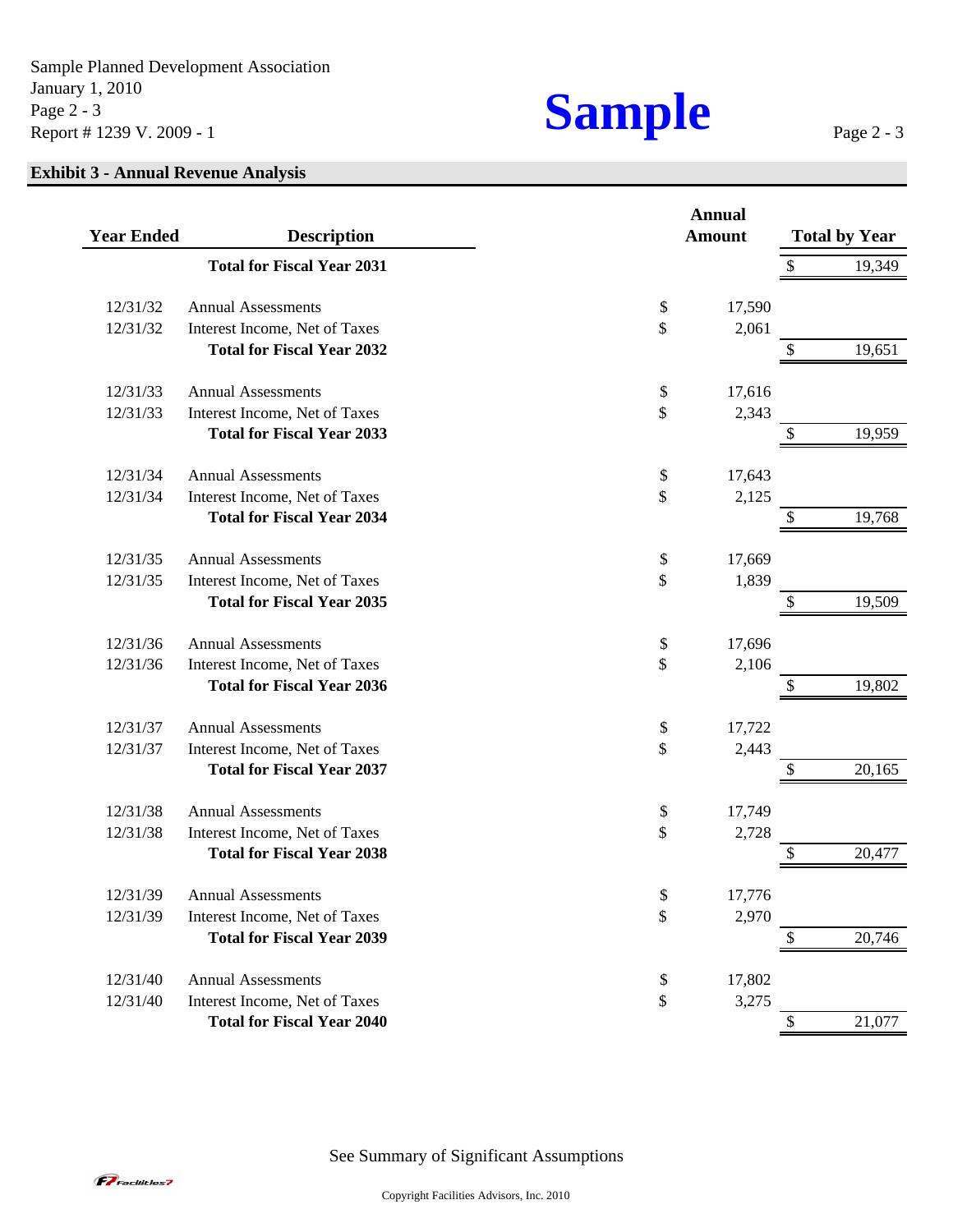Sample Planned Development January 1, 2011<br>
Page 2 - 4<br>
Report # 1239 V. 2010 - 1

### **Exhibit 4 - Expenditure Summary** 1 of 4



Page 2 - 4



This chart illustrates a concise summary of the projected expenditures for the 30-year projection period.

It also illustrates how expenditure of funds is radically different from the revenues of the reserve fund. You accumlate funds on a "smooth" cash flow basis to be available for the years when expenditures "spike" to their highest levels.

See Summary of Significant Assumptions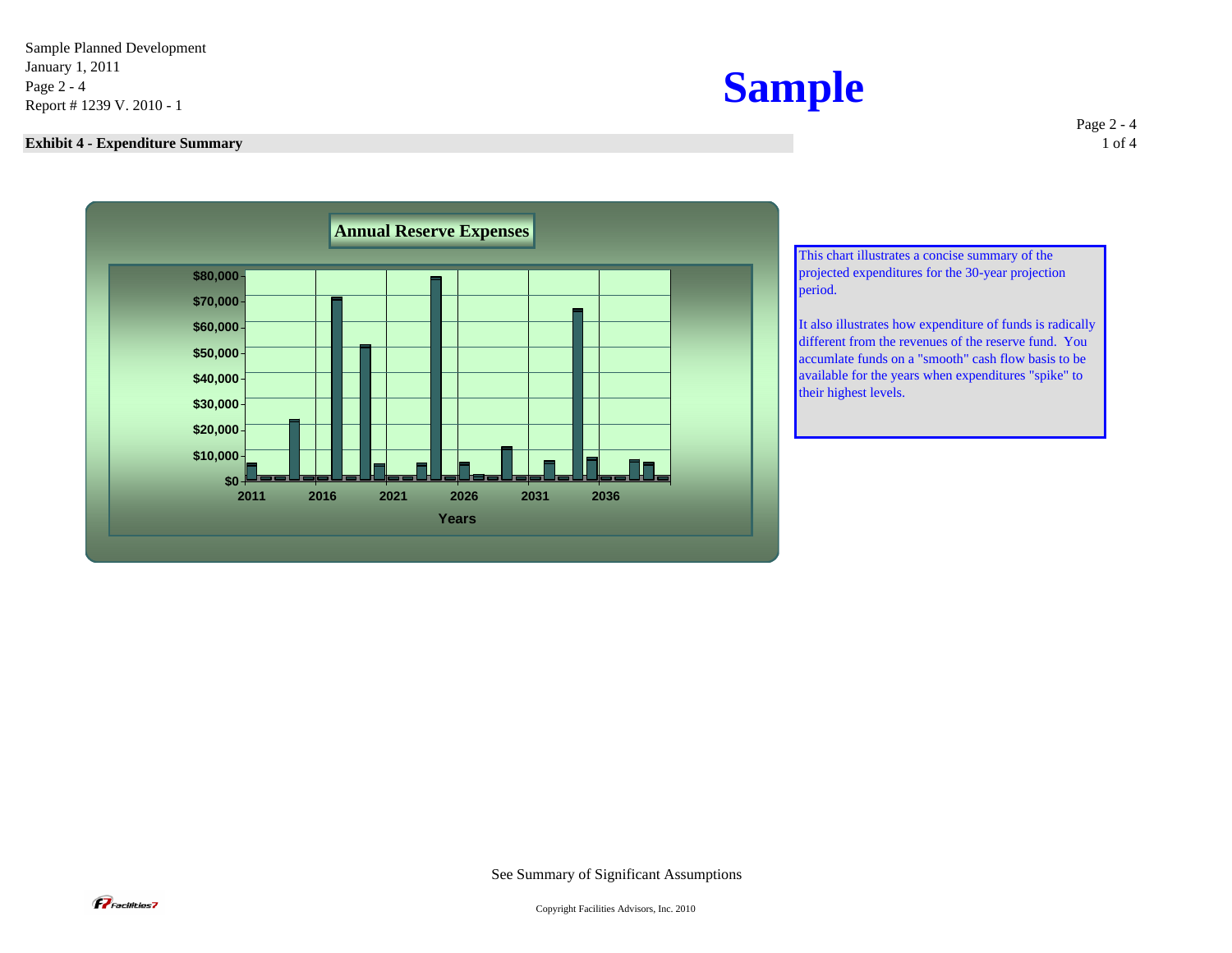| <b>Sample</b> |
|---------------|
|---------------|

Page 2 - 4 2 of 4

### **Exhibit 4 - Expenditure Summary**

|                 |          | $\mathbf{2}$ |                | 3        |        | $\overline{\mathbf{4}}$ |               | 5        |        | 6        |        |             | 8        |      | 9               |      | 10                       |
|-----------------|----------|--------------|----------------|----------|--------|-------------------------|---------------|----------|--------|----------|--------|-------------|----------|------|-----------------|------|--------------------------|
| Category        | 12/31/11 | 12/31/12     |                | 12/31/13 |        | 12/31/14                |               | 12/31/15 |        | 12/31/16 |        | 12/31/17    | 12/31/18 |      | 12/31/19        |      | 12/31/20                 |
| Pool            |          | $-$ \$       | $-$ \$         | $\sim$   | D.     | $\sim$                  | -S            |          | $-5$   |          | $-$ \$ | $-$ \$      | $-$ \$   |      | $42,293$ \$     |      |                          |
| Lighting        |          | $-$ \$       | $-$ \$         | $\sim$   | -S     | $1,997$ \$              |               | $\sim$   |        |          | $-$ \$ | - \$        | - \$     |      | $\sim$          | -S   |                          |
| Fencing         | 810 \$   |              | $-$ \$         | $\sim$   |        | $\sim$                  |               | $\sim$   |        | $-5$     |        | $-$ \$      | - \$     |      | 913             | - \$ |                          |
| Lights          |          | $-$ \$       | - \$<br>$\sim$ | $\sim$   | \$     | 178                     | -S            | $\sim$   |        |          | $-$ \$ | $-5$        | $\sim$   | - \$ | $\sim$          | - \$ |                          |
| Signs           |          | $-$ \$       | $-5$           | $\sim$   | -S     | 2,898 \$                |               |          | $\sim$ | $-5$     |        | $-$ \$      | $\sim$   |      | $\sim$ 10 $\pm$ | - \$ |                          |
| <b>Streets</b>  |          | $-$ \$       | $-5$           | $\sim$   |        | $\sim$                  | <sup>\$</sup> | $\sim$   | - 35   |          | $-$ \$ | 65,061 \$   | $\sim$   |      | $\sim$          | - \$ |                          |
| Roofing         |          | $-$ \$       | - \$<br>$\sim$ | . .      |        | $\sim$                  |               | $\sim$   |        | $-5$     |        | $-$ \$      | $\sim$   |      | $\sim$          |      | $\sim$                   |
| Irrigation      |          | $-$ \$       | - \$<br>$\sim$ | $\sim$   |        | $\sim$ 10 $\,$          |               | $\sim$   |        | $-$ \$   |        | $-$ \$      | $-$ \$   |      | $2,726$ \$      |      | $\overline{\phantom{a}}$ |
| Mailbox         |          | $-$ \$       | -\$<br>$\sim$  | $\sim$   |        | $\sim$                  |               | $\sim$   |        | $-$ \$   |        | $-$ \$      | - \$     |      | 1,363           | -\$  |                          |
| <b>Building</b> |          | $-$ \$       | - \$<br>$\sim$ | $\sim$   | - 77   | 7,415 \$                |               | $\sim$   |        | $-5$     |        | $-$ \$      | $\sim$   | - \$ | $\sim$          | -S   |                          |
| Spa             |          | $-$ \$       | - \$<br>$\sim$ | $\sim$   | -\$    | 2,782                   | - \$          | $\sim$   |        |          | $-$ \$ | $-$ \$      | $\sim$   | - \$ | $\sim$ 10 $\pm$ | - \$ | $\overline{\phantom{a}}$ |
| Pool & Spa      |          | $-$ \$       | $-$ \$         | $\sim$   | -\$    | $2,541$ \$              |               |          | - ა    |          | $-$ \$ | $-$ \$      | $-$ \$   |      | $4,186$ \$      |      |                          |
| Pool Furniture  | 4,547 \$ |              | $-$ \$         |          | $-$ \$ | $4,756$ \$              |               |          | $-5$   | $-5$     |        | $4,974$ \$  | $-$ \$   |      | $- S$           |      | 5,203                    |
| Totals          | 5,357    | \$           |                |          |        | 22,566 \$               |               |          |        |          |        | $70,036$ \$ | ٠        |      | 51,481          |      | 5,203                    |

This exhibit summarizes expenditures by year at the CATEGORY level for the 30-year projection period. It is a summary of the detail schedule that is provided separate from this report.

We present all exhibits on both a category and component level. The category level allows you to absorb summary finidings at a glance. The detail (presented as supplemental schedules, not part of the report) allows you to examine individual components.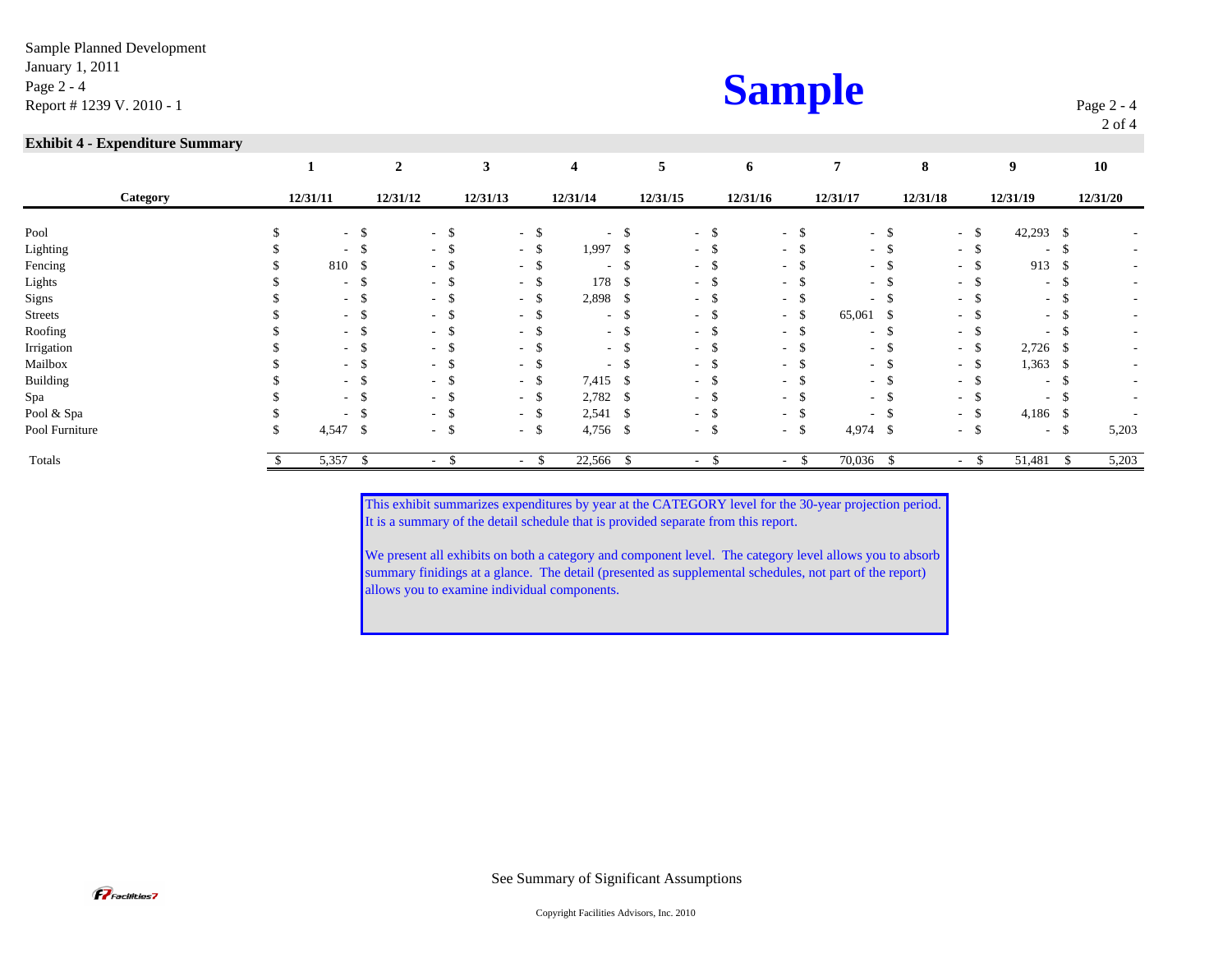### **Exhibit 4 - Expenditure Summary**

| Category       | 11<br>12/31/21 |        | 12<br>12/31/22           |        | 13<br>12/31/23 |                    | 14<br>12/31/24 |      | 15<br>12/31/25 |                             | 16<br>12/31/26 |        | 17<br>12/31/27 |        | 18<br>12/31/28 | 19<br>12/31/29 |               | 20<br>12/31/30 |
|----------------|----------------|--------|--------------------------|--------|----------------|--------------------|----------------|------|----------------|-----------------------------|----------------|--------|----------------|--------|----------------|----------------|---------------|----------------|
| Pool           |                | $-5$   | $\sim$                   | -\$    | $\sim$         | <sup>\$</sup>      | $\sim$         |      | $\sim$         | - \$                        |                | $-$ \$ |                | - \$   | $-5$           | $-$ \$         |               |                |
| Lighting       |                | $-$ \$ | ۰.                       | -\$    | $\sim$         |                    | $\sim$         |      | $\sim$         |                             |                |        | $\sim$         |        | - \$           | $\sim$         |               |                |
|                |                |        |                          |        |                | J,                 |                |      |                |                             |                | - ക    |                |        |                |                | $\mathcal{D}$ |                |
| Fencing        |                | - ১    | $\sim$                   | -\$    | $\sim$         | ъ                  | 8,813          | - \$ | $\sim$         |                             |                | $-$ \$ | $1,029$ \$     |        | - ა            | $\sim$         | . ა           |                |
| Lights         |                | $-$ \$ | $\sim$                   | -\$    | $\sim$         | Ъ                  | $\sim$         |      | $\sim$         |                             |                | - ാ    |                | $-$ \$ | - \$           | $\sim$         | . ა           |                |
| Signs          |                | $-$ \$ | $\sim$                   | -\$    | $\sim$         |                    | $\sim$         |      | $\sim$         |                             | $ -$           |        |                | - \$   | - \$           | $\sim$         | - 25          |                |
| <b>Streets</b> |                | $-$ \$ | $\sim$                   | -\$    | $\sim$         |                    | $\sim$         |      |                |                             | $\sim$         |        |                | - ა    | - \$           | $\sim$         | - 25          |                |
| Roofing        |                | $-$ \$ | $\sim$                   | - \$   | $\sim$         | \$                 | 2,931          | -S   | $\sim$         |                             |                | - ა    |                | - \$   | - \$           | $\sim$         | -S            |                |
| Irrigation     |                | $-$ \$ | $\sim$                   | - \$   | $\sim$         | -\$                | $\sim$ 10 $\,$ | \$   | $\sim$         | - \$                        |                | $-$ \$ |                | - \$   | $-5$           | $\sim$ .       | - \$          |                |
| Mailbox        |                | $-$ \$ | $\sim$                   | -\$    | $\sim$         | \$                 | $\sim$         |      | $\sim$         | $\mathcal{S}_{\mathcal{S}}$ |                | $-5$   |                | - 5    | - \$           | $\sim$         | -S            |                |
| Building       |                | $-$ \$ | $\sim$                   | - \$   | $\sim$         | $\mathcal{S}$      | 9,510 \$       |      | $\sim$         |                             |                | $-$ \$ |                | $-$ \$ | $-5$           | 946 \$         |               |                |
| Spa            |                | $-$ \$ |                          | $-$ \$ | $\sim$         | \$                 | $3,232$ \$     |      | $\sim$         | - \$                        |                | $-5$   |                | $-$ \$ | $-$ \$         | $\sim$ .       | - \$          |                |
| Pool & Spa     |                | $-$ \$ | $\sim$                   | - \$   | $\sim$         | $\mathbf{\hat{S}}$ | 53,485 \$      |      | $\sim$         | - \$                        | $\sim$         |        |                | $-$ \$ | $-$ \$         | $4,863$ \$     |               |                |
| Pool Furniture |                | $-$ \$ | $\sim$                   | - \$   | 5,442 \$       |                    |                | $-5$ |                | $-$ \$                      | 5,692 \$       |        |                | $-$ \$ | $-$ \$         | 5,953 \$       |               |                |
| Totals         |                | $\sim$ | $\overline{\phantom{a}}$ | ъ      | 5,442          | ъ                  | 77,970         | - 5  | $\sim$         |                             | 5,692<br>Þ     | - 79   | 1,029          | Ъ,     | $\sim$         | 11,762         | -S            |                |

Page 2 - 4 3 of 4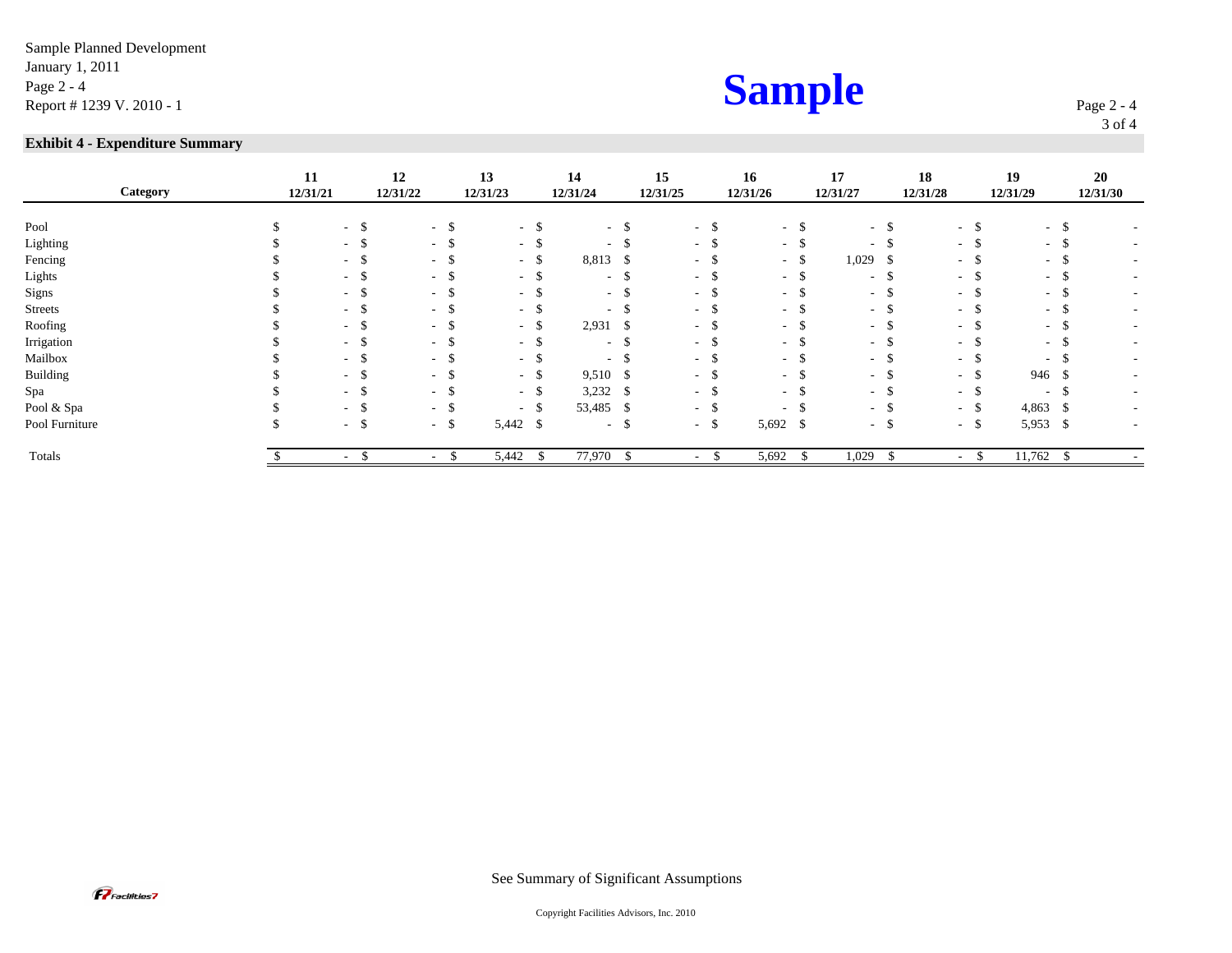Sample Planned Development January 1, 2011 *Page 2 - 4*<br>Page 2 - 4 **Sample** 

### **Exhibit 4 - Expenditure Summary**

| <b>Sample</b> |
|---------------|
|---------------|

Page 2 - 4 4 of 4

| Category       | 21<br>12/31/31 |                | 22<br>12/31/32           | 23<br>12/31/33 |               | 24<br>12/31/34 |      | 25<br>12/31/35 |               | 26<br>12/31/36   |         | 27<br>12/31/37 | 28<br>12/31/38 | 29<br>12/31/39           |      | 30<br>12/31/40           |
|----------------|----------------|----------------|--------------------------|----------------|---------------|----------------|------|----------------|---------------|------------------|---------|----------------|----------------|--------------------------|------|--------------------------|
| Pool           |                | $-$ \$         | $\overline{\phantom{a}}$ | -\$            | \$<br>$\sim$  | 52,945 \$      |      | $\sim$         |               |                  | $-$ \$  | - \$           | $-$ \$         | $\sim$                   | - \$ |                          |
| Lighting       |                | $-5$           | $\overline{\phantom{a}}$ |                | S<br>$\sim$   | $\sim$         |      | $\sim$         |               |                  | $ \sim$ | - 5            | $-$ \$         | ۰.                       |      |                          |
| Fencing        |                | $-$ \$         | $\sim$                   |                | $\sim$        | $\sim$         | S    | 1,160          | $\mathcal{P}$ |                  | - ക     | - 5            | - \$           | $\sim$                   |      |                          |
| Lights         |                | $-$ \$         | $\sim$                   | - 20           | S<br>$\sim$   | 241            | -S   | $\sim$         |               |                  | ം മ     | - ა            | - \$           | $\sim$                   |      | $\sim$                   |
| Signs          |                | $-$ \$         | $\sim$                   | - 35           | -S<br>$\sim$  | 355            | -S   | $\sim$         |               |                  | ം മ     | - 8            | $-$ \$         | ۰.                       |      | $\overline{\phantom{a}}$ |
| <b>Streets</b> |                | $-$ \$         | $\sim$                   |                | \$<br>$\sim$  | ۰.             |      | $\sim$         |               |                  | . ക     | - 5            | - \$           | ۰.                       |      | $\overline{\phantom{a}}$ |
| Roofing        |                | $-$ \$         | $\overline{\phantom{a}}$ |                | $\sim$        | $\sim$         |      | $\sim$         |               | $\sim$           |         | - ക            | - ა            | $\overline{\phantom{a}}$ |      | $\overline{\phantom{a}}$ |
| Irrigation     |                | - \$           | $\sim$                   |                | \$.<br>$\sim$ | $\sim$         |      | $\sim$         |               | $\sim$           |         | $\sim$         | - 5            | ۰.                       |      | $\overline{\phantom{a}}$ |
| Mailbox        |                | $-5$           | $\overline{\phantom{a}}$ |                | -S<br>$\sim$  | $\sim$         |      |                |               | $\sim$           |         | - ა            | - ა            | $\overline{\phantom{a}}$ |      | $\overline{\phantom{a}}$ |
| Building       |                | $-$ \$         | $\sim$                   |                | -\$<br>$\sim$ | $4,804$ \$     |      | $\sim$         |               | $\sim$           |         | - 8            | $-$ \$         | $\sim$                   |      | н.                       |
| Spa            |                | $-$ \$         | $\sim$                   |                | \$<br>$\sim$  | 3,753          | -\$  | $\sim$         |               | $\sim$           |         | $-$ \$         | $-$ \$         | $\overline{\phantom{a}}$ |      | н.                       |
| Pool & Spa     |                | $-5$           | $\overline{\phantom{a}}$ |                | -\$<br>$\sim$ | 3,428          | - \$ |                |               | $\sim$ 100 $\mu$ |         | $-$ \$         | $-$ \$         | 5,648 \$                 |      | н.                       |
| Pool Furniture |                | $-$ \$         | 6,227                    | $\mathbf{s}$   | \$<br>$\sim$  | $\sim$ 10 $\,$ | -\$  | 6,513          | \$            |                  | $-$ \$  | $-$ \$         | $6,812$ \$     | $\sim$                   | . ა  | н.                       |
| Totals         |                | $\sim$<br>- 75 | 6,227                    |                | $\sim$        | 65,527         | \$   | 7,673          |               | $\sim$           |         | $\sim$         | 6,812          | 5,648                    |      |                          |

**P**Facilities7

See Summary of Significant Assumptions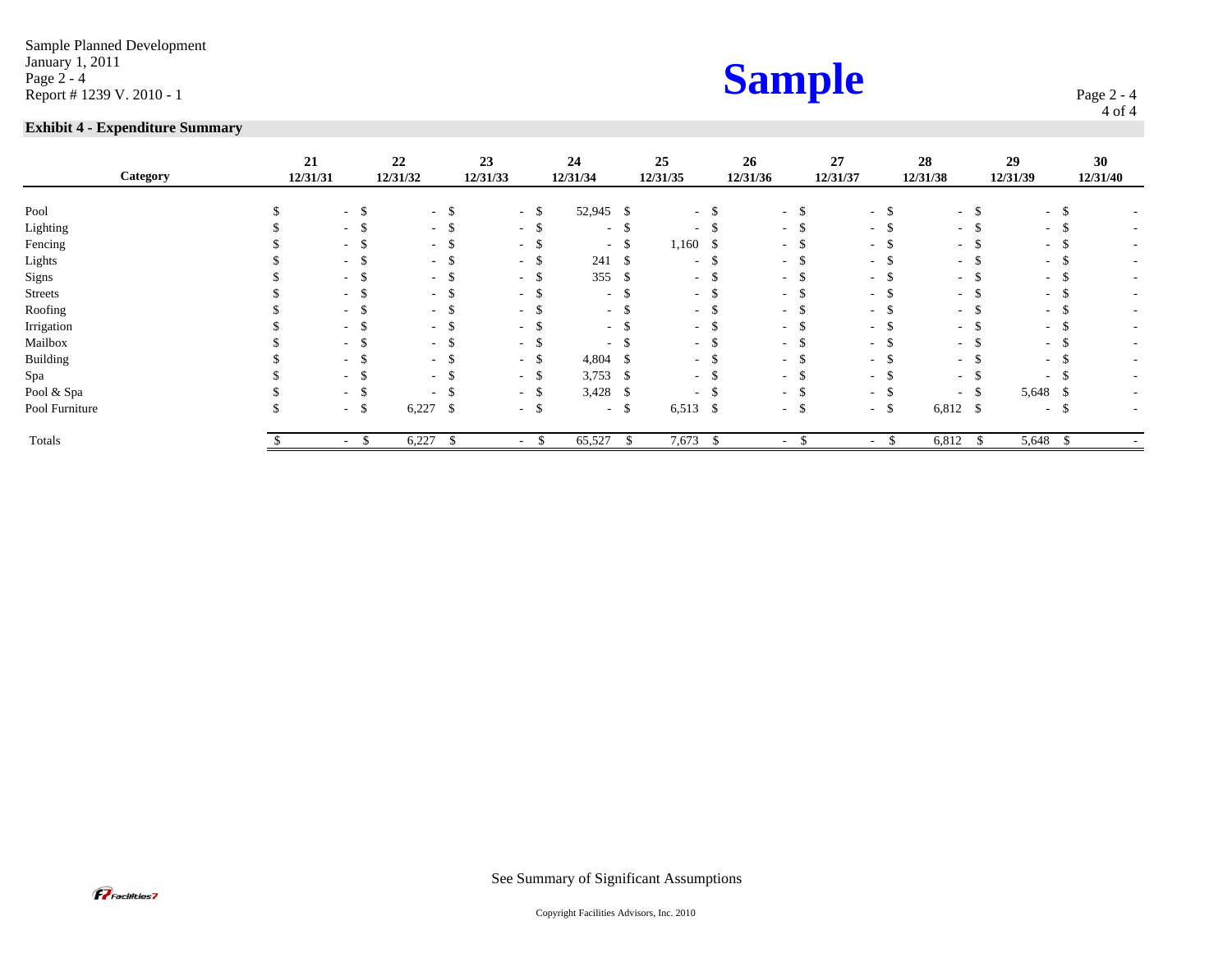### **Exhibit 5 - Percent Funded Schedule**

Certain State Civil Codes require that associations disclose to homeowners (and homeowners in turn to potential buyers) the "current estimate of the amount of cash reserves necessary..." to perform these tasks, and the amount of accumulated cash actually set aside. Additionally, they must indicate what percent the amount of money set aside (the "Reserve Fund Balance") is of the current estimate of the amount of cash reserves necessary. This percentage is commonly referred to as an association's "Percent Funded" figure.

Just as there are two different approaches to calculating assessments, there are two different approaches to calculating the "Percent Funded" figure. The most easily understood method is the "Straight Line" approach. Using this approach, the amount of money to be set aside for a component for each year is multiplied by the number of years that component has aged. In the case of our example, if our \$100,000 component with a 5 year life (\$20,000 per year) was two years old, then \$40,000 would be expected to be on hand. This is done individually for each component, and then the results are added together.

Again, this can be done using either the current or future costs. Proponents of the Future Cost method argue that the "current estimate" is not the current cost, but rather the current estimate of what the cost of repair will be when it is needed (i.e., the Future Cost). The problem with this approach is that the calculations do not take into account that Reserve Fund monies earn interest, and the amount of this interest can be significant. If a straight-line approach were used, the 100% funding level would indicate excess funds on hand and would be misleading. Additionally, an association which has less than "100% Funded – Straight-Line" may well have enough money. In this case the disclosure would also be misleading.



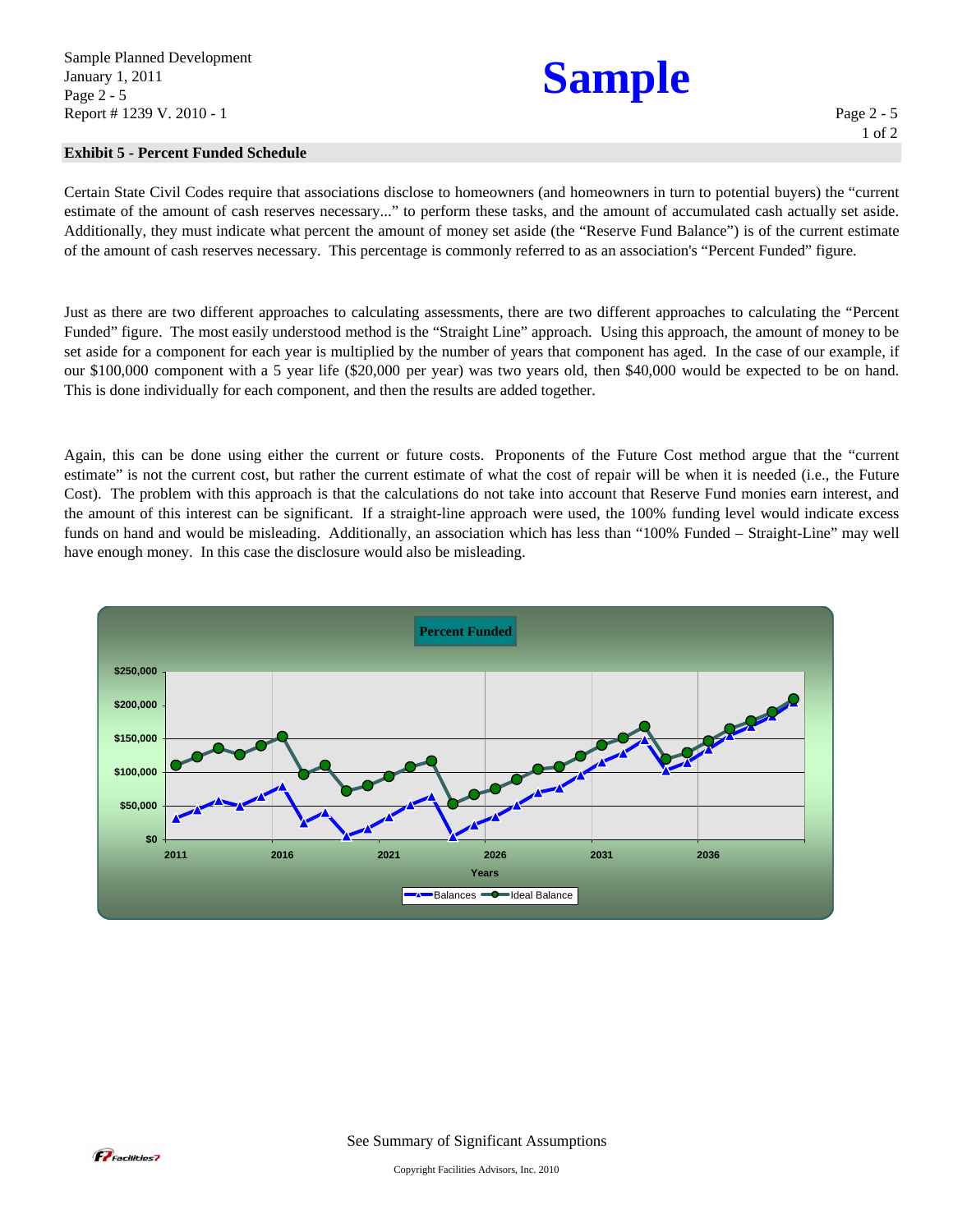Sample Planned Development January 1, 2011 Page 2 - 5 Report # 1239 V. 2010 - 1 Page 2 - 5

### **Exhibit 5 - Percent Funded Summary**

| Category        | <b>Remaining Life</b> | <b>Current</b><br><b>Replacement</b><br>Cost | <b>Balance</b><br><b>Allocation</b> |     | <b>Ideal Funding</b> | % Funded |
|-----------------|-----------------------|----------------------------------------------|-------------------------------------|-----|----------------------|----------|
| Pool            | 15 to 15              | \$<br>37,380                                 | \$<br>1,388                         | S   | 16,821               | 8.3%     |
| Lighting        | 30 to 30              | \$<br>1,895                                  | \$<br>1,674                         | \$  | 1,674                | 100.0%   |
| Fencing         | 8 to 40               | \$<br>8,004                                  | \$<br>1,147                         | \$  | 5,524                | 20.8%    |
| Lights          | 20 to 20              | \$<br>170                                    | \$<br>142                           | \$  | 142                  | 100.0%   |
| Signs           | 20 to 30              | \$<br>2,750                                  | \$<br>2,415                         | \$  | 2,415                | 100.0%   |
| <b>Streets</b>  | 25 to 25              | \$<br>58,880                                 | \$<br>3,563                         | S   | 43,179               | 8.3%     |
| Roofing         | 20 to 40              | \$<br>2,395                                  | \$<br>106                           | \$  | 1,285                | 8.3%     |
| Irrigation      | to $35$<br>35         | \$<br>2,400                                  | \$<br>150                           | \$  | 1,817                | 8.3%     |
| Mailbox         | 35 to 35              | \$<br>1,200                                  | \$<br>75                            | \$  | 909                  | 8.3%     |
| <b>Building</b> | 10 to 50              | \$<br>11,560                                 | \$<br>5,654                         | \$  | 7,929                | 71.3%    |
| Spa             | 10 to 10              | \$<br>2,650                                  | \$<br>1,789                         | \$  | 1,789                | 100.0%   |
| Pool & Spa      | 5 to 20               | \$<br>46,960                                 | \$<br>2,638                         | \$. | 15,967               | 16.5%    |
| Pool Furniture  | $3$ to $3$            | \$<br>4,530                                  | \$<br>4,153                         | \$  | 4,153                | 100.0%   |
| Totals          |                       | \$<br>180,774                                | \$<br>24,894                        | \$  | 103,602              | 24.0%    |

This exhibit summarizes percent funded at the beginning of the funding projection at the CATEGORY level. It is a summary of the detail schedule that is provided separate from this report.

We present all exhibits on both a category and component level. The category level allows you to absorb summary finidings at a glance. The detail (presented as supplemental schedules, not part of the report) allows you to examine individual components.

**P** Facilities 7



2 of 2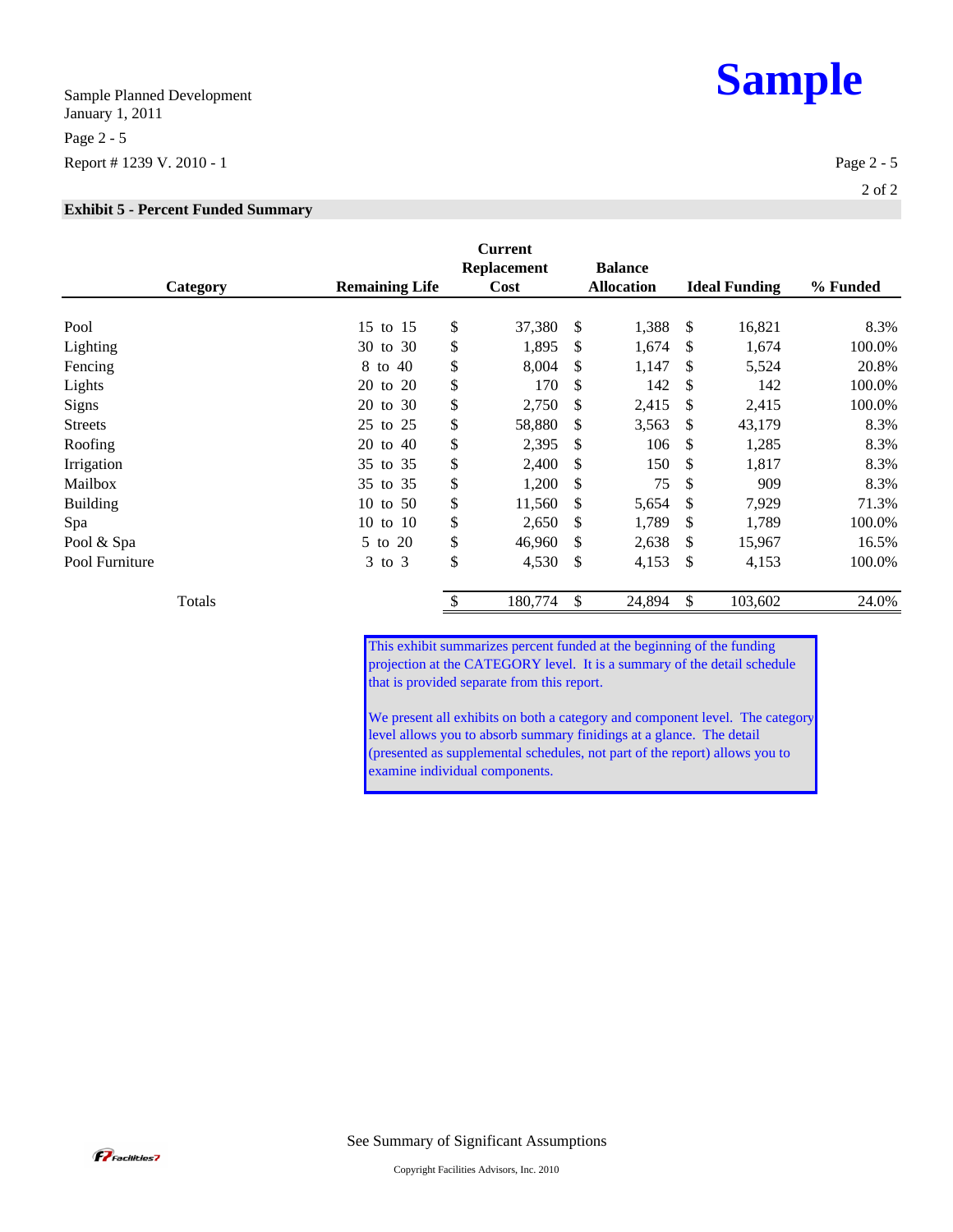## **Sample**

### **Exhibit 6 - Component List - Summary by Category**

The following table represents a list of the components considered in this study. Each component is identified based on a category. The estimated lives are designated in years. While the Board of Directors has final discretion as to what items are included the the reserve study, it is common that many assets (components) exist that may not be included in the reserve funding plan. Examples of such items are those components deemed to have a remaining useful life in excess of 30 years, those items of such low dollar value that they are considered immaterial, and those items that are routinely paid for from the operating budget.



This exhibit summarizes the component list at the CATEGORY level. It is a summary of the detail schedule that is presented following this exhibit.

We present all exhibits on both a category and component level. The category level allows you to absorb summary findings at a glance. The detail schedule following this exhibit allows you to examine individual components.

See Summary of Significant Assumptions

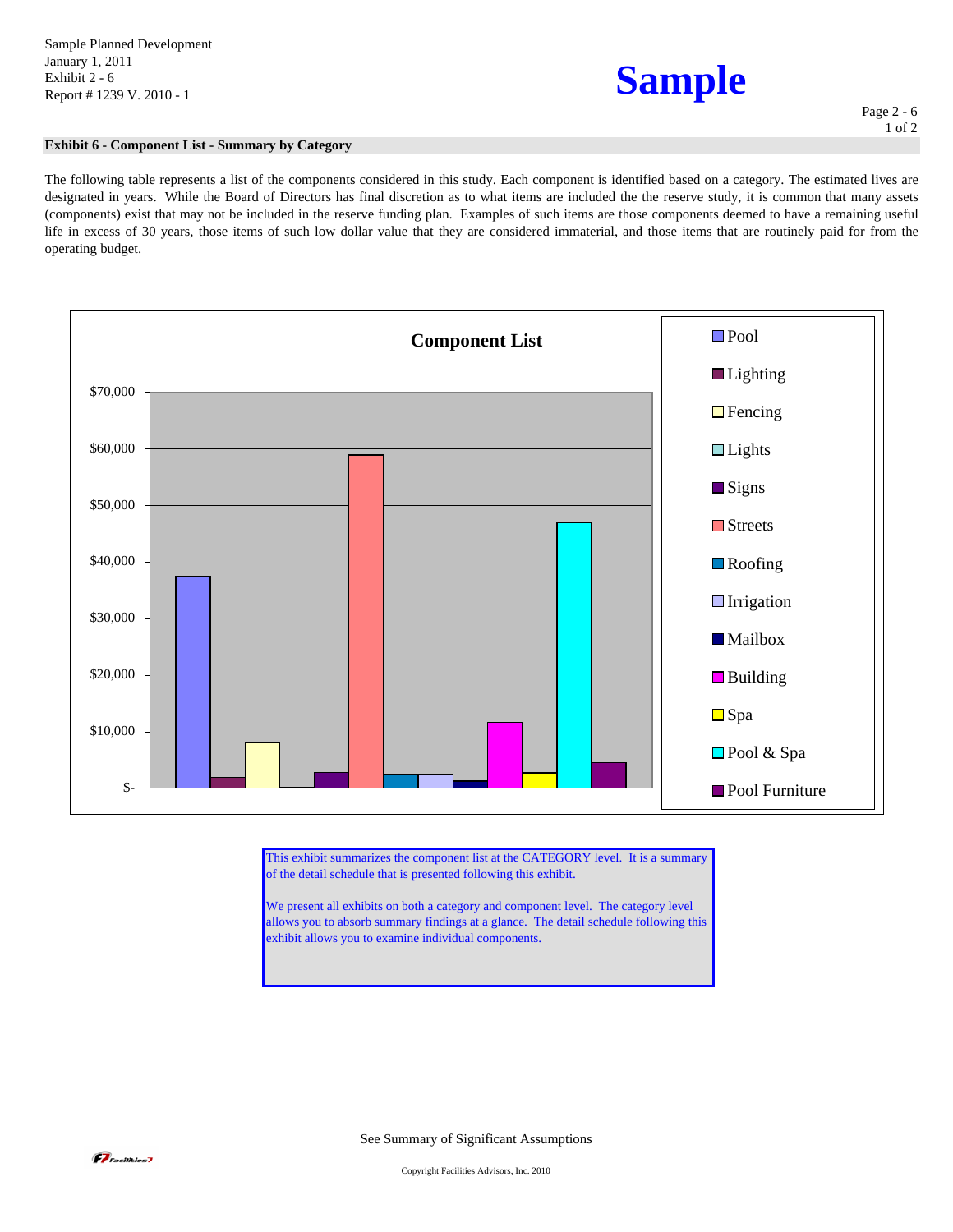Sample Planned Development January 1, 2011 Page 2 - 6 Page 2 - 6<br>Page 2 - 6<br>Report # 1239 V. 2010 - 1

### **Exhibit 6 - Component List - Summary by Category**

| sample |  |
|--------|--|
|        |  |

Page 2 - 6 2 of 2

| Category        | # of Items     | <b>Useful Life</b> | Remaining<br>Life | <b>Current Cost</b> | <b>Future Cost</b> | <b>Balance</b><br><b>Allocation</b> | <b>Ideal Funding</b> | % Funded   | 2011 Funding |
|-----------------|----------------|--------------------|-------------------|---------------------|--------------------|-------------------------------------|----------------------|------------|--------------|
|                 |                |                    |                   |                     |                    |                                     |                      |            |              |
| Pool            | $\overline{2}$ | 15 to 15           | 8.3 to 8.3        | 37,380<br>\$.       | 42,301<br>- \$     | 1,388<br>-S                         | \$<br>16,821         | $8.3\%$ \$ | 2,454        |
| Lighting        | 5              | 30 to 30           | 3.5 to 3.5        | 1,895               | 1,997              | 1,674                               | 1,674                | 100.0%     | 124          |
| Fencing         | 4              | 8 to 40            | 0.5 to 13.5       | 8,004               | 9,625              | 1,147                               | 5,524                | 20.8%      | 526          |
| Lights          | $\overline{2}$ | 20 to 20           | 3.2 to 3.2        | 170                 | 178                | 142                                 | 142                  | 100.0%     | 11           |
| Signs           | 4              | 20 to 30           | 3.5 to 3.5        | 2,750               | 2,898              | 2,415                               | 2,415                | 100.0%     | 181          |
| <b>Streets</b>  |                | 25 to 25           | 6.7 to 6.7        | 58,880              | 65,068             | 3,563                               | 43,179               | 8.3%       | 3,866        |
| Roofing         | 3              | 20 to 40           | 13.5 to 13.5      | 2,395               | 2,932              | 106                                 | 1,285                | 8.3%       | 157          |
| Irrigation      |                | 35 to 35           | 8.5 to 8.5        | 2,400               | 2,726              | 150                                 | 1,817                | 8.3%       | 158          |
| Mailbox         |                | 35 to 35           | 8.5 to 8.5        | 1,200               | 1,363              | 75                                  | 909                  | 8.3%       | 79           |
| <b>Building</b> | 8              | 10 to 50           | 3.2 to 23.5       | 11,560              | 12,949             | 5,654                               | 7,929                | 71.3%      | 759          |
| Spa             | $\overline{2}$ | 10 to 10           | 3.2 to 3.2        | 2,650               | 2,782              | 1,789                               | 1,789                | 100.0%     | 174          |
| Pool & Spa      | 9              | 5 to 20            | 3.2 to 13.3       | 46,960              | 56,594             | 2,638                               | 15,967               | 16.5%      | 3,083        |
| Pool Furniture  | 4              | $3$ to $3$         | $0.2$ to $0.2$    | 4,530               | 4,547              | 4,153                               | 4,153                | 100.0%     | 297          |
| Totals          | 46             |                    |                   | 180,774             | 205,962            | 24,894<br>\$                        | \$<br>103,602        | 24.0% \$   | 11,869       |

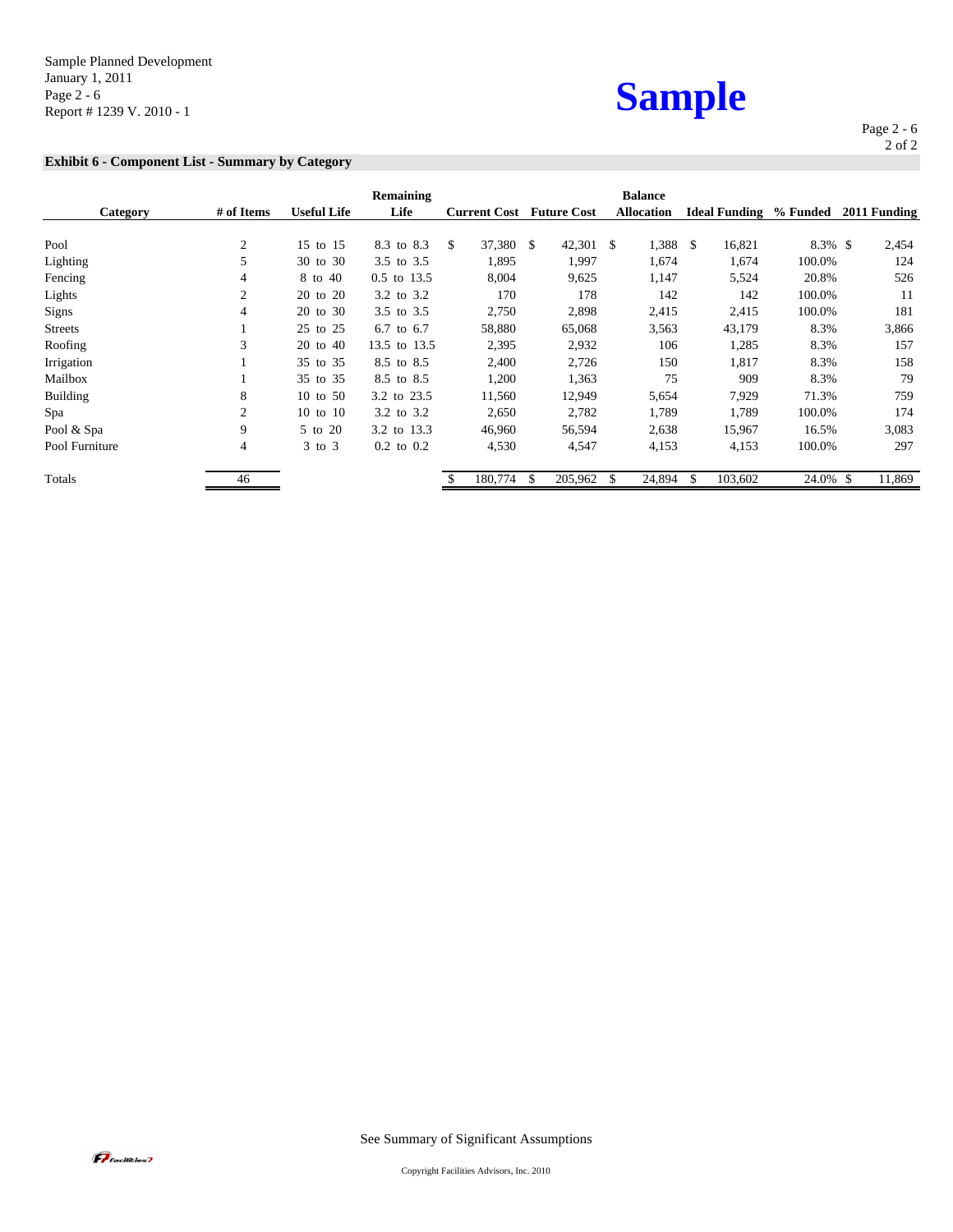Sample Planned Development January 1, 2011 Page 2 - 7 Page 2 - 7<br>
Report # 1239 V. 2010 - 1<br>
Report # 1239 V. 2010 - 1

|              |                              |                 |                       |                               |              |                           | Life   |       |                             | <b>Replacement Cost</b> |        |
|--------------|------------------------------|-----------------|-----------------------|-------------------------------|--------------|---------------------------|--------|-------|-----------------------------|-------------------------|--------|
| Item #       | Component                    | Category        | Location              | Quantity Meas Basis Unit Cost |              | Date Placed in<br>Service | Useful | Rem   | Est. 1st<br>Replace<br>Date | Current                 | Future |
| $\mathbf{1}$ | <b>Streets</b>               | <b>Streets</b>  | Common Area           | 64000 SF                      | $\mathbf{1}$ | 9/1/92                    | 25     | 6.70  | $9/1/17$ \$                 | 58,880 \$               | 65,068 |
| 2            | <b>Entry Sign</b>            | Signs           | Common Area           | 1 Each                        | 1,500        | 7/1/84                    | 30     | 3.50  | 7/1/14                      | 1,500                   | 1,581  |
| 3            | Directional Signs            | Signs           | Common Area           | 1 Each                        | 250          | 7/1/84                    | 30     | 3.50  | 7/1/14                      | 250                     | 263    |
| 4            | <b>Street Signs</b>          | Signs           | Common Area           | 3 Each                        | 250          | 7/1/84                    | 30     | 3.50  | 7/1/14                      | 750                     | 790    |
| 5            | <b>Bulletin Board</b>        | Signs           | Common Area           | 1 Each                        | 250          | 7/1/94                    | 20     | 3.50  | 7/1/14                      | 250                     | 263    |
| 6            | Up Lights                    | Lights          | Common Area           | 1 Each                        | 80           | 4/1/94                    | 20     | 3.20  | 4/1/14                      | 80                      | 84     |
| 7            | Up Lights                    | Lights          | Common Area           | 1 Each                        | 90           | 4/1/94                    | 20     | 3.20  | 4/1/14                      | 90                      | 94     |
| 8            | <b>Backflow Valve</b>        | Irrigation      | Common Area           | 1 Each                        | 2,400        | 7/1/84                    | 35     | 8.50  | 7/1/19                      | 2,400                   | 2,726  |
| 9            | Mailbox Cluster              | Mailbox         | Common Area           | 3 Each                        | 400          | 7/1/84                    | 35     | 8.50  | 7/1/19                      | 1,200                   | 1,363  |
| 10           | Paint Stucco                 | <b>Building</b> | Pool & Spa Area       | 720 SF                        | $\mathbf{1}$ | 4/1/99                    | 15     | 3.20  | 4/1/14                      | 720                     | 756    |
| 11           | Paint Wood                   | <b>Building</b> | Pool & Spa Area       | 950 SF                        | 3            | 4/1/04                    | 10     | 3.20  | 4/1/14                      | 2,850                   | 2,992  |
| 12           | Bathroom Doors 2.5           | <b>Building</b> | Pool & Spa Area       | 2 Each                        | 1,000        | 7/1/84                    | 30     | 3.50  | 7/1/14                      | 2,000                   | 2,108  |
| 13           | Equipment Room Door 3.0      | <b>Building</b> | Pool & Spa Area       | 1 Each                        | 1,000        | 7/1/84                    | 30     | 3.50  | 7/1/14                      | 1,000                   | 1,054  |
| 14           | Door Closers                 | <b>Building</b> | Pool & Spa Area       | 2 Each                        | 80           | 7/1/04                    | 10     | 3.50  | 7/1/14                      | 160                     | 169    |
| 15           | Awnings                      | Building        | Pool & Spa Area       | 4 Each                        | 80           | 7/1/04                    | 10     | 3.50  | 7/1/14                      | 320                     | 337    |
| 16           | <b>Bathroom Interior</b>     | <b>Building</b> | Pool & Spa Area       | 1 Each                        | 4,450        | 7/1/94                    | 30     | 13.50 | 7/1/24                      | 4,450                   | 5,448  |
| 17           | <b>Electrical Panel</b>      | <b>Building</b> | Pool & Spa Area       | 1 Each                        | 60           | 7/1/84                    | 50     | 23.50 | 7/1/34                      | 60                      | 85     |
| 18           | Ramada                       | Roofing         | Pool & Spa Area       | 1 Each                        | 1,500        | 7/1/84                    | 40     | 13.50 | 7/1/24                      | 1,500                   | 1,836  |
| 19           | Roofing-Ramada               | Roofing         | Pool & Spa Area       | 775 SF                        | $\mathbf{1}$ | 7/1/04                    | 20     | 13.50 | 7/1/24                      | 775                     | 949    |
| 20           | Equipment Room-Roof          | Roofing         | Pool & Spa Area       | 120 SF                        | $\mathbf{1}$ | 7/1/04                    | 20     | 13.50 | 7/1/24                      | 120                     | 147    |
| 21           | <b>Exterior Lights</b>       | Lighting        | Pool & Spa Area       | 3 Each                        | 175          | 7/1/84                    | 30     | 3.50  | 7/1/14                      | 525                     | 553    |
| 22           | <b>Walkway Lights</b>        | Lighting        | Pool & Spa Area       | 7 Each                        | 100          | 7/1/84                    | 30     | 3.50  | 7/1/14                      | 700                     | 738    |
| 23           | <b>Exterior Tube Lights</b>  | Lighting        | Pool & Spa Area       | 4 Each                        | 105          | 7/1/84                    | 30     | 3.50  | 7/1/14                      | 420                     | 443    |
| 24           | Ceiling Lights               | Lighting        | Bathroom              | 2 Each                        | 95           | 7/1/84                    | 30     | 3.50  | 7/1/14                      | 190                     | 200    |
| 25           | <b>Exterior Flood Lights</b> | Lighting        | Pool & Spa Area       | 2 Each                        | 30           | 7/1/84                    | 30     | 3.50  | 7/1/14                      | 60                      | 63     |
| 26           | Iron Fencing-Replace         | Fencing         | Pool & Spa Area       | 252 LF                        | 25           | 7/1/84                    | 40     | 13.50 | 7/1/24                      | 6,300                   | 7,713  |
| 27           | 4' Gates-Replace             | Fencing         | Pool & Spa Area       | 3 Each                        | 300          | 7/1/84                    | 40     | 13.50 | 7/1/24                      | 900                     | 1,102  |
| 28           | Plaster                      | Pool            | Pool                  | 1800 SF                       | 20           | 4/1/04                    | 15     | 8.30  | 4/1/19                      | 36,000                  | 40,739 |
| 29           | Tile                         | Pool            | Pool                  | 230 SF                        | 6            | 4/1/04                    | 15     | 8.30  | 4/1/19                      | 1,380                   | 1,562  |
| 30           | Plaster                      | Spa             | Spa                   | 125 SF                        | 20           | 4/1/04                    | 10     | 3.20  | 4/1/14                      | 2,500                   | 2,625  |
| 31           | Tile                         | Spa             | Spa                   | 25 SF                         | 6            | 4/1/04                    | 10     | 3.20  | 4/1/14                      | 150                     | 157    |
| 32           | Pumps                        | Pool & Spa      | <b>Equipment Room</b> | 2 Each                        | 300          | 4/1/09                    | 5      | 3.20  | 4/1/14                      | 600                     | 630    |
| 33           | Filters                      | Pool & Spa      | <b>Equipment Room</b> | 2 Each                        | 450          | 4/1/09                    | 10     | 8.30  | 4/1/19                      | 900                     | 1,018  |
|              |                              |                 |                       |                               |              |                           |        |       |                             |                         |        |

See Summary of Significant Assumptions

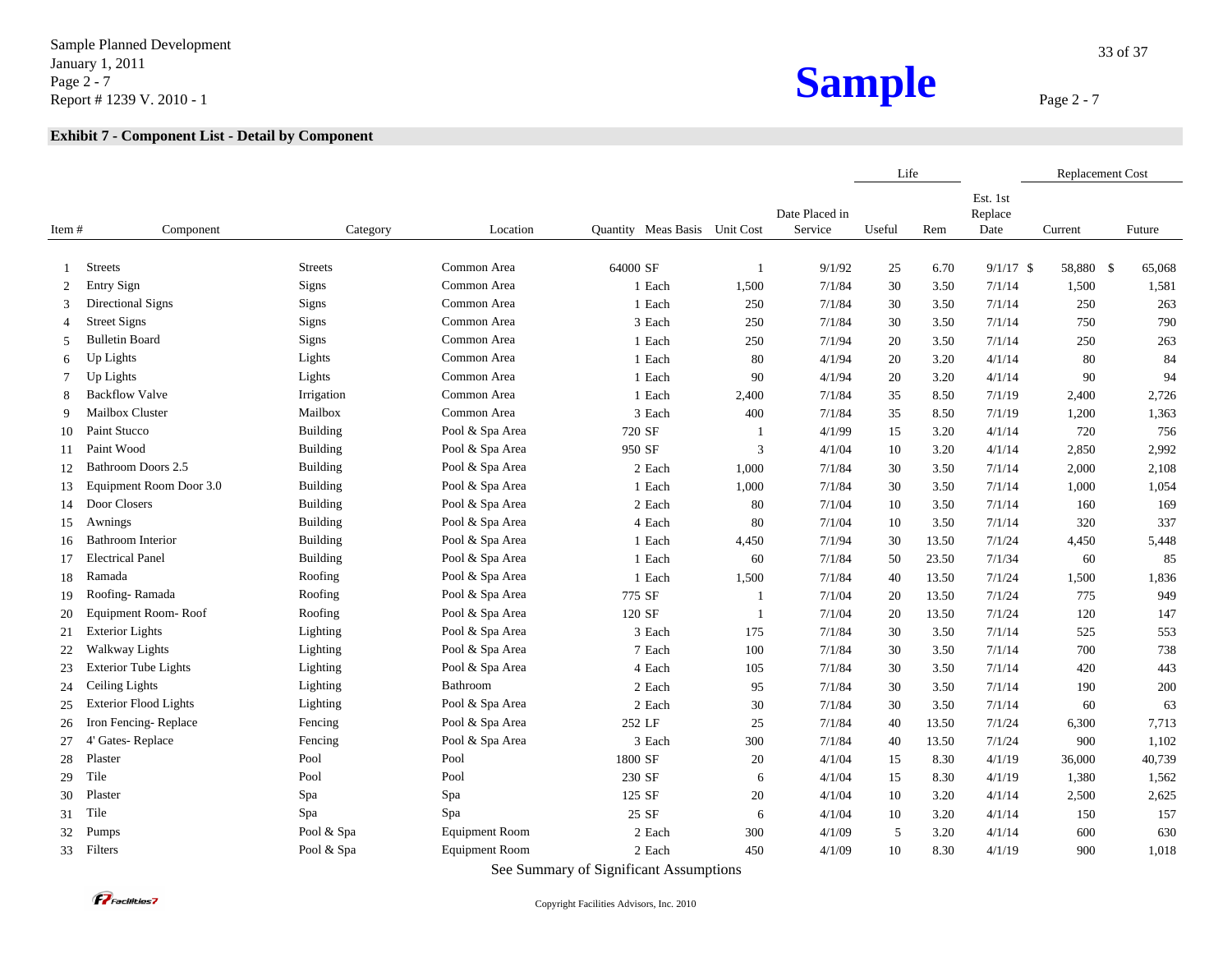Sample Planned Development January 1, 2011 Page 2 - 7 Page 2 - 7<br>
Report # 1239 V. 2010 - 1<br>
Report # 1239 V. 2010 - 1

|       |                            |                |                       |                               |       |                           | Life           |       |                             | <b>Replacement Cost</b> |        |
|-------|----------------------------|----------------|-----------------------|-------------------------------|-------|---------------------------|----------------|-------|-----------------------------|-------------------------|--------|
| Item# | Component                  | Category       | Location              | Quantity Meas Basis Unit Cost |       | Date Placed in<br>Service | Useful         | Rem   | Est. 1st<br>Replace<br>Date | Current                 | Future |
| 34    | Heater                     | Pool & Spa     | Equipment Room        | 1 Each                        | 1,300 | 4/1/04                    | 10             | 3.20  | 4/1/14                      | 1,300                   | 1,365  |
| 35    | <b>Chlorination System</b> | Pool & Spa     | <b>Equipment Room</b> | 2 Each                        | 1,100 | 4/1/09                    | 10             | 8.30  | 4/1/19                      | 2,200                   | 2,490  |
| 36    | Skimmers                   | Pool & Spa     | Pool                  | 4 Each                        | 130   | 4/1/04                    | 10             | 3.20  | 4/1/14                      | 520                     | 546    |
| 37    | Kool Deck                  | Pool & Spa     | Pool & Spa Area       | 4000 SF                       | 10    | 4/1/04                    | 20             | 13.30 | 4/1/24                      | 40,000                  | 48,789 |
| 38    | Pool Lights                | Pool & Spa     | Pool                  | 2 Each                        | 200   | 4/1/04                    | 20             | 13.30 | 4/1/24                      | 400                     | 488    |
| 39    | Pool Ladders               | Pool & Spa     | Pool                  | 2 Each                        | 260   | 4/1/04                    | 20             | 13.30 | 4/1/24                      | 520                     | 634    |
| 40    | Pool Rails                 | Pool & Spa     | Pool & Spa Area       | 2 Each                        | 260   | 4/1/04                    | 20             | 13.30 | 4/1/24                      | 520                     | 634    |
| 41    | Lounges                    | Pool Furniture | Pool & Spa Area       | 4 Each                        | 450   | 4/1/08                    | 3              | 0.20  | 4/1/11                      | 1,800                   | 1,807  |
| 42    | Chairs                     | Pool Furniture | Pool & Spa Area       | 12 Each                       | 140   | 4/1/08                    | 3              | 0.20  | 4/1/11                      | 1,680                   | 1,686  |
| 43    | Tables-Large               | Pool Furniture | Pool & Spa Area       | 3 Each                        | 275   | 4/1/08                    | $\mathfrak{Z}$ | 0.20  | 4/1/11                      | 825                     | 828    |
| 44    | Tables- Small              | Pool Furniture | Pool & Spa Area       | 3 Each                        | 75    | 4/1/08                    | 3              | 0.20  | 4/1/11                      | 225                     | 226    |
| 45    | Iron Fencing-Paint         | Fencing        | Pool & Spa Area       | 252 LF                        | 2     | 7/1/03                    | 8              | 0.50  | 7/1/11                      | 504                     | 508    |
| 46    | 4' Gates-Paint             | Fencing        | Pool & Spa Area       | 3 Each                        | 100   | 7/1/03                    | 8              | 0.50  | 7/1/11                      | 300                     | 302    |

Total \$ 180,774 \$ 205,962

See Summary of Significant Assumptions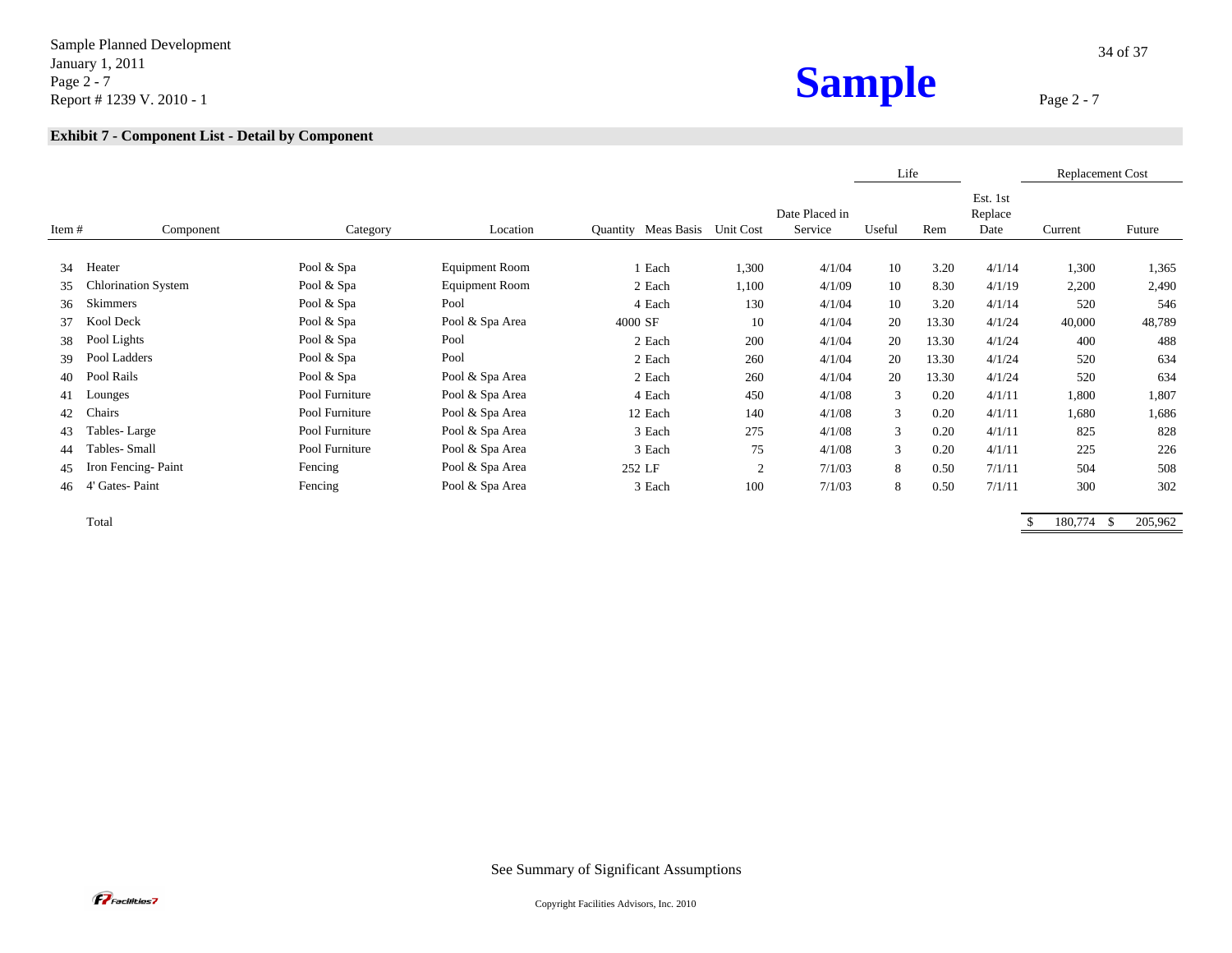

### **Exhibit 8 - AICPA Supplemental Disclosures**

This supplemental information about reserves is a required presentation for associations that present financial information such as compiled, reviewed, or audited financial statements in accordance with Generally Accepted Accounting Principles (GAAP).

|                        | Estimated      |                     |                        |                       |
|------------------------|----------------|---------------------|------------------------|-----------------------|
|                        | Remaining      | Estimated           | 12/31/10               | 2011                  |
| <b>Major Component</b> | Life in Years  | <b>Current Cost</b> | Allocation             | Funding               |
|                        |                |                     |                        |                       |
| Pool                   | 8.3 to 8.3     | \$<br>37,380        | $\mathcal{S}$<br>1,388 | $\mathbb{S}$<br>2,454 |
| Lighting               | 3.5 to 3.5     | 1,895               | 1,674                  | 124                   |
| Fencing                | 0.5 to 13.5    | 8,004               | 1,147                  | 526                   |
| Lights                 | 3.2 to 3.2     | 170                 | 142                    | 11                    |
| <b>Signs</b>           | 3.5 to 3.5     | 2,750               | 2,415                  | 181                   |
| <b>Streets</b>         | 6.7 to 6.7     | 58,880              | 3,563                  | 3,866                 |
| Roofing                | 13.5 to 13.5   | 2,395               | 106                    | 157                   |
| Irrigation             | 8.5 to 8.5     | 2,400               | 150                    | 158                   |
| Mailbox                | 8.5 to 8.5     | 1,200               | 75                     | 79                    |
| <b>Building</b>        | 3.2 to 23.5    | 11,560              | 5,654                  | 759                   |
| Spa                    | 3.2 to 3.2     | 2,650               | 1,789                  | 174                   |
| Pool & Spa             | 3.2 to 13.3    | 46,960              | 2,638                  | 3,083                 |
| Pool Furniture         | $0.2$ to $0.2$ | 4,530               | 4,153                  | 297                   |

This exhibit summarizes the component list at the CATEGORY level. This exhibit meets the disclosure requirements of the AICPA (American Institute of Certified Public Accountants).

Totals **\$** 180,774 \$ 24,894 \$ 11,869

While you may not be excited about this exhibit, your accountant will love it because it saves anybody else from having to summarize the reserve study report into this required format.

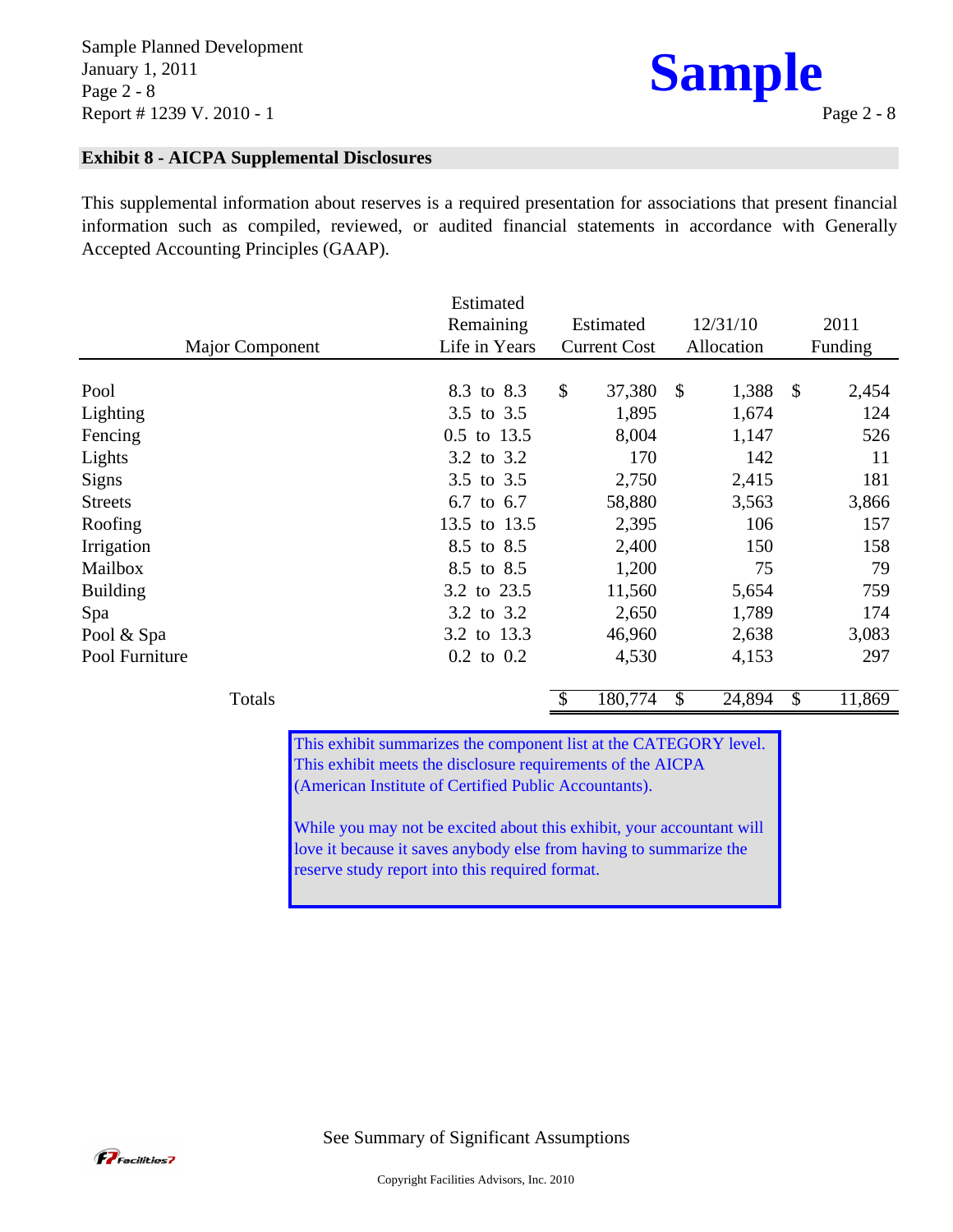Sample Planned Development January 1, 2011 Page 2 - 9 Report # 1239 V. 2010 - 1

## **Sample**

Page 2 - 9

| <b>Exhibit 9 - Comparison to Prior Reserve Study Summary</b> |  |  |  |  |  |  |
|--------------------------------------------------------------|--|--|--|--|--|--|
|--------------------------------------------------------------|--|--|--|--|--|--|

|                 | Category |            | <b>Current Cost</b> |               | <b>Prior Cost</b> | <b>Difference</b> |
|-----------------|----------|------------|---------------------|---------------|-------------------|-------------------|
| Pool            |          | \$         | 37,380              | <sup>\$</sup> | 21,000            | \$<br>16,380      |
| Lighting        |          |            | 1,895               |               | 500               | 1,395             |
| Fencing         |          |            | 8,004               |               | 6,500             | 1,504             |
| Lights          |          |            | 170                 |               | 150               | 20                |
| <b>Signs</b>    |          |            | 2,750               |               | 2,500             | 250               |
| <b>Streets</b>  |          |            | 58,880              |               | 35,000            | 23,880            |
| Roofing         |          |            | 2,395               |               | 2,350             | 45                |
| Irrigation      |          |            | 2,400               |               | 800               | 1,600             |
| Mailbox         |          |            | 1,200               |               | 600               | 600               |
| <b>Building</b> |          |            | 11,560              |               | 11,500            | 60                |
| Spa             |          |            | 2,650               |               | 2,600             | 50                |
| Pool & Spa      |          |            | 46,960              |               | 28,750            | 18,210            |
| Pool Furniture  |          |            | 4,530               |               | 1,200             | 3,330             |
| Totals          |          | $\sqrt{3}$ | 180,774             | \$            | 113,450           | \$<br>67,324      |

This exhibit summarizes the component list at the CATEGORY level and compares it to the prior reserve study. This is invaluable in reviewing the reserve study and understanding what the major changes are between the two studies (and may help you understand why the assessments need to change). This is supported by the detail schedule presented separate from this report.

We present all exhibits on both a category and component level. The category level allows you to absorb summary findings at a glance. The detail (presented as supplemental schedules, not part of the report) allows you to examine individual components.